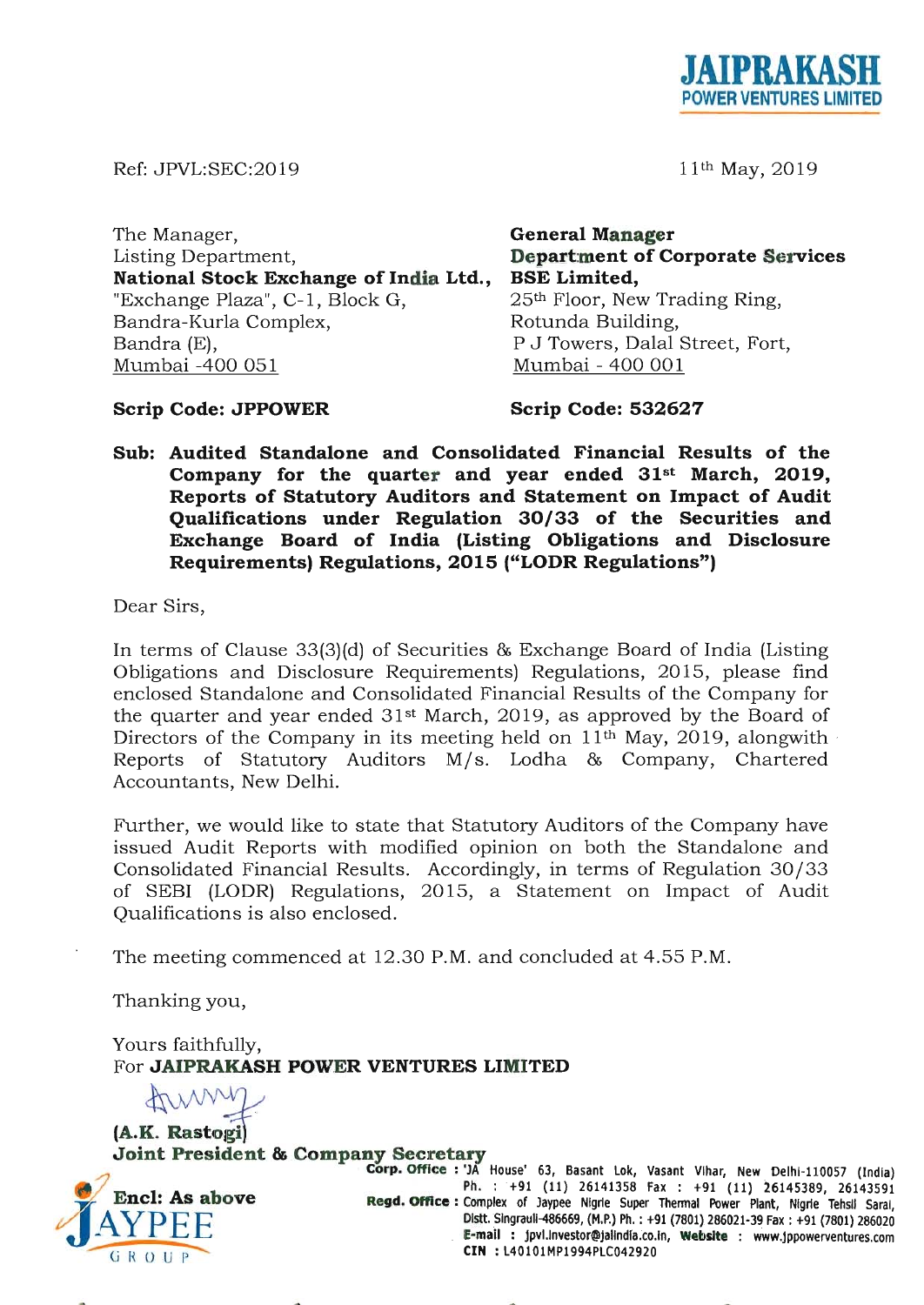# **JAIPRAKASH**

POWER VENTURES LIMITED.

Regd. Office : Complex of Jaypee Nigrio Super Thermal Power Plant, Nigrie, Tehsil Sarai, District Singrauli - 486 669, (Madhya Pradesh)<br>Corporate Office: 'JA House' 63, Basant Lok, Vasant Vihar, New Dolfif - 110057 (Indi

#### STATEMENT OF STANDALONE / CONSOLIDATED AUDITED RESULTS FOR THE QUARTER / YEAR ENDED 31ST MARCH, 2019

|                   |                                                                                                       |                          |                       |                          |                          |                          | Rs. in Lakhs except Shares and EPS |                        |
|-------------------|-------------------------------------------------------------------------------------------------------|--------------------------|-----------------------|--------------------------|--------------------------|--------------------------|------------------------------------|------------------------|
|                   |                                                                                                       |                          |                       | <b>Standalone</b>        |                          |                          | Consolidated                       |                        |
|                   | <b>Particulars</b>                                                                                    |                          | <b>Quarter Ended</b>  |                          | Year Ended               |                          | Year Ended                         |                        |
|                   |                                                                                                       | 31.03.2019#              | 31.12.2018            | 31.03.2018               | 31.03.2019               | 31.03.2018               | 31.03.2019                         | 31.03.2018             |
|                   |                                                                                                       | Audited                  | <b>Unaudited</b>      | Audited                  | Audited                  | Audited                  | Audited                            | Audited                |
|                   |                                                                                                       |                          |                       |                          |                          |                          |                                    |                        |
| $\mathbf{I}$      | Revenue from operations                                                                               | 77,096                   | 92,438                | 70,121                   | 373,240                  | 338,131                  | 389,162                            | 487,687                |
| $\mathsf{II}$     | Other income                                                                                          | 1,545                    | 7,429                 | 1,544                    | 14,169                   | 34,875                   | 11,319                             | 35,419                 |
| Ш                 | Total Revenue (I+II)                                                                                  | 78,641                   | 99,867                | 71,665                   | 387,409                  | 373,006                  | 400,481                            | 523,106                |
| i٧                | <b>Expenses</b>                                                                                       |                          |                       |                          |                          |                          |                                    |                        |
|                   | Cost of material and operation expenses                                                               | 62,929                   | 58,319                | 42,724                   | 235,965                  | 208,509                  | 236,208                            | 298,406                |
|                   | Purchases of stock-in-trade                                                                           |                          |                       |                          |                          |                          |                                    | $\tilde{\phantom{a}}$  |
|                   | Changes in inventories of finished goods, work-in-progress<br>and stock-in-trade                      |                          | 78                    | 385                      | 184                      | (183)                    | 184                                | (183)                  |
|                   | Employee benefits expense                                                                             | 2,579                    | 2,579                 | 2,488                    | 10,124                   | 9,335                    | 10,492                             | 13,563                 |
|                   | Finance costs                                                                                         | 36,267                   | 32,865                | 35,350                   | 143,258                  | 149,178                  | 147,415                            | 261,375                |
|                   | Depreciation and amortisation                                                                         | 11,628                   | 11,972                | 11,923                   | 47,512                   | 48,686                   | 52,807                             | 81,889                 |
|                   | Other expenses                                                                                        | 2,275                    | 2,134                 | 3,867                    | 8,979                    | 19,351                   | 9,380                              | 23,413                 |
|                   | Total expenses (IV)                                                                                   | 115,678                  | 107,947               | 96,737                   | 446,022                  | 434,876                  | 456,486                            | 678,463                |
| v                 | Profit / (loss) before exceptional items and tax (III-IV)                                             | (37, 037)                | (8,080)               | (25, 072)                | (58, 613)                | (61, 870)                | (56,005)                           | (155, 357)             |
| vı                | Exceptional items [refer note no. 7(a) and 9]                                                         |                          |                       |                          | 5,268                    |                          | 5,268                              | (31, 325)              |
| Vil               | Profit / (loss) before tax (V+VI)                                                                     | (37, 037)                | (8,080)               | (25, 072)                | (53, 345)                | (61, 870)                | (50, 737)                          | (186, 682)             |
| VIII              | Tax expense                                                                                           |                          |                       |                          |                          |                          |                                    |                        |
|                   | (1) Current tax                                                                                       |                          | $\blacksquare$        |                          | $\blacksquare$           |                          | 1,408                              | 1,325                  |
|                   |                                                                                                       |                          |                       |                          |                          |                          | (1, 278)                           | (1, 239)               |
|                   | (2) MAT credit entitlement<br>(3) Income tax of earlier years                                         | $\overline{a}$           | 27                    | $\blacksquare$           | 27                       | 99                       | 423                                | (526)                  |
|                   |                                                                                                       |                          | 4,072                 | ۰                        | 4,072                    | 8,522                    |                                    |                        |
|                   | (4) Reversal of MAT credit entitlement of earlier years<br>(5) Deferred tax                           |                          |                       |                          |                          |                          | 4,072                              | 8,522                  |
|                   |                                                                                                       | (12,610)                 | (2, 590)              | (9,339)                  | (19, 656)                | (17, 760)                | (19, 656)                          | (25, 730)              |
| IX                | Profit / (Loss) for the period (VII-VIII)                                                             | (24, 427)                | (9, 589)              | (15, 733)                | (37, 788)                | (52, 731)                | (35, 706)                          | (169, 034)             |
| х                 | <b>Other Comprehensive Income</b><br>A (i) Items that will not be reclassified to profit or loss      | 24                       |                       |                          | 18                       |                          |                                    |                        |
|                   | (ii) Income tax relating to items that will not be                                                    |                          | (2)                   | (45)                     |                          | (7)                      | 19                                 | (2)                    |
|                   | reclassified to profit or loss                                                                        | (8)                      | ٠                     | 16                       | (6)                      | 3                        | (7)                                | $\mathbf{1}$           |
|                   | B (i) Items that will be reclassified to profit or loss                                               | $\overline{\phantom{a}}$ | $\tilde{\phantom{a}}$ | $\overline{\phantom{a}}$ | $\overline{\phantom{a}}$ | $\overline{\phantom{a}}$ | $\blacksquare$                     | $\blacksquare$         |
|                   | (ii) Income tax relating to items that will be reclassified to<br>profit or loss                      |                          |                       |                          | ۰                        |                          |                                    |                        |
|                   | Other comprehensive income for the period (X)                                                         | 16                       | (2)                   | (29)                     | 12                       | (4)                      | 12                                 | (1)                    |
| XI                | Total comprehensive income for the period (IX+X)<br>(Comprising Profit (Loss) and Other comprehensive | (24, 411)                | (9, 591)              | (15, 762)                | (37, 776)                | (52, 735)                | (35, 694)                          | (169, 035)             |
|                   | income for the period)<br>Profit / (loss) for the year attributable to:                               |                          |                       |                          |                          |                          |                                    |                        |
|                   | Owners of the parent                                                                                  |                          |                       |                          |                          |                          |                                    |                        |
|                   | Non-controlling interest                                                                              |                          |                       |                          |                          |                          | (37, 344)<br>1,638                 | (159, 583)<br>(9, 451) |
|                   |                                                                                                       |                          |                       |                          |                          |                          |                                    |                        |
|                   |                                                                                                       |                          |                       |                          |                          |                          | (35, 706)                          | (169, 034)             |
|                   | Other Comprehensive Income attributable to:<br>Owners of the parent                                   |                          |                       |                          |                          |                          |                                    |                        |
|                   |                                                                                                       | ٠                        |                       |                          |                          |                          | 11                                 | (2)                    |
|                   | Non-controlling interest                                                                              |                          |                       |                          |                          |                          | 1<br>12                            | $\overline{1}$<br>(1)  |
|                   | Total Comprehensive income attributable to:                                                           |                          |                       |                          |                          |                          |                                    |                        |
|                   | Owners of the parent                                                                                  |                          |                       |                          |                          |                          | (37, 333)                          | (159, 585)             |
|                   | Non-controlling interest                                                                              |                          |                       |                          |                          |                          | 1,639                              | (9, 450)               |
|                   |                                                                                                       |                          |                       |                          |                          |                          | (35, 694)                          | (169, 035)             |
|                   |                                                                                                       |                          |                       |                          |                          |                          |                                    |                        |
| XII               | Other equity                                                                                          |                          |                       |                          | 299,170                  | 336,946                  | 138,833                            | 178,331                |
| XIII              | Equity Share Capital (Face value of Rs. 10/- per share)                                               | 599,600                  | 599,600               | 599,600                  | 599,600                  | 599,600                  | 599,600                            | 599,600                |
|                   |                                                                                                       |                          |                       |                          |                          |                          |                                    |                        |
| XIV               | Earnings Per Share (Rs.)                                                                              |                          |                       |                          |                          |                          |                                    |                        |
|                   | a) Basic EPS                                                                                          | (0.41)                   | (0.16)                | (0.26)                   | (0.63)                   | (0.88)                   | (0.62)                             | (2.66)                 |
| b) Diluted EPS ## |                                                                                                       | (0.41)                   | (0.16)                | (0.26)                   | (0.63)                   | (0.88)                   | (0.62)                             | (2.66)                 |

# Refer note no. 13 of the accompanying financial results.

## Being anti dilutive

 $M_{\nu}$   $R$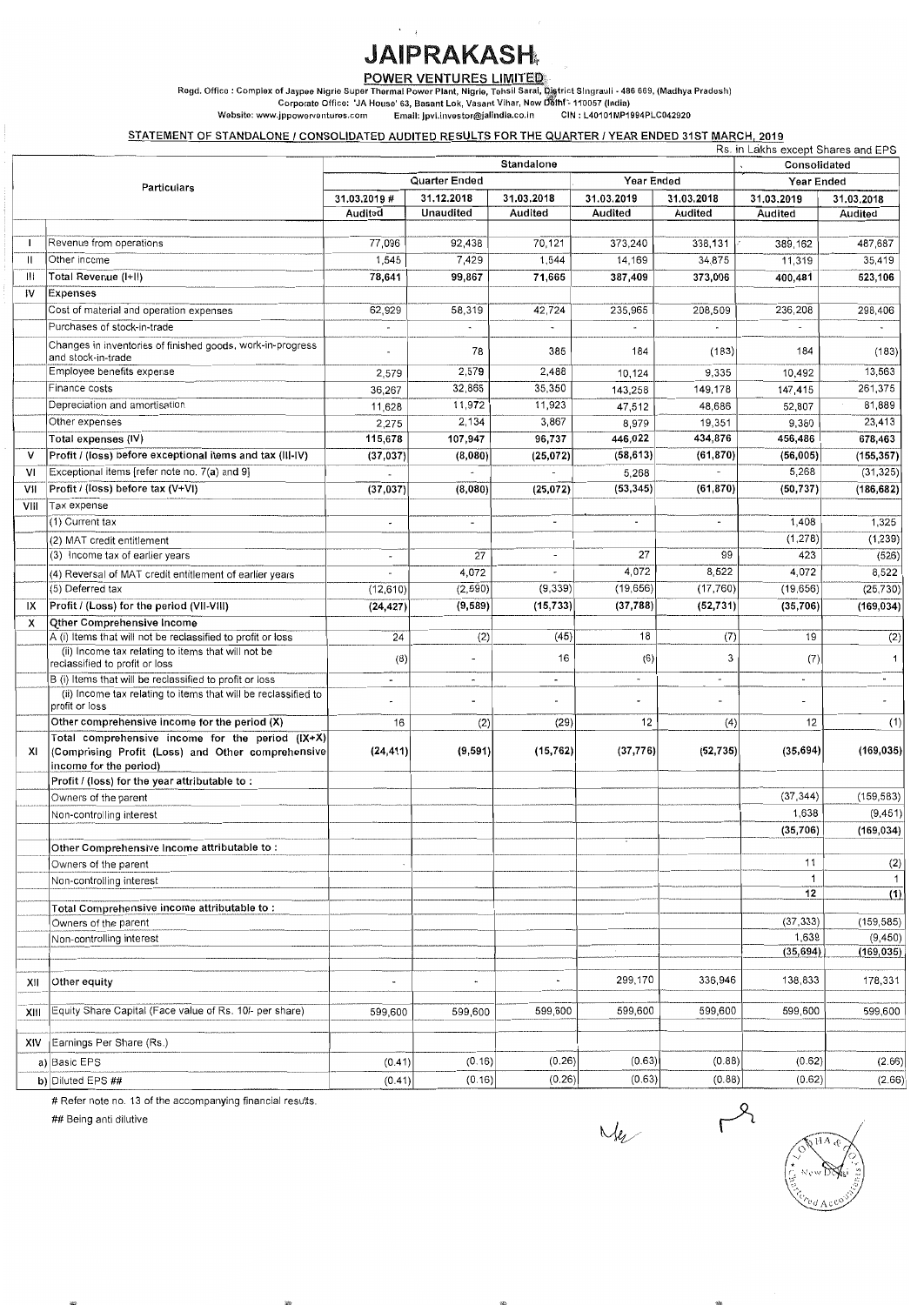### Notes:

- 1 The above financial results have been prepared in accordance with Indian Accounting Standards (Ind AS) notified under Section 133 of the Companies Act, 2013, read with the Companies (Indian Accounting Standards) Rules, 2015, as amended from time to time.
- 2 in respect of Hydro Power Plant, the water availability in the first half of the financial year is higher as compared to the second half. As such, the power generation in the first two quarters (based on past experience/ data) lies between 70-75% of the annual power generation, while balance 25-30% is generated in third and fourth quarter.
- 3 (a) The operations of Thermal Power Projects have been impacted on account of (i) JBTPP have been affected due to scheduling of power only for few hours in a day by SLDC requiring the Company to sell balance power on exchange at market driven tariff and insufficent availability of coal,(ii) non availability of long term PPAs and insufficient availability of coal for JNSTPP.

(b) Company has accounted for revenue for the quarter/year ended 31st March, 2019 on the basis of Multi Year Tariff (MYT) for the period 2016-19 for JBTPP and JNSTPP which are subject to true up / final assessment.

(c) Revenue in respect of Vishnuprayag HEP for the quarter/year ended 31st March ,2019 has been accounted for based on provisional tariff subject to true up/final tariff order.

4 The Company had submitted a debt resolution/ restructuring plan to its lenders. Since then all the participatory lenders have approved the resolution plan and signed the Framework Agreement (FA) on 18th April 2019. As envisaged in resolution plan, Company is in process of issuing compulsory convertible preference shares (CCPSs) (@ 0.01%, to be converted as per prevailing guidelines) in respect of part of the debt to the lenders.The Board of Directors and Shareholders have already approved for conversion of loans upto of Rs. 4,00,000 lakhs (approx) in to CCPSs in line with the proposed resolution plan. In the mean time, ICICI Bank Ltd. has filed an application with National. Company Law Tribunal (NCLT), Ahmedabad. The next date of hearing is 19.06.2019. Further one of the lenders has referred the recovery proceedings in Debt Recovery Tribunal-III, Delhi. Also some of the lenders have advised company to pay back their entire "dues alternatively they will be constrained to take legal action including under the provisions of SARFAESI Act, the Company has suitably responded to the same and as per discussion on implementation on resolution plan, concerned lenders are in process to withdraw the legal notices and not pursue the legal matters. Accordingly, current and non-current classification of borrowings has been done without considering payback notices from 4 lenders of amounting to Rs. 178,615 lakhs.The borrowings will further undergo a change on issuance of CCPSs to the lenders.

 $421$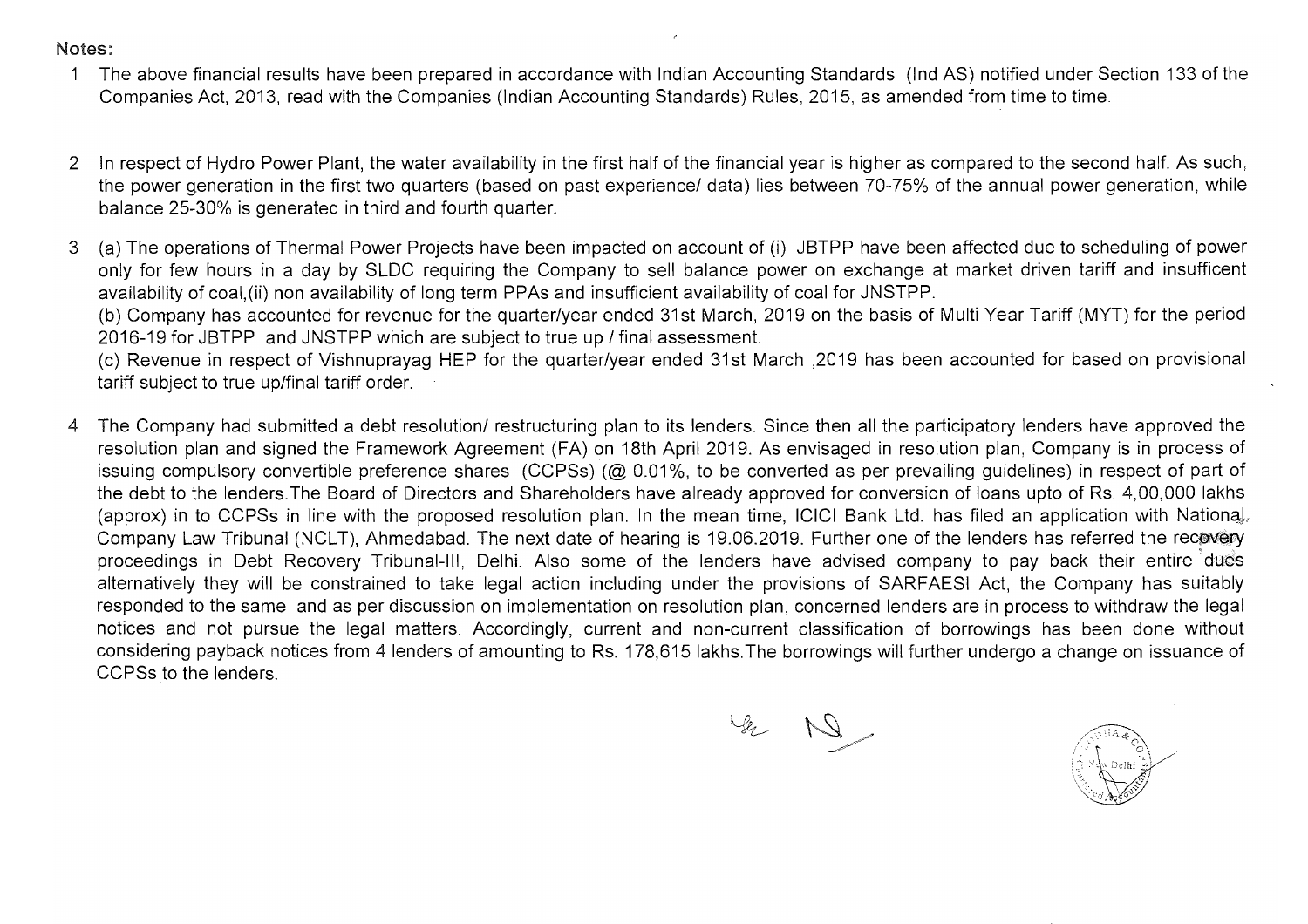5 (a) The Company has made investment of Rs.2,92,800 lakhs (Including investment and loan component of compound financial instrument-Optionally Convertible Preference Shares and deferred tax asset) (26,192 lakhs equity shares of Rs. 10/- each fully paid and 2,700 Lakhs Optionally Convertible Preference Shares of Rs.1 0/- each fully paid) in Prayagraj Power Generation Co. Ltd. (PPGCL) (erstwhile Subsidiary of Company). The entire shares were pledged with Security Trustees, SBI Cap Trustee Company Ltd., as collateral security for the financial assistance granted by lenders to PPGCL. Security Trustee for lender(s) of PPGCL has invoked the entire pledged shares of PPGCL on 18th December, 2017 held by the Company due to default in payment of interest to banks/ financial institutions because of unsatisfactory operations mainly due to paucity of working capital limits etc. Consequent upon invocation of entire pledged shares, PPGCL ceased to be subsidiary of the Company w.e.f 18th December, 2017 and profit/(loss) post this date are not been recorded in consolidated financial statements.

Pursuant to invocations of pledged shares the Lead Bank (SBI) of PPGCL had invited the bids for sale of shares and issued letter of intent to Resurgent Power Ventures Pte Ltd. (Resurgent Power) being the highest bidder for acquisition of stake in PPGCL. A share purchase agreement (SPA)dated 13.11.2018 has been executed between Lenders, purchaser, investor, PPGCL and Security Trustees for transfer of stake in PPGCL. SBI had also filed an insolvency application for PPGCL before NCLT Allahabad. In terms of SPA, State Bank of India approached UPPCLlUPERC for its approval for transfer of shares /change in Management. UPERC vide its Order dated 29th March, 2019 approved the change in Management subject to certain conditions. Pending disposal/ transfer of shares by the lenders as stated above, no provision has been considered necessary in these financial statements by the management.Keeping in view the above,the entire amount of investment in PPGCL of Rs.2,89,590 Lakhs (Including Investment and loan component of compound financial instrument- Optionally Convertible Preference Shares excluding deferred tax asset) is shown as Current Investments and Current Financial Assets-Loans.Also in these consolidated financial statements no impact has been carried out of as stated below in (i) and (ii) and same been carried over in current year from the previous year's financial statements and same will be given effect on transfer of shares by the lenders/settlement of account of the Company:  $\mathcal{M} \subset \mathcal{C}$ 

(I) Property ,plant and equipment (including CWIP) Rs.14,99,060 Lakhs, financial assets-non current Rs. Rs. 845 Lakhs, other non current assets Rs. 3,650 Lakhs, financial assets-current Rs.72,059 Lakhs & other current assets Rs.23,697 Lakhs; (ii) Financial liabilities-non current Rs.10,95,636 Lakhs, other non current liabilities Rs. 13,560 Lakhs, financial liabilites-current Rs. 330,011 Lakhs & other current liabilities Rs. 158 Lakhs.

(b) The Company has given the corporate guarantees for loans granted by the lenders to Jaiprakash Associates Limited (JAL) (the party to whom the company is an associate) and to PPGCL (erstwhile subsidiary of Company) and the loan outstanding amounting to Rs 70,333 lakhs (previous year Rs.84,557 lakhs) and Rs. 1,10,000 lakhs (previous year Rs. 1,10,000 lakhs) respectively for which fair valuation has not been done as per the applicable Ind-AS as of 31st March, 2019. However, in the opinion of the Management there will be no material impact on the fair valuation of the above mentioned guarantees on the financial result/ statement of affairs.

 $\mathcal{L}_{\ell}$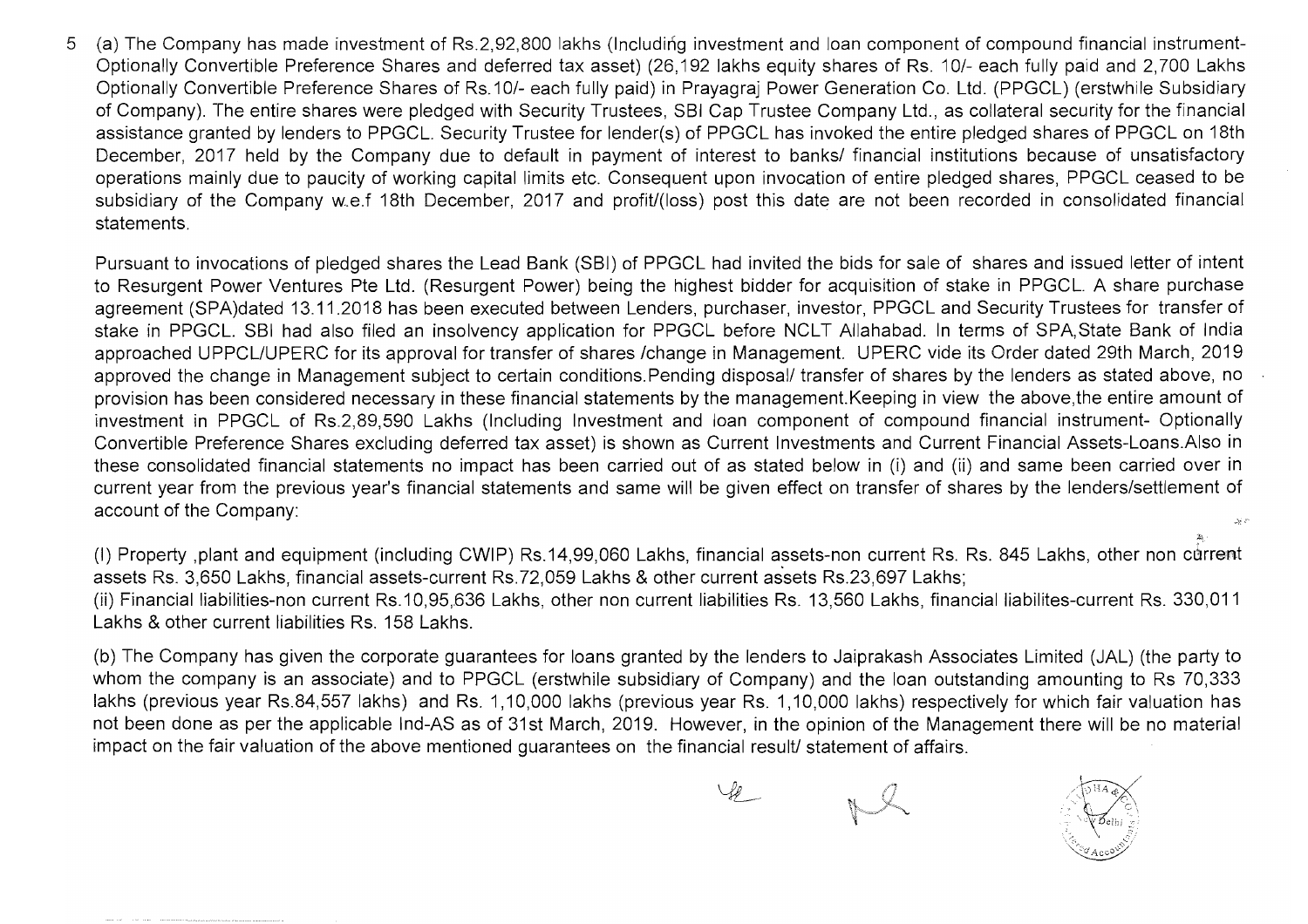- No provision for diminution in value against certain long term investments of amounting to Rs. 2,77,499 lakhs other than 5 (a) (previous year Rs. 277,486 lakhs) (book value - in subsidiaries and other) ("Including investment in trust which in turn holding investment in the Company of Rs.1,98,594 lakhs" previous year 198,594 lakhs) above has been made by the management as in the opinion of the management such diminution is temporary in nature considering the intrinsic value of the assets, future prospects and claims and has concluded that no provision against diminution is necessary at this stage.
- (a) Interest amounting to Rs.14,830 lakhs (including 1,160 lakhs and Rs.4,944 Lakhs for the quarter and year ended 31st March, 2019 respectively) has not been provided on outstanding Foreign Currency Convertible Bonds (FCCBs). The reversal of the interest of RS.5,268 Lakhs charged in previous years has been treated as Exceptional item during current year. The above is in view of the ongoing discussions with the Bondholders for settlement/conversion of the outstanding FCCBs into equity and waiver of interest [read with footnote no. 4]. On conclusion of the negotiations, interest, if any, payable would be treated as expenses in the subsequent period.

(b)ln view of the on going discussions with one of the unsecured lender [read with footnote no. 4] for settlement, interest amounting to RS.9548 lakhs has not been provided on unsecured loan (including for quarter ended 31.03.2019 Rs. 2,224 lakhs) and the interest provided aggregating to RS.5,050 lakhs till 30.09.2018 (including reversal of Rs. 526 lakhs payable as on 31.03.2018) has been reversed in December'18 quarter.

(c) Penal interest of RS.10,577Iakhs (including RS.1,358 lakhs and Rs.7,536 lakhs for quarter and year ended 31st March, 2019) has not been provided on certain loans in these financial results as majority of the lenders / banks did not confirm balances / charge penal interest in view of the facility granted to the Company by them has been classified as NPA [read with note no. 4].The above amount will be accounted as expense subject to payment, if any in the relevant subsequent period.

8 Expenditure incurred during the construction and incidental to setting up of the project, capital advances and other financial assets by Sangam Power Generation Company Limited (SPGCL), a subsidiary of the Company for development of 1320 MW Power Project (Karchana STPP) at Tahsil Karchana, Distt. Allahabad, Uttar Pradesh, have been carried forward as 'Capital Work in progress' and the Net Worth has been eroded significantly as on 31st March 2019.ln view of abnormal delay in handling over the possession of land,SPGCL has written to UPPCL and all procurers that the Power Purchase Agreement is rendered void and cannot be enforced.

The matter was considered by UPPCL and a Committee was constituted under the Chairmanship of Managing Director, Uttar Pradesh Rajya Vidyut Utpadan Nigam Limited for amicably closing the Power Purchase Agreement (PPA) and in this regard as advised, draft of Share Purchase Agreement (SPA), as prepared by Company's Legal Counsel, was sent to UPPCL/ UPRVUNL for their approval. There was abnormal delay in resolving the matter by UPPCL, therefore SPGCL has withdrawn all its undertakings given to UPPCL and filed a petition before Hon'ble UPERC for release of performance bank guarantee and also for payment of claim lodged of Rs 1,15,722 lakh.Accordingly,the management does not expect any material adjustment in the carrying value of assets including capital work in progress.

 $\varphi$   $\sim$ 

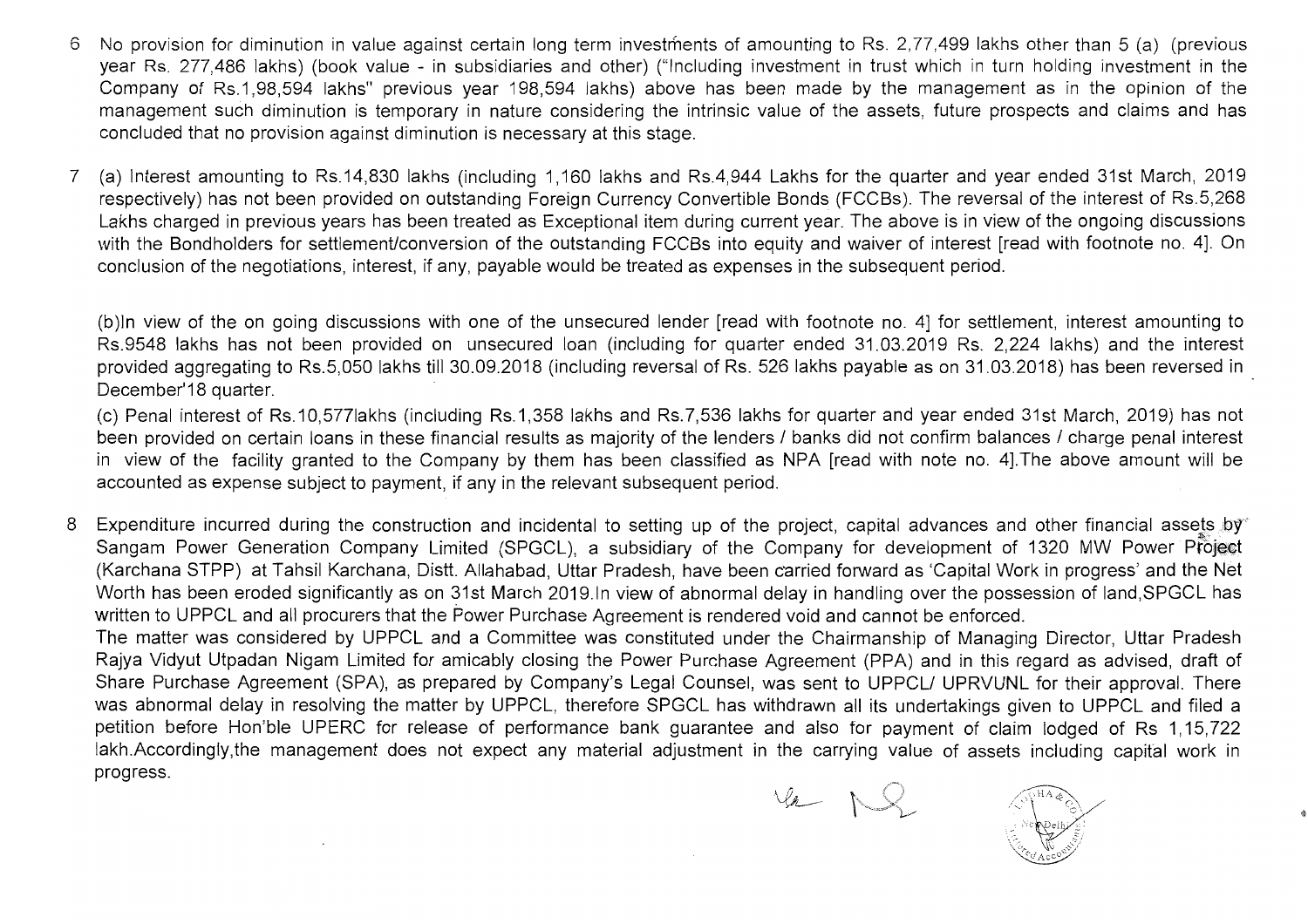- 9 In previous year's consolidated results, exceptional items represent amount provided against settlement claims agreed by a Subsidiary company viz Sangam Power Generation Company Limited with L&T.
- 10 During the quarter ended 31st Decemebr 2018, Madhya Pradesh Electricity Regulatory Commission (MPERC) vide its order dated 29th November 2018 has determined the MYT for the period FY 2016-19 for JNSTPP. According to which the net excess amount paid to the company has to be refunded back by the Company. Half of this amount of Rs.11 ,226 Lakhs had been accounted for during quarter ended 31.12.2018 and balance in quarter ended 31.03.2019.
- 11 Consolidated results for the year are not comparable as previous year figures includes results of PPGCL for the period till 18.12.2018. [refer footnote no.5(a)]
- 12 Previous period figures have been re-grouped/re-classified wherever necessary, to confirm to current period's classification.
- 13 The figures of the last quarter in each of the years is the balancing figures between audited figures in respect of full financial year and the unaudited published year to date figures up to the third quarter of the respective financial year.
- 14 The above audited financial results for the quarter/year ended 31st March, 2019 have been reviewed by Audit Committee and then approved by the Board of Directors at their respective meetings held on the 11th May, 2019.

For and on behalf of the Board

MANOJ ĞAUR<br>CHAIR**MAN** DIN **0000'84"18** ?'  $v_{\ell-1}$ 

PLACE **New** Delhi DATE 11th May,2019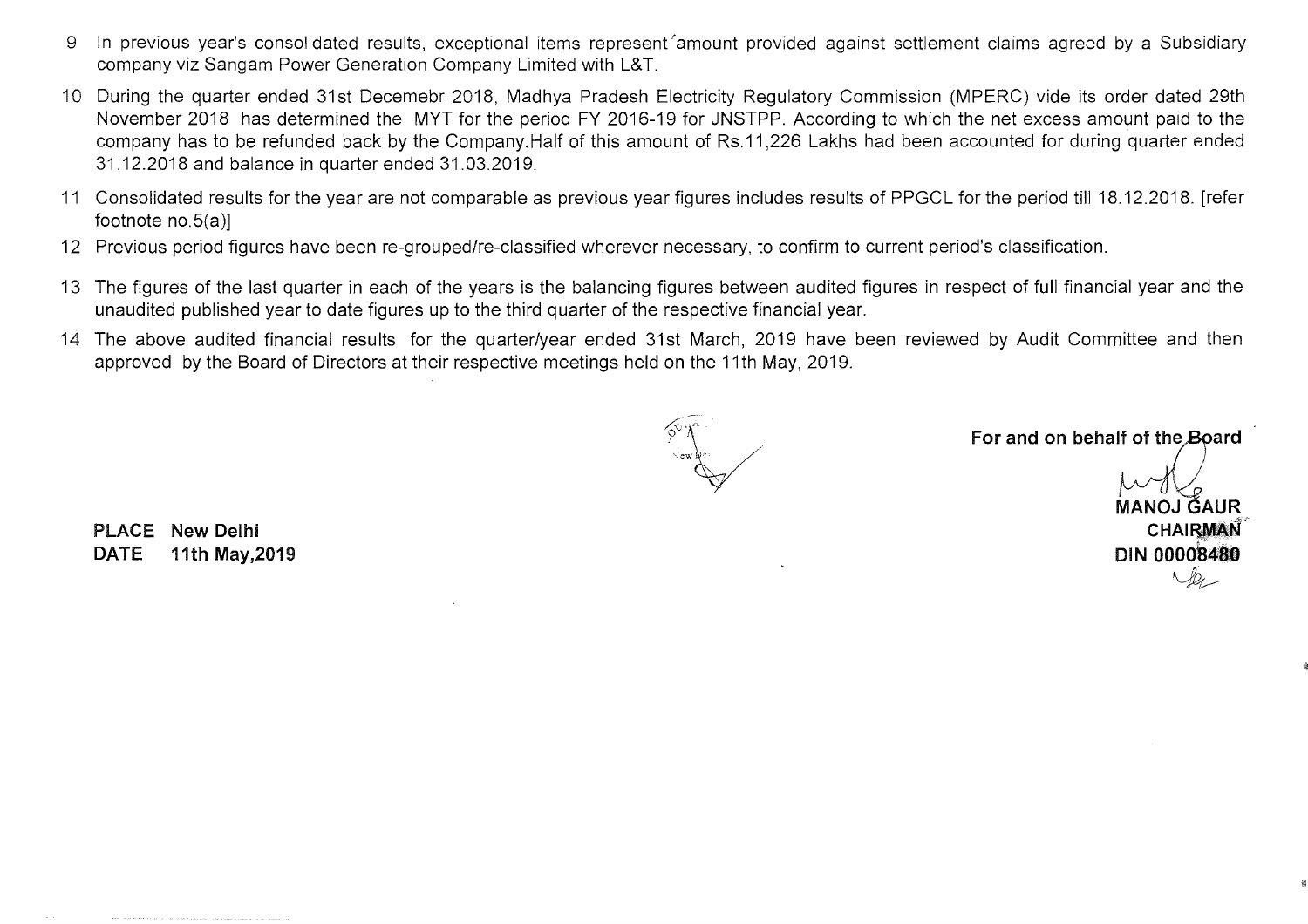### STANDALONE / CONSOLIDATED STATEMENT OF ASSETS AND LIABILITIES

|                |                                                                      | Standalone |            |                            | (Rupees in Lakhs) |
|----------------|----------------------------------------------------------------------|------------|------------|----------------------------|-------------------|
|                | Particulars                                                          | 31.03.2019 | 31.03.2018 | Consolidated<br>31.03.2019 | 31.03.2018        |
|                |                                                                      | Audited    | Audited    | Audited                    | Audited           |
| A              | <b>ASSETS</b>                                                        |            |            |                            |                   |
| 1              | Non-current assets                                                   |            |            |                            |                   |
|                | (a) Property, plant and equipment                                    | 1,480,742  | 1,518,244  | 3,043,580                  | 3,086,367         |
|                | (b) Capital work-in-progress                                         | 13,133     | 15,877     | 53,405                     | 56,149            |
|                | (c) Investment property                                              |            |            |                            |                   |
|                | (d) Goodwill                                                         | 14         | 14         | 18                         | 18                |
|                | (e) Other intangible assets                                          | 21,392     | 22,961     | 21,392                     | 22,961            |
|                | (f) Intangible assets under development                              |            |            |                            |                   |
|                | (9) Investment in subsidiaries                                       | 101,105    | 101,092    |                            |                   |
|                | (h) Financial assets                                                 |            |            |                            |                   |
|                | Investments<br>(i)                                                   | 198,594    | 198,594    | 198,594                    | 198,594           |
|                | (ii)<br>Trade receivables                                            |            |            |                            |                   |
|                | (iii) Loans Receivable                                               | 333        | 316        | 3,337                      | 3,335             |
|                | (iv) Other financial assets                                          | 390        | 371        | 1,250                      | 1,217             |
|                | (I) Deferred tax assets (net)                                        | 110,194    | 90,544     | 103,030                    | 83,381            |
|                | (i) Other Non-current assets                                         | 37,679     | 42,247     | 52,190                     | 55,302            |
|                | Total - Non-Current Assets                                           | 1,963,576  | 1,990,260  | 3,476,796                  | 3,507,324         |
| $\overline{2}$ | Current assets                                                       |            |            |                            |                   |
|                | (a) Inventories                                                      | 17,407     | 16,852     | 23,361                     | 22,836            |
|                | (b) Financial assets                                                 |            |            |                            |                   |
|                | Other investments<br>(i)                                             | 273,877    | 273,877    |                            |                   |
|                | Trade receivables<br>(ii)                                            | 48,850     | 29,639     | 118,300                    | 98,021            |
|                | (iii) Cash and bank balances                                         | 3,142      | 4,508      | 7,192                      | 9,313             |
|                | (iv) Bank balances other than (iii) above                            | 12,936     | 480        | 15,321                     | 2,841             |
|                | Loans Receivable<br>(v)                                              | 15,713     | 15,713     |                            | 11                |
|                | (vi) Other financial assets                                          | 245        | 44         | 7,156                      | 6,023             |
|                | (c) Current tax assets (net)                                         | 285        | 183        | 2,328                      | 2,398             |
|                | (d) Other current assets                                             | 60,826     | 45,944     | 76,577                     | 61,465            |
|                | <b>Total - Current Assets</b>                                        | 433,281    | 387,240    | 250,235                    | 202,908           |
|                | Total - Assets                                                       | 2,396,857  | 2,377,500  | 3,727,031                  | 3,710,232         |
| в              | <b>EQUITY AND LIABILITIES</b>                                        |            |            |                            |                   |
|                | Equity                                                               |            |            |                            |                   |
|                | (a) Equity share capital                                             | 599,600    | 599,600    | 599,600                    | 599,600           |
|                | (b) Other equity                                                     | 299,170    | 336,946    | 138,833                    | 178,331           |
|                | (c) Non controllong interest                                         |            |            | 28,971                     | 27,332            |
|                | Total - Equity                                                       | 898,770    | 936,546    | 767,404                    | 805,263           |
| 1              | Liability                                                            |            |            |                            |                   |
|                | Non-current liabilities                                              |            |            |                            |                   |
|                | (a) Financial liabilities<br>Borrowings                              | 734,084    | 793,149    | 1,778,563                  | 1,843,863         |
|                | (i)<br>Trade payables<br>(ii)                                        |            |            |                            |                   |
|                | (iii) Other financial liabilities                                    | 155        | 499        | 59,399                     | 59,551            |
|                | (b) Provisions                                                       | 4,786      | 5,047      | 4,834                      | 5,087             |
|                | (d) Deferred tax liabilities (net)                                   |            |            |                            |                   |
|                | (e) Other non-current liabilities                                    | 42,112     | 46,621     | 55,635                     | 60,145            |
|                | Total - Non-Current Liabilities                                      | 781,137    | 845,316    | 1,898,431                  | 1,968,646         |
| 2              | <b>Current liabilities</b>                                           |            |            |                            |                   |
|                | (a) Financial liabilities                                            |            |            |                            |                   |
|                |                                                                      |            |            |                            |                   |
|                | Borrowings<br>(i)<br>Trade payables<br>(ii)                          | 134,656    | 133,672    | 171,423                    | 170,439           |
|                | (a) total outstanding<br>dues of<br>Micro                            |            |            |                            |                   |
|                | <b>Enterprises and Small Enterprises</b>                             | 1,885      |            | 1,885                      |                   |
|                | (b) total outstanding dues of creditors other<br>Enterprises<br>than |            |            |                            |                   |
|                | Micro<br>and<br>Small<br>Enterprises                                 | 28,798     | 31,516     | 29,005                     | 31,873            |
|                | (iii) Other financial liabilities                                    | 539,733    | 420,017    | 839,042                    | 723,373           |
|                | (b) Other non-current liabilities                                    | 11,560     | 10,182     | 11,689                     | 10,307            |
|                | $\Omega_{\rm M}$<br>(c) Provisions                                   | 318        | 251        | 7,551                      | 300               |
|                | (d) Current tax liabilities (net)<br>∩ New Neihi                     |            |            | 601                        | 31                |
|                | Total - Current Liabilities                                          | 716,950    | 595,638    | 1,061,196                  | 936,323           |
|                | $\sqrt[6]{4}$ Ač<br>Total - Equity and Liabilities                   | 2,396,857  | 2,377,500  | 3,727,031                  | 3,710,232         |

 $\mathcal{S}$ 

ette.

 $\infty$ 

 $-429$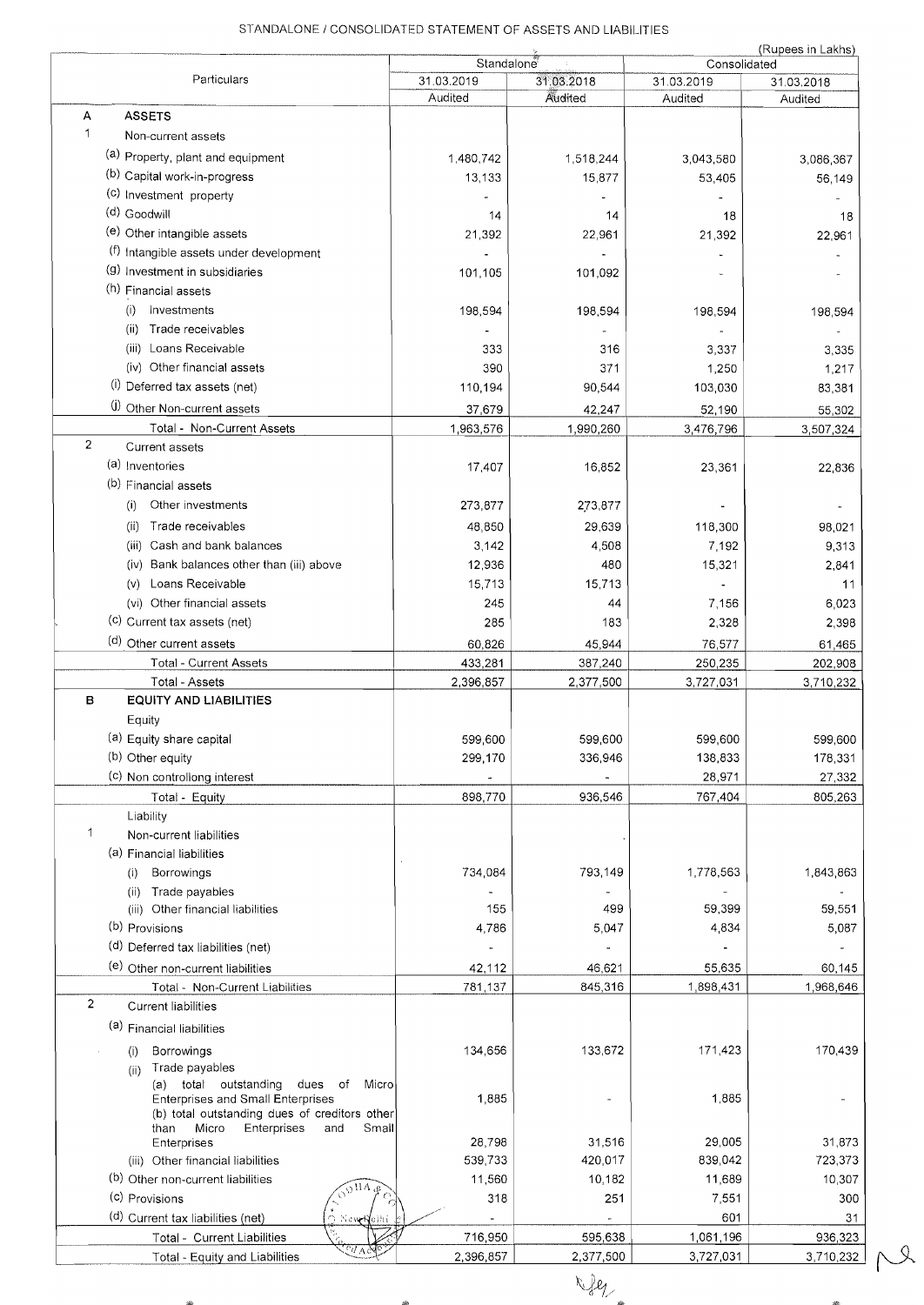## STANDALONE / CONSOLIDATED AUDITED SEGMENT-WISE REVENUE<sup>\*</sup>RESULTS AND CAPITAL EMPLOYED FOR THE QUARTER / YEAR ENDED 31ST MARCH, 2019

|              |                                            |                |                      |                     |                          |                          |                     | (Rs. in Lakhs)      |
|--------------|--------------------------------------------|----------------|----------------------|---------------------|--------------------------|--------------------------|---------------------|---------------------|
|              |                                            |                |                      | <b>Standalone</b>   |                          |                          | <b>Consolidated</b> |                     |
|              |                                            |                | <b>Quarter Ended</b> |                     | <b>Year Ended</b>        |                          | <b>Year Ended</b>   |                     |
|              | Particulars                                | 31.03.2019     | 31.12.2018           | 31.03.2018          | 31.03.2019 31.03.2018    |                          | 31.03.2019          | 31.03.2018          |
|              |                                            | <b>Audited</b> | <b>Unaudited</b>     | <b>Audited</b>      | <b>Audited</b>           | <b>Audited</b>           | Audited             | <b>Audited</b>      |
| 1            | <b>Segment Revenue</b>                     |                |                      |                     |                          |                          |                     |                     |
|              | i) Power                                   | 77,179         | 92,574               | 69,754              | 372,306                  | 335,446                  | 386,990             | 453,631             |
|              | ii) Coal                                   | 1,164          | 6,750                | 2,928               | 30,120                   | 30,474                   | 30,120              | 30,474              |
|              | iii) Other                                 | 360            | 448                  | 1,575               | 2,810                    | 4,048                    | 4,048               | 35,419              |
|              | Total                                      | 78,703         | 99,772               | 74,257              | 405,236                  | 369,968                  | 421,158             | 519,524             |
|              |                                            |                |                      |                     |                          |                          |                     |                     |
|              | Less : Inter segment eliminations          | 1,607          | 7,334                | 4,136               | 31,996                   | 31,837                   | 31,996              | 31,837              |
|              | Add: Other income                          | 1,545          | 7,429                | 1,544               | 14,169                   | 34,875                   | 11,319              | 35,419              |
|              | Total sales / income from operations       | 78,641         | 99,867               | 71,665              | 387,409                  | 373,006                  | 400,481             | 523,106             |
|              |                                            |                |                      |                     |                          |                          |                     |                     |
| $\mathbf{2}$ | <b>Segment Results</b>                     |                |                      |                     |                          |                          |                     |                     |
|              | Profit / (loss) from operations before     |                |                      |                     |                          |                          |                     |                     |
|              | charges,<br>depreciation<br>finance<br>and |                |                      |                     |                          |                          |                     |                     |
|              | amortisation, exceptional items and tax    |                |                      |                     |                          |                          |                     |                     |
|              | i) Power                                   | 9,644          | 34,098               | 20,728              | 124,843                  | 108,003                  | 136,903             | 159,916             |
|              | ii) Coal                                   | 1,265          | 1,184                | 1,198               | 4,803                    | 4,911                    | 4,803               | 4,911               |
|              | iii) Other                                 | (51)           | 1,475                | 275                 | 2,511                    | 23,080                   | 2,511               | 23,080              |
|              | Total                                      | 10,858         | 36,757               | 22,201              | 132,157                  | 135,994                  | 144,217             | 187,907             |
|              |                                            |                |                      |                     |                          |                          |                     |                     |
|              | Less :                                     |                |                      |                     |                          |                          |                     |                     |
|              | [a] Interest expenses                      | 36,267         | 32,865               | 35,350              | 143,258                  | 149,178                  | 147,415             | 261,375             |
|              | [b] Depreciation and amortisation          | 11,628         | 11,972               | 11,923              | 47,512                   | 48,686                   | 52,807              | 81,889              |
|              | Total                                      | 47,895         | 44,837               | 47,273              | 190,770                  | 197,864                  | 200,222             | 343,264             |
|              |                                            |                |                      |                     |                          |                          |                     |                     |
|              | Profit / (loss) from operations before     | (37,037)       | (8,080)              | (25, 072)           | (58, 613)                | (61, 870)                | (56,005)            | (155, 357)          |
|              | exceptional items and tax                  |                |                      |                     |                          |                          |                     |                     |
|              |                                            |                |                      |                     |                          |                          |                     |                     |
|              | Exceptional items                          | $\mathbf{r}$   | $\blacksquare$       | $\frac{1}{2}$       | 5,268                    | $\sim$<br>(61, 870)      | 5,268               | (31, 325)           |
|              | Profit / (loss) from operations before tax | (37, 037)      | (8,080)              | (25,072)            | (53, 345)                |                          | (50, 737)           | (186, 682)          |
|              | Income tax (net)                           | (12, 610)      | 1,509                | (9,339)             | (15, 557)<br>12          | (9, 139)                 | (15,031)<br>12      | (17, 648)           |
|              | Other comprehensive income                 | 16             | (2)                  | (29)                |                          | (4)                      |                     | (1)                 |
|              | Profit / (loss) from operations after tax  | (24, 411)      | (9,591)              | (15, 762)           | (37, 776)                | (52, 735)                | (35,694)            | (169, 035)          |
|              | Minority interest                          | $\blacksquare$ | ÷.                   | ÷.                  | $\overline{\phantom{a}}$ | $\overline{\phantom{a}}$ | 1,639               | (9,450)             |
|              | Profit / (loss) from operations after tax  |                |                      |                     |                          |                          |                     |                     |
|              | and Minority Interest                      | (24, 411)      | (9,591)              | (15, 762)           | (37, 776)                | (52, 735)                | (37, 333)           | (159, 585)          |
|              |                                            |                |                      |                     |                          |                          |                     |                     |
| 3            | Capital Employed                           |                |                      |                     |                          |                          |                     |                     |
| a            | <b>Segment Assets</b>                      |                |                      |                     |                          |                          |                     |                     |
|              | i) Power                                   | 1,583,546      | 1,599,992<br>43,418  | 1,575,812<br>46,795 | 1,583,546<br>41,067      | 1,575,812<br>46,795      | 2,913,719<br>41,067 | 2,908,544<br>46,795 |
|              | ii) Coal                                   | 41,067         |                      | 754,893             |                          | 754,893                  |                     | 754,893             |
|              | iii) Other                                 | 772,244        | 764,524              |                     | 772,244                  |                          | 772,244             |                     |
|              | Total                                      | 2,396,857      | 2,407,934            | 2,377,500           | 2,396,857                | 2,377,500                | 3,727,031           | 3,710,232           |
| b            | <b>Segment Liabilities</b>                 |                |                      |                     |                          |                          |                     |                     |
|              | i) Power                                   | 405,524        | 376,764              | 329,199             | 405,524                  | 329,199                  | 728,381             | 646,722             |
|              | ii) Coal                                   | 10,073         | 16,625               | 7,661               | 10,073                   | 7,661                    | 10,073              | 7,661               |
|              | iii) Other                                 | 102,198        | 102,163              | 106,736             | 102,198                  | 106,736                  | 102,198             | 106,736             |
|              | <b>Total Liabilities</b>                   | 517,795        | 495,552              | 443,596             | 517,795                  | 443,596                  | 840,652             | 761,119             |
|              |                                            |                |                      |                     |                          |                          |                     |                     |
| c            | Capital Employed *                         | 1,879,062      | 1,912,382            | 1,933,904           | 1,879,062                | 1,933,904                | 2,886,378           | 2,949,113           |

• Note :- Capital employed = Equity + long term borrowings including current maturities of long term borrowings

ÏΠ Æ

 $M_{\ell}$   $M_{\ell}$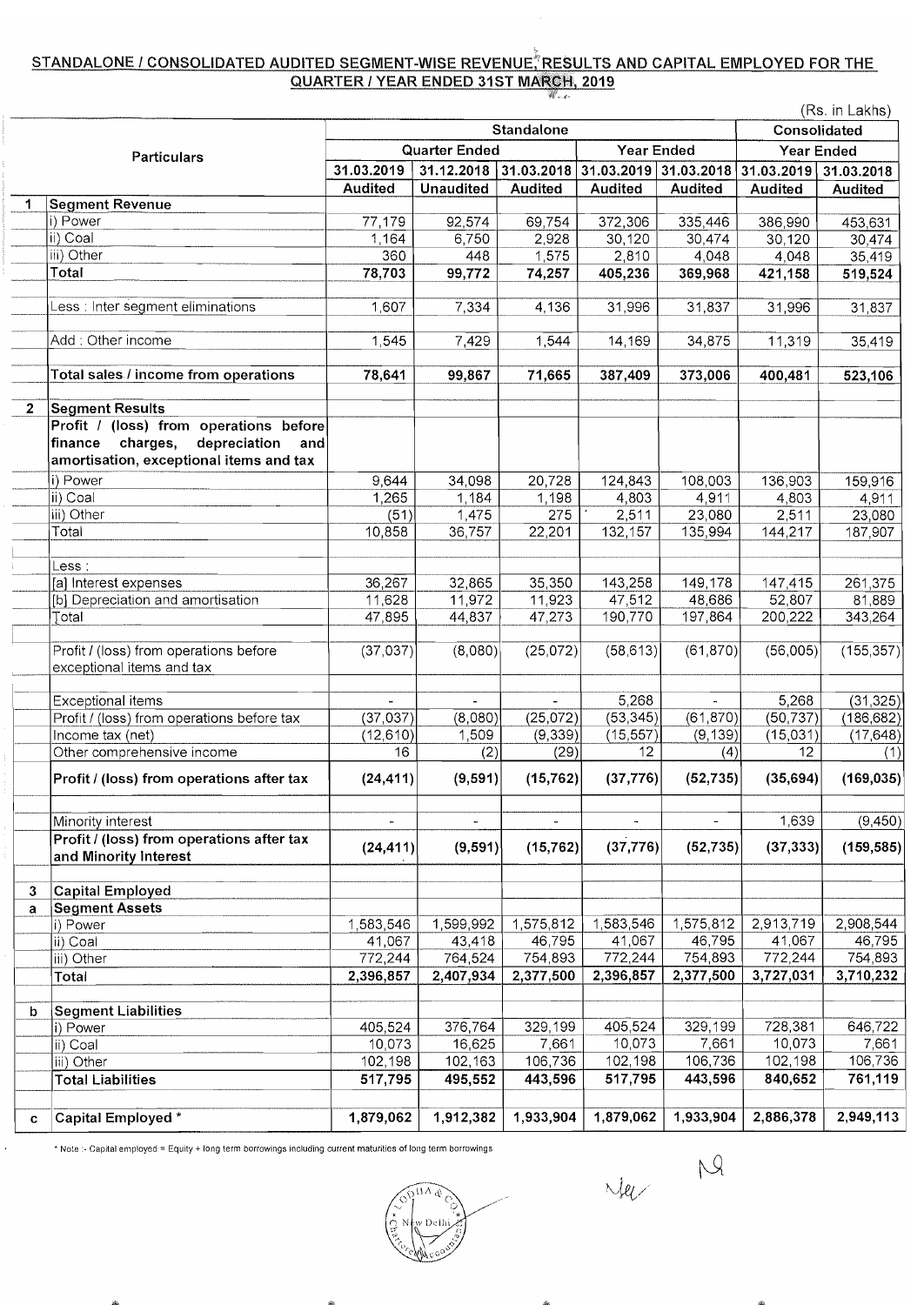

### Independent Auditor's Report on Quarterly Standalone Financial Results and Year to Date Standalone Financial Results of Jaiprakash Power Ventures Limited pursuant to the Regulation 33 of the SEBI (Listing Obligations and Disclosure Requirements) Regulations, 2015

### To The Board of Directors of Jaiprakash Power Ventures Limited

1. We have audited the accompanying standalone financial results of JAIPRAKASH POWER VENTURES LIMITED ('the Company') for the quarter ended 31 March 2019 and the year to date results for the period from 1 April 2018 to 31 March 2019 ('the Statement'), attached herewith, being submitted by the Company pursuant to the requirements of Regulation 33 of the SEBI (Listing Obligations and Disclosure Requirements), 2015 ('Listing Regulations').The quarterly standalone financial results are the derived figures between the audited figures in respect of the year ended 31 March 2019 and the published year-to-date figures up to December 31, 2018, being the date of the end of the third quarter of the current financial year. Also, the figures up to the end of the third quarter had only been reviewed and not subjected to audit.

These quarterly Standalone financial results as well as the year to date Standalone financial results have been prepared on the basis of the reviewed Standalone financial results up to the end of the third quarter and audited annual Standalone financial statements, which are the responsibility of the Company's Management. Our responsibility is to express an opinion on these financial results based on our audit of such Standalone financial statements, which have been prepared in accordance with the recognition and measurement principles laid down in Indian Accounting Standards (Ind AS), prescribed under Section 133 of the Companies Act 2013 read with relevant rules issued there under and other accounting principles generally accepted in India and in compliance with Regulation 33 of the Listing Regulations.

2. We conducted our audit in accordance with the auditing standards generally accepted in India. Those standards require that we plan and perform the audit to obtain reasonable assurance about whether the financial results are free of material misstatements. An audit includes examining, on a test basis, evidence supporting the amounts disclosed as financial results. An audit also includes assessing the accounting principles used and significant estimates made by the management. We believe that our audit provides a reasonable basis for our opinion.

### 3. Basis of Qualified opinion

### Attention is drawn to:

(a) Note no 53 (b) of audited standalone financial statements for the year ended 31st March, 2019 regarding invocation of the pledged shares of Prayagraj Power Generation Company Limited (PPGCL), erstwhile subsidiary of the Company, pledged by the Company in favour of the lenders of PPGCL, amounting to Rs. 292,800 lacs (previous year Rs. 289,038 lacs) (Including deferred tax asset and Investment and loan components of compound financial instrument - Optionally Convertible Preference Shares). Consequent upon invocation of entire pledged shares, PPGCL ceased to be subsidiary of the Company w.e.f 18th December, 2017. Pending disposal/ transfer of shares by the Lenders in favour of the interested party due to pending certain approvals, no provision at this stage has been made in these financial results by the management, as impact in the opinion of the management, if any is currently unascertainable (Footnote no. 5 (a) of accompanying financial results).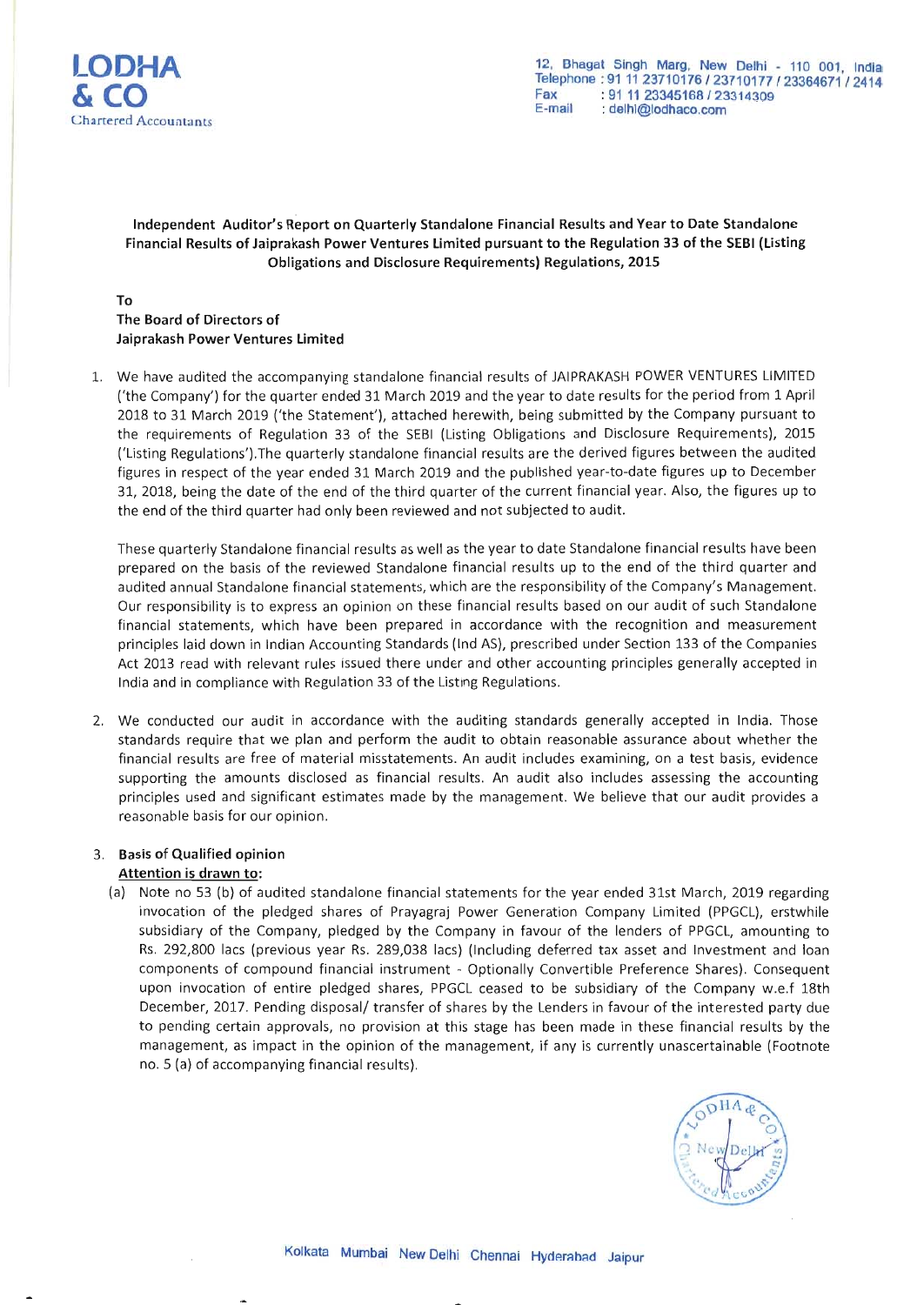- (b) As stated in note no. 44 (e) of audited standalone financial statements for the year ended 31st March, 2019, the Company has given/provided corporate guarantees for loans granted by the lenders to Jaiprakash Associates Limited (JAL) (the party to whom the company is an associate) and to PPGCL (erstwhile subsidiary of Company) of amounting to Rs. 70,333 lacs (previous year Rs. 84,557 lacs) and Rs. 110,000 lacs (previous year Rs . Rs. 110,000 lacs) respectively for which fair valuation has not been done as per the applicable IND-AS as of 31 March 2019 and also no provision against these guarantees been made in these financial results. In the absence of fair valuation of the stated corporate guarantees, we are not able to ascertain the impact of the same on the financial results (Footnote no. 5 (b) of accompanying financial results).
- (c) As stated in note no. 53 (a) and 46 of the sta ndalone financial statements, No provision for diminution in value against certain long term investments of amounting to Rs .277,499 lacs (previous year Rs. 277,486 lacs) (Book Value) ("Including investment in trust which in turn holding investment in the Company") has been made by the management as in the opinion of the management such diminution is temporary [this to be read with footnote no. 4] in nature considering the intrinsic value of the assets, future prospects and claims (impact unascertainable).

Having regard to the above, management of the Company has concluded that no provision against diminution is necessary at this stage as stated in footnote no 6 of the accompanying financial results.

Matter stated in para (a), (b) and (c) been also qualified in our report on preceding quarters/year.

(d)

- (i) As stated in Note no. 57 (a) and no. 57 (c) of the audited standalone financial statements for the year ended 31st March, 2019, Company has not provided for interest on outstanding Foreign Currency Convertible Bonds (FCCBs) amounting to Rs . 14,830 lacs (including Rs . 1,160 lacs and Rs. 4,944 lacs for quarter and year ended 31st March'19 respectively) (Previous year Rs.4618 lacs) and penal interest on certain loans of amounting to Rs . 105,77 lacs (including Rs.1,358 lacs and Rs . 7,536 lacs for quarter and year ended 31 March 2019 respectively) (previous year Rs. 3,041 lacs). (Including interest of Rs. 5,268 lacs on FCCBs for the period up to 31st March, 2017 reversed in June 2018 and shown as exceptional item). Also, this to be read with note no. 7 of accompanying statement regarding non confirmation of balances of secured loans, banks, unsecured loans as stated in the said note. [Footnote no. 7(a) and (c) of accompanying financial results). Had the interest provision been made the loss for the quarter/year ended  $31<sup>s</sup>$  March 2019 of the Company would have increased by the above stated amount.
- (ii) As stated in Note no. 57 (b) of the audited standalone financial statements for the year ended  $31<sup>st</sup>$ March 2019, the Company has not provided interest on unsecured loan of amounting to Rs. 9,548 lacs (including Rs. 2,224 lacs for the current quarter). Had the interest provision been made the loss for the quarter/year ended 315 March 2019 of the Company would have increased by the above stated amount [Footnote no. 7 (b) accompanying financial results].
- (e) Some of the lenders/banks have re-called loans (payback notices), however, pending implementation of resolution plan through Framework Agreement (FA) as stated in note no 24.7 of the audited standalone financial statements for the year ended 31st March 2019 current and non-current classification of borrowings been done by the management without considering pay back notices (amount Rs. 178,615 lacs as stated in said note) [Footnote no. 4 accompanying financial results].

Matter stated in para  $3(d)$  (ii) was qualified first time for quarter ended  $31<sup>st</sup>$  December, 2018 and matter stated in 3(e) is qualified first time.

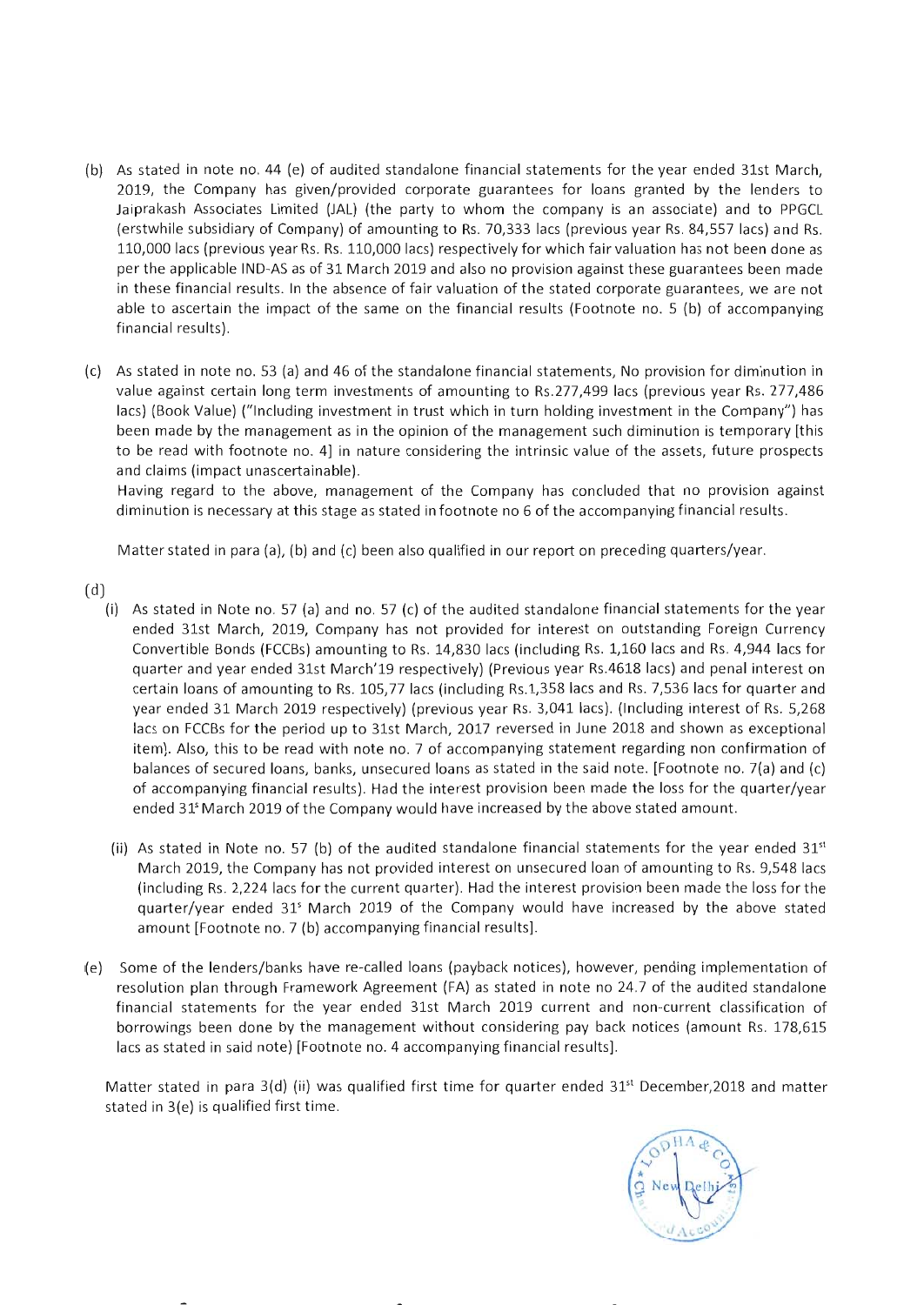### 4. Qualified opinion:

Based on our audit conducted as above, in our opinion and to the best of our information and according to the explanation given to us, except for the effects/possible effects of our observations in para 3 above, these quarterly as well as the year to date results:

- (a) are presented in accordance with the requirements of Regulation 33 of the SEBI (Listing Obligations and Disclosure Requirements) Regulations, 2015 and SEBI circular dated 5 July 2016 in this regard; and
- (b) give a true and fair view of the financial performance including other comprehensive income and other financial information for the quarter ended 31 March 2019 as well as the year to date results for the period from 1 April 2018 to 31 March 2019.

### 5. Emphasis of matter:

We draw attention to the following matters:

- (a) As Stated in Note no. 48 of the audited standalone financial statements for the year ended 31st March, 2019, no provision has been considered necessary by the management against Entry Tax in respect of Bina TPP & Nigrie STPP (including Nigrie Cement Grinding Unit) amounting to Rs . 12,341 lacs (previous year Rs. 11,533 lacs) & Rs. 9,074 lacs (previous year Rs. 9,074 lacs) respectively and interest thereon (impact unascertainable) as stated in said note. The concerned authority once issued the exemption certificate in respect of Bina TPP for exempting of entry tax later on cancelled & in respect of Nigrie STPP (including Nigrie Cement Grinding Unit) receipts of approval for extension of the time for eligibility for exemption from payment of Entry tax is pending, as stated in the said notes for which the company has made representations before the concerned authority and management is confident for favourable outcome. Against the entry tax demand till date Rs . 1,946 lacs (previous year Rs.l,946 lacs) and Rs. 3,580 lacs (previous year Rs. 2,580 lacs) has been deposited (and shown as part of other non-current assets) in respect of Bina TPP & Nigrie STPP (including Nigrie Cement Grinding Unit) respectively which is in the opinion of the management is good and recoverable.
- (b) As stated in note no. 59 (a) of the audited standalone financial statements for the year ended 31st March, 2019 regarding, Pending confirmations/reconciliation of balances of certain secured and unsecured loans & borrowings, balances with banks including certain fixed deposits, trade receivables, trade payables (including of micro and small) and others (including capital creditors and of CHAs and receivables/payables from/to related parties), loans & advances and inventory lying with third parties/in transit. In this regard, as stated in the note, internal control is being strengthen through process automation (including for as stated in note no.59 (b) regarding of fuel procurement and consumption processes which are in process of further strengthening). The management is confident that on confirmation/reconciliation there will not be any material impact on the state of affairs as stated in said note.
- (c) For deferred tax assets on unabsorbed depreciation & business losses and of MAT credit entitlement recognised amounting to Rs. 110,194 lacs (previous year Rs.90,544 lacs) and Rs. 27,559 lacs (previous year Rs. 31,631 lacs) respectively, the Management is confident about realisability. Accordingly, these have been considered good and no provision there against at this stage is considered necessary by the management as stated in Note no.  $66$  (c) of the audited standalone financial statements for the year ended 31st March, 2019.

(d)

i. As stated in the Note no. 56 of the standalone financial statements, Fair value of Jaypee Nigrie Cement grinding unit (JNCGU) (2 million MT capacity) being in excess as compared to the carrying value, as assessed by a technical valuer, Also management is of the view that no impairment provision in the carrying amount of fixed assets (including capital work-in-progress) is necessary at this stage.

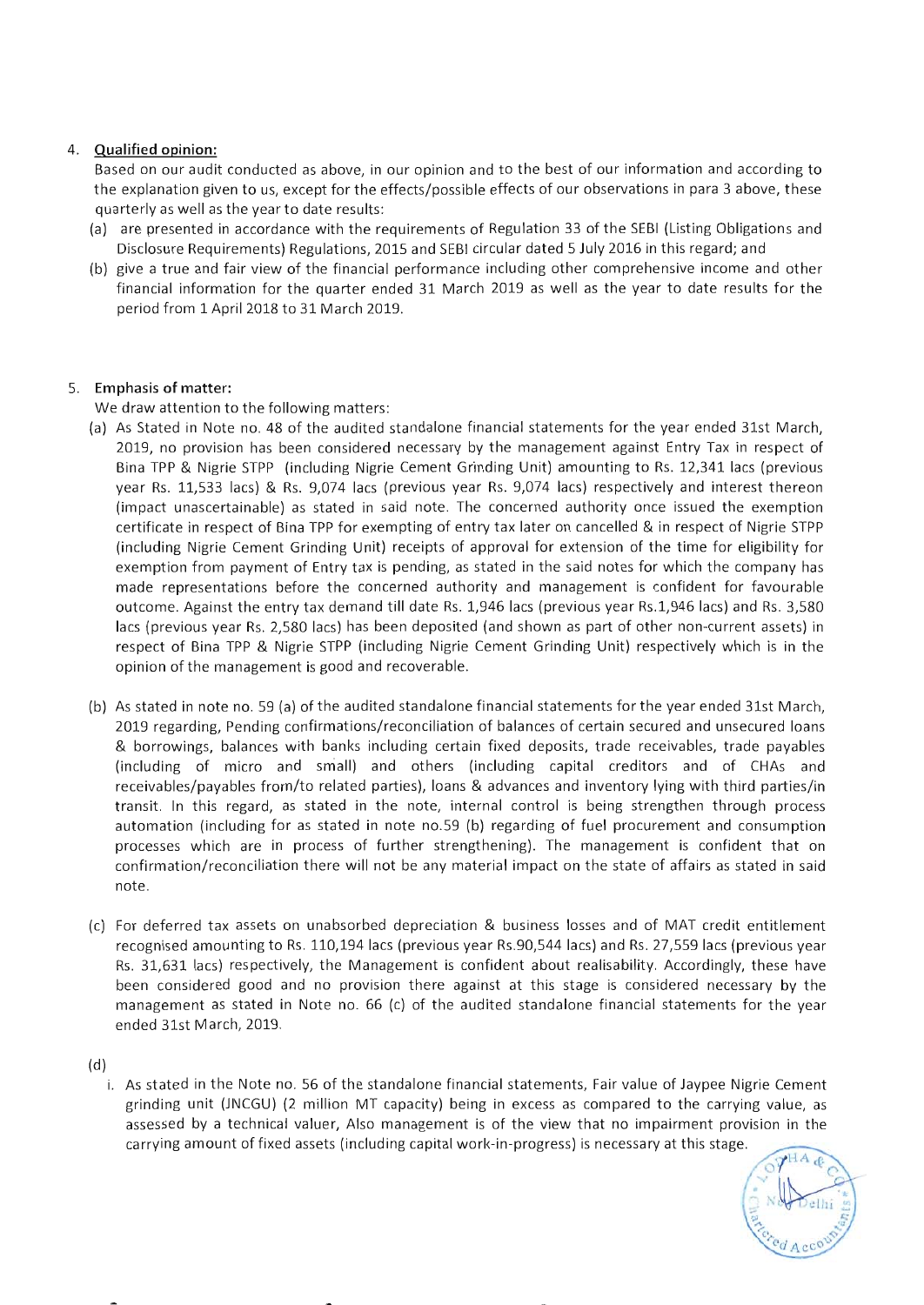- ii. As stated in the Note no. 55 of the audited standalone financial statements for the year ended 31st March, 2019, fair value of fixed assets of power plants (JNSTPP and JBTPP) (including Land, Building, Plant & Machinery capitalized or under CWIP) being in excess as compared to the carrying value, as estimated by a technical valuer and for the reasons explained in the said note, management is of the view that no impairment provision in the carrying amount of fixed assets (including capital work-inprogress) is necessary at this stage.
- (e) The Company has incurred losses and as current liabilities exceed current assets in the past few years due to continuous losses. However, for the reasons stated in the note no. 58 of the audited standalone financial statements for the year ended 31st March, 2019 and as stated in the note no. 4 of the accompanying financial results, it is considered appropriate by the management to prepare financial statements on going concern basis.

Our opinion is not modified in respect of above stated matters in para (a) to (e).

For **LODHA & CO.**  Chartered Accountants Firm's Registration No. 301051E

N.K. Lodha

Partner Membership No. 085155 Place: New Delhi Dated: 11-05-2019

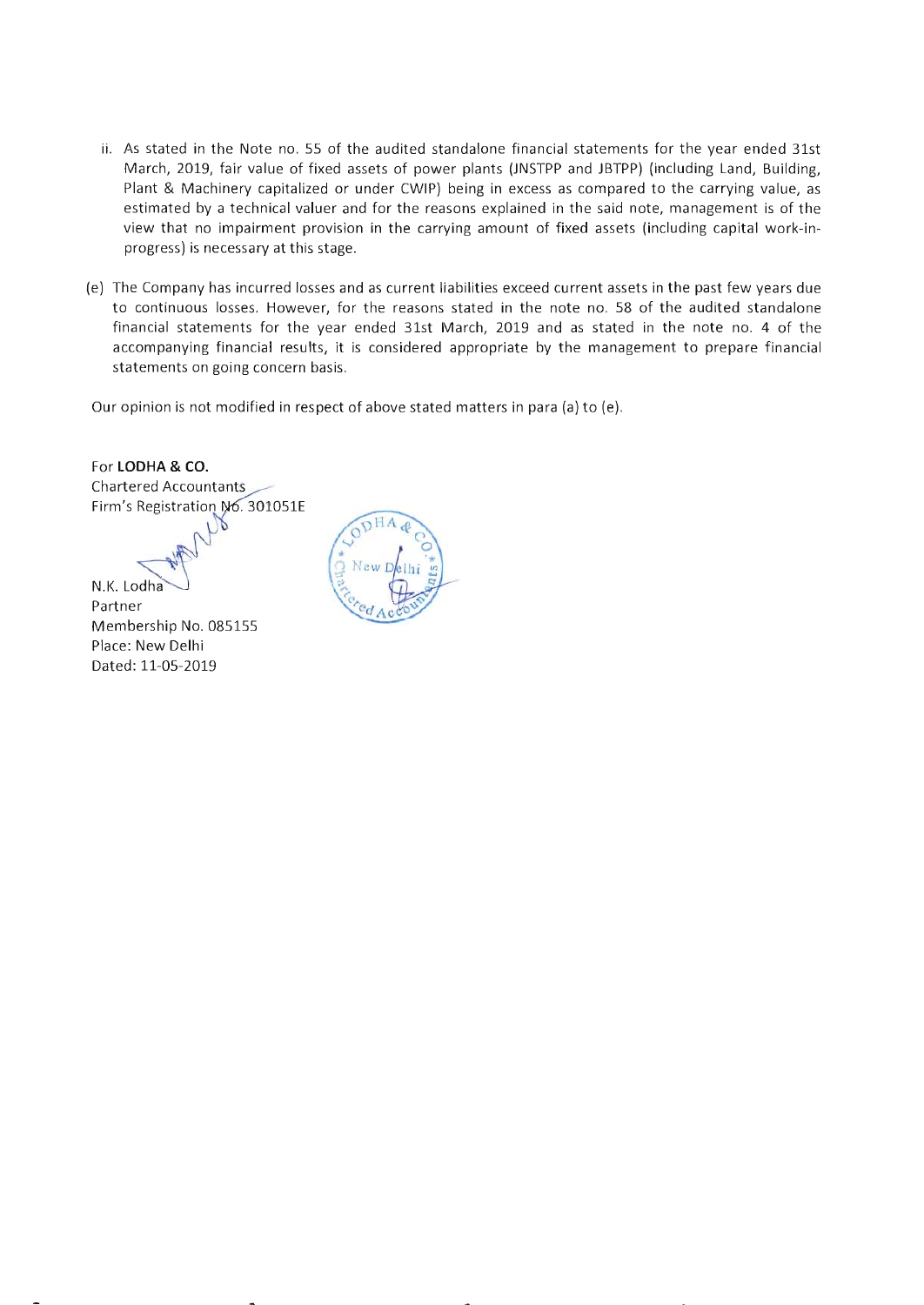## ANNEXURE-I

# Statement on Impact of Audit Qualifications (for audit report with modified opinion) submitted along-with Annual Audited Financial Results - (Standalone)

| S.<br>No. |                                                                           | <b>Audited Figures (as</b><br>reported before<br>adjusting for<br>qualifications) | Adjusted<br><b>Figures</b><br>(audited<br>figures after<br>adjusting for<br>qualifications) |
|-----------|---------------------------------------------------------------------------|-----------------------------------------------------------------------------------|---------------------------------------------------------------------------------------------|
| 1.        | Turnover/ Total Income                                                    | 3,87,409                                                                          | 3,87,409                                                                                    |
| 2.        | Total Expenditure                                                         | 4,46,022                                                                          | 4,80,977                                                                                    |
| 3.        | Exceptional and Extraordinary<br>items (Net)                              | (5,268)                                                                           |                                                                                             |
| 4.        | Net Profit/ $(Loss)$ $(1-2-3)$ before<br>tax                              | (53, 345)                                                                         | (88, 300)                                                                                   |
| 5.        | Earnings Per Share (after<br>Extraordinary items)                         | (0.63)                                                                            | (1.21)                                                                                      |
| 6.        | <b>Total Assets</b>                                                       | 23,96,857                                                                         | 23,96,857                                                                                   |
| 7.        | <b>Total Liabilities</b>                                                  | 14,98,087                                                                         | 15,33,042                                                                                   |
| 8.        | Net Worth                                                                 | 8,98,770                                                                          | 8,63,815                                                                                    |
| 9.        | Any other financial item(s) (as<br>felt appropriate by the<br>management) |                                                                                   |                                                                                             |
|           |                                                                           |                                                                                   |                                                                                             |

(a) Note no 53 (b) of audited standalone financial statements for the year ended 31 st March, 2019 regarding invocation of the pledged shares of Prayagraj Power Generation Company Limited (PPGCL), erstwhile subsidiary of the Company, pledged by the Company in favour of the lenders of PPGCL, amounting to Rs. 292,800 lacs (previous year Rs.

New Del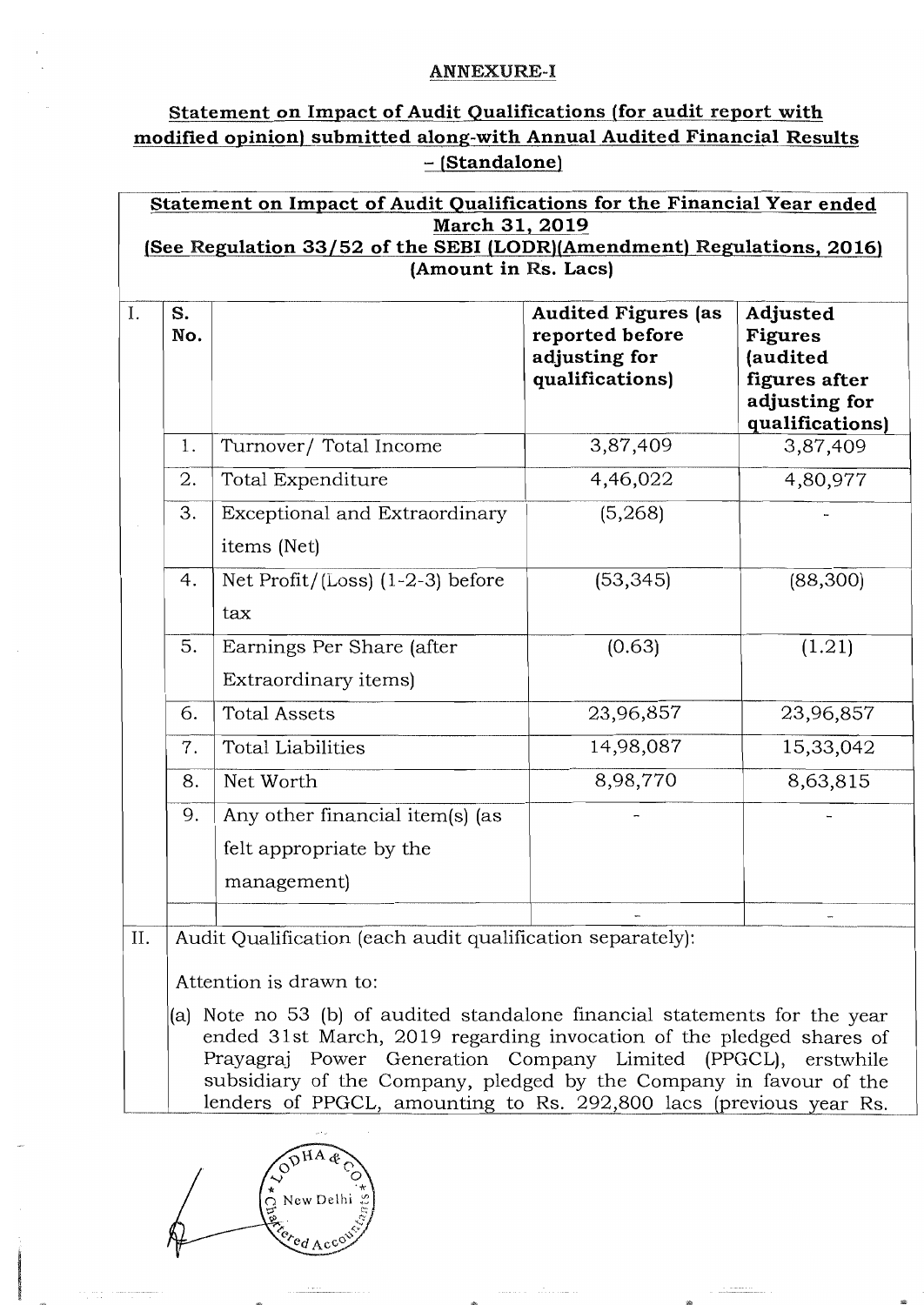289,038 lacs) (Including deferred tax asset and Investment and loan components of compound financial instrument - Optionally Convertible Preference Sharcs). Consequent upon invocation of entire pledged shares, PPGCL ceased to be subsidiary of the Company w.e.f 18th December, 2017. Pending disposal/ transfer of shares by the Lenders in favour of the interested party due to pending certain approvals, no provision at this stage has been made in these financial results by the management, as impact in the opinion of the management, if any is currently unascertainable (Footnote no. 5 (a) of accompanying financial results).

- (b) As stated in note no. 44 (e) of audited standalone financial statements for the year ended 31st March, 2019, the Company has given/provided corporate guarantees for loans granted by the lenders to Jaiprakash Associates Limited (JAL) (the party to whom the company is an associate) and to PPGCL (erstwhile subsidiary of Company) of amounting to Rs. 70,333 lacs (previous year Rs. 84,557 lacs) and Rs. 110,000 lacs (previous year Rs. Rs. 110,000 lacs) respectively for which fair valuation has not been done as per the applicable IND-AS as of 31 March 2019 and also no provision against these guarantees been made in these financial results. In the absence of fair valuation of the stated corporate guarantees, we are not able to ascertain the impact of the same on the financial results (Footnote no. 5 (b) of accompanying financial results).
- $|c|$  As stated in note no. 53 (a) and 46 of the standalone financial statements, No provision for diminution in value against certain long term investments of amounting to Rs.277,499 lacs (previous year Rs. 277,486 lacs) (Book Value) ("Including investment in trust which in turn holding investment in the Company") has been made by the management as in the opinion of the management such diminution is temporary [this to be read with footnote no. 4] in nature considering the intrinsic value of the assets, future prospects and claims (impact unascertainable). (Footnote no 6 of the accompanying financial results)

Matter stated in para (a), (b) and (c) been also qualified in our report on preceding quarters/years.

(d)

(i) As stated in Note no. 57 (a) and no. 57 (c) of the audited standalone financial statements for the year ended 31st March, 2019, Company has not provided for interest on outstanding Foreign Currency Convertible Bonds (FCCBs) amounting to Rs. 14,830 lacs (including Rs. 1,160 lacs and Rs. 4,944 lacs for quarter and year ended 31st March'19 respectively) (Previous year Rs.4618 lacs) and penal interest on certain loans of amounting to Rs. 105,77 lacs (including Rs.1,358 lacs and Rs. 7,536 lacs for quarter and year ended 31 March 2019 respectively) (previous year Rs. 3,041 lacs). (Including interest of Rs.\_

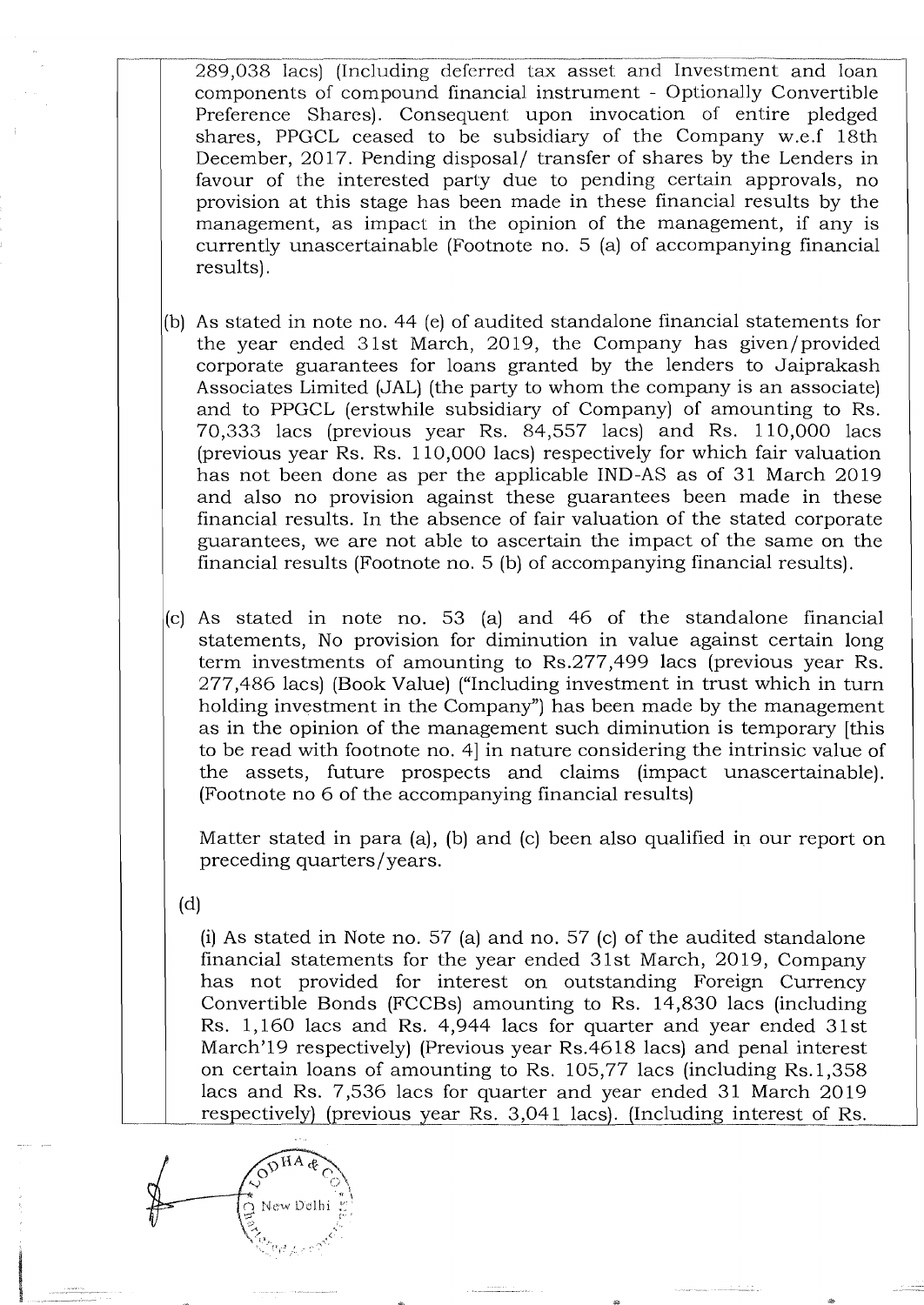| 5,268 lacs on FCCBs for the period up to 31st March, 2017 reversed in<br>June 2018 and shown as exceptional item). Also, this to be read with<br>note no. 7 of accompanying statement regarding non confirmation of<br>balances of secured loans, banks, unsecured loans as stated in the<br>said note. [Footnote no. 7(a) and (c) of accompanying financial results).<br>Had the interest provision been made the loss for the quarter/year<br>ended 31s March 2019 of the Company would have increased by the<br>above stated amount.<br>(ii) As stated in Note no. 57 (b) of the audited standalone financial<br>statements for the year ended 31st March 2019, the Company has not<br>provided interest on unsecured loan of amounting to Rs. 9,548 lacs<br>(including Rs. 2,224 lacs for the current quarter). Had the interest<br>provision been made the loss for the quarter/year ended 31s March<br>2019 of the Company would have increased by the above stated<br>amount [Footnote no. 7 (b) accompanying financial results].                          |
|-------------------------------------------------------------------------------------------------------------------------------------------------------------------------------------------------------------------------------------------------------------------------------------------------------------------------------------------------------------------------------------------------------------------------------------------------------------------------------------------------------------------------------------------------------------------------------------------------------------------------------------------------------------------------------------------------------------------------------------------------------------------------------------------------------------------------------------------------------------------------------------------------------------------------------------------------------------------------------------------------------------------------------------------------------------------|
| (d) Some of the lenders/banks have re-called loans (payback notices),<br>however, pending implementation of resolution plan through<br>Framework Agreement (FA) as stated in note no 24.7 of the audited<br>standalone financial statements for the year ended 31st March 2019<br>current and non-current classification of borrowings been done by the<br>management without considering pay back notices (amount Rs.<br>178,615 lacs as stated in said note) [Footnote no. 4 accompanying<br>financial results.                                                                                                                                                                                                                                                                                                                                                                                                                                                                                                                                                 |
| Above all been qualified in preceding periods/year reports except matter<br>stated in para II (d) (ii) was qualified first time for quarter ended 31st<br>December, 2018 and matter stated in II (e) is qualified first time.                                                                                                                                                                                                                                                                                                                                                                                                                                                                                                                                                                                                                                                                                                                                                                                                                                     |
| Management Response to the Qualification in the Standalone Annual                                                                                                                                                                                                                                                                                                                                                                                                                                                                                                                                                                                                                                                                                                                                                                                                                                                                                                                                                                                                 |
| <b>Audited Financial Statements:-</b>                                                                                                                                                                                                                                                                                                                                                                                                                                                                                                                                                                                                                                                                                                                                                                                                                                                                                                                                                                                                                             |
| (a) Pursuant to invocations of pledged shares the Lead Bank (SBI) of PPGCL<br>had invited the bids for sale of shares and issued letter of intent to<br>Resurgent Power Ventures Pte Ltd. (Resurgent Power) being the highest<br>bidder for acquisition of stake in PPGCL. A share purchase agreement<br>(SPA)dated 13.11.2018 has been executed between Lenders, purchaser,<br>investor, PPGCL and Security Trustees for transfer of stake in PPGCL. SBI<br>had also filed an insolvency application for PPGCL before NCLT Allahabad.<br>In terms of SPA, State Bank of India approached UPPCL/UPERC for its<br>approval for transfer of shares / change in Management. UPERC vide its<br>Order dated 29th March, 2019 approved the change in Management<br>subject to certain conditions. Pending disposal/ transfer of shares by the<br>lenders as stated above, no provision has been considered necessary in<br>these financial statements by the management. Keeping in view<br>the<br>above, the entire amount of investment in PPGCL of Rs.2,89,590 Lakhs |
|                                                                                                                                                                                                                                                                                                                                                                                                                                                                                                                                                                                                                                                                                                                                                                                                                                                                                                                                                                                                                                                                   |

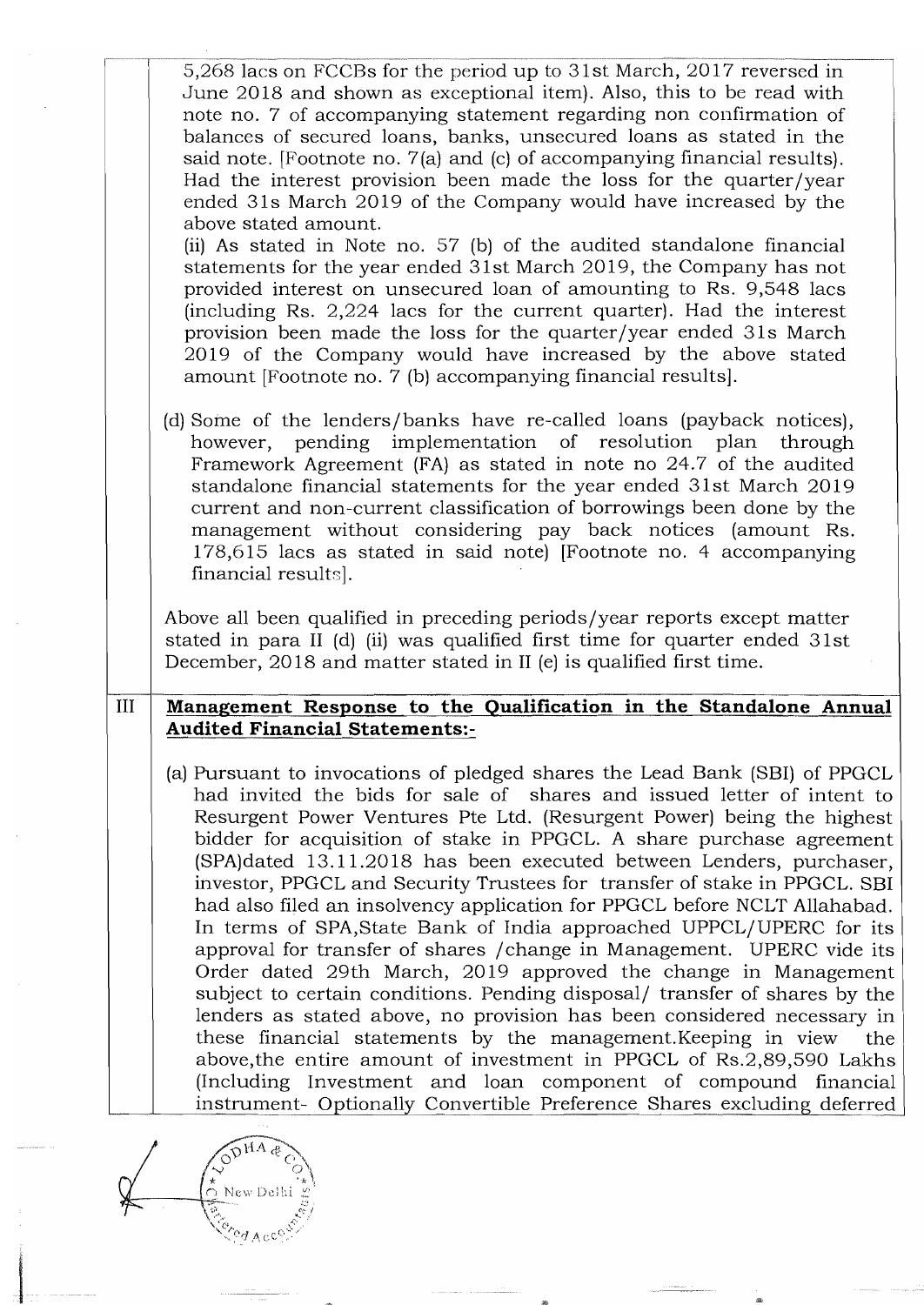tax asset) is shown as Current Investments and Current Financial Assets-Loans

# Presently Impact can not be quantified.

- (b) In the opinion of the Management there will be no material impact of the fair valuation of the following guarantees on the financial result/ statement of affairs. Accordingly considering this not being considered and recorded in this financial statement.
	- (i) Corporate Guarantee of US\$ 1,500 Lakhs in favour of State Bank of India, Hong Kong branch for the credit facilities granted by lenders to Jaiprakash Associates Limited (Party to whom the company is Associate). The principal amount of loan outstanding of US\$  $1,300$ Lakhs (equivalent to Rs. 70,333 lakhs) has been converted to rupee term loan by State Bank of India vide sanction letter dated 28th December, 2016.
	- (ii) Corporate Guarantee of Rs.50,000 Lakhs in favour of State Bank of India, for Optionally Convertible Sub Debt underwritten/ granted by them to Prayagraj Power Generation Company Limited (erstwhile subsidiary of the Company).The principal amount of loan outstanding as on 31st March, 2019 was Rs.50,000 Lakhs (Previous Year-Rs.50,000 Lakhs).
	- (iii) Corporate Guarantee of Rs.60,000 Lakhs in favour of State Bank of India, for Optionally Convertible Short Term Loan granted by them to Prayagraj Power Generation Company Limited (erstwhile subsidiary of the Company).The principal amount of loan outstanding as on 31st March, 2019 was Rs.60,000 Lakhs (Previous Year-Rs.60,000 Lakhs).

# Presently Impact can not be quantified.

- (c) No provision for diminution in value against following long term investments of amounting to Rs.2,77,499 lakhs (Book Value) ("Including investment in trust which in turn holding investment in the Company") has been made as in the opinion of the management such diminution is temporary in nature considering the intrinsic value of the assets, future prospects and claims and management is confident that no provision for the same at this stage is considered necessary.
	- (i) Investment in Sangam Power Generation Rs. 55,206 lakhs Company Limited
	- (ii) Investment in Jaypee Arunachal Power Ltd Rs. 22,852 lakhs
	- (iii) Investment in Jaypee Meghalaya Power Ltd Rs. 841 lakhs
	- (iv) Investment in JPVL Trust Rs. 198,595 lakhs
	- (v) Interest in Bina Power Supply Co. Ltd.  $\overline{Rs.}$  5 Lakhs

Rs. 277,486 lakhs

# Presently Impact can not **be** quantified.

(d) (i) The Company is under discussion with the Bond Holders for settlement / conversion and they are in principle agreeable to convert their entire principal outstanding of US\$ 101 million into equity at a conversion price

ODHA &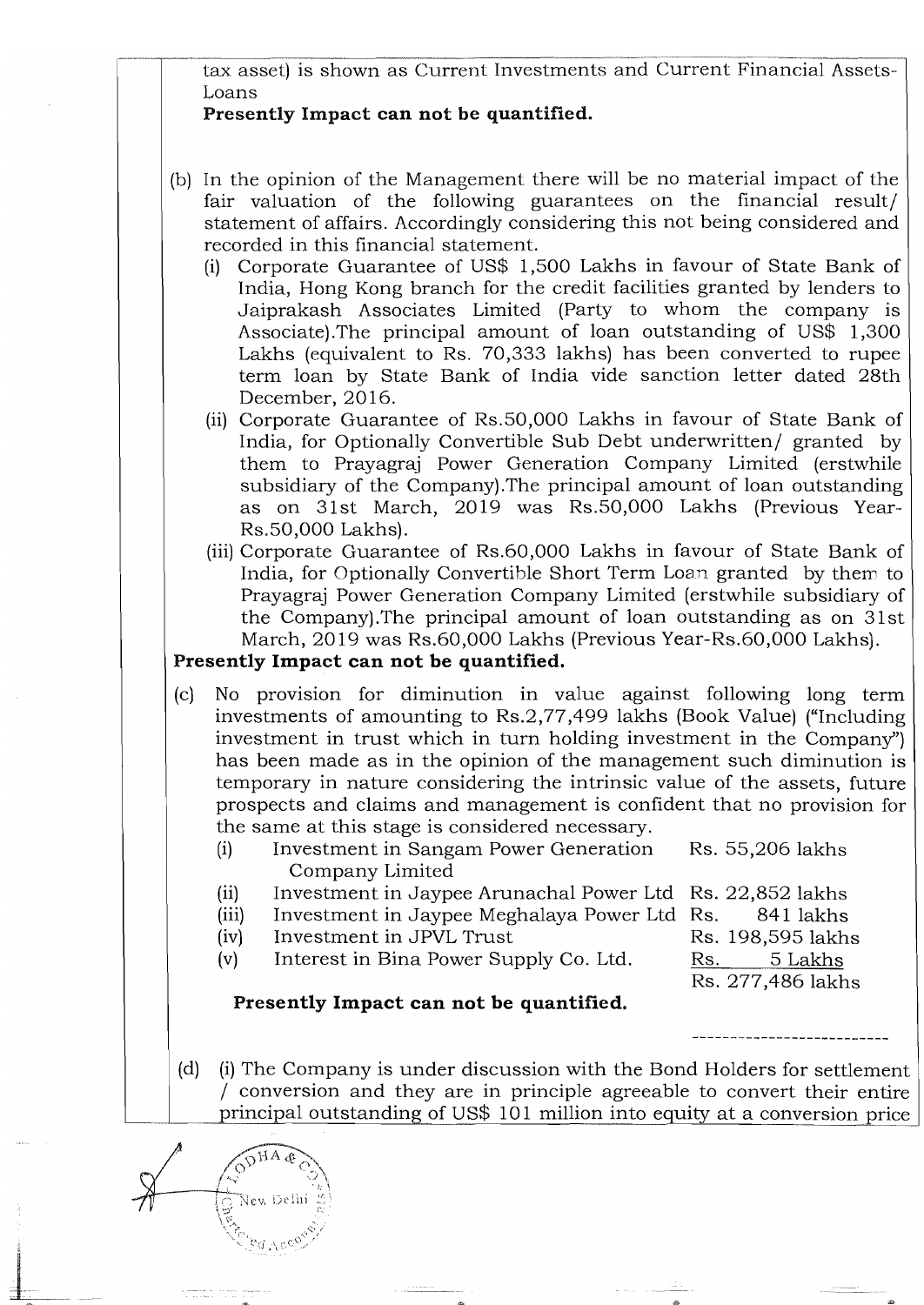| of INR $12/-$ share and waive off the entire accrued interest without any<br>further changes to terms & conditions of the bonds. Therefore Company                                                                                                                                                                                                                                                                                                                                                                                                                                                                                                                                                                                                                                                                                                                                                                                                                                                                                                                                                                                                                                                                                                                                                                                                                                                 |
|----------------------------------------------------------------------------------------------------------------------------------------------------------------------------------------------------------------------------------------------------------------------------------------------------------------------------------------------------------------------------------------------------------------------------------------------------------------------------------------------------------------------------------------------------------------------------------------------------------------------------------------------------------------------------------------------------------------------------------------------------------------------------------------------------------------------------------------------------------------------------------------------------------------------------------------------------------------------------------------------------------------------------------------------------------------------------------------------------------------------------------------------------------------------------------------------------------------------------------------------------------------------------------------------------------------------------------------------------------------------------------------------------|
| has not provided Interest on outstanding Foreign Currency Convertible<br>Bonds (FCCBs) of amounting to Rs 14,830 lakhs in the financial<br>statements.<br>Company has not provided penal interest on loans aggregating of<br>amounting to Rs. 10,577 lakhs (approx.) as majority of the lenders /<br>banks did not confirm balances / charged penal interest in view of the<br>facility granted to the Company by them hasbeen classified as NPA (31st)<br>March 2019).<br>(ii) The Company is under discussion with the unsecured lenderfor<br>settlement / conversion. Therefore Company has not provided Interest on<br>outstanding unsecured lender aggregating to Rs 9,548 lakhs in the<br>financial statements.<br>(e) The Company had submitted a debt resolution/ restructuring plan to<br>its lenders. Since then all the participatory lenders have approved the<br>resolution plan and signed the Framework Agreement (FA) on 18th April<br>2019. Accordingly, current and non-current classification of borrowings<br>has been done without considering payback notices from 4 lenders of<br>amounting to Rs. 178,615 lakhs. The borrowings will further undergo a<br>change on issuance of CCPSs to the lenders.<br>Matter stated in para II (d) (ii) was qualified first time for quarter ended<br>31st December, 2018 and matter stated in II(e) is qualified first time.           |
| <b>Emphasis of matter:</b><br>IV.                                                                                                                                                                                                                                                                                                                                                                                                                                                                                                                                                                                                                                                                                                                                                                                                                                                                                                                                                                                                                                                                                                                                                                                                                                                                                                                                                                  |
| We draw attention to the following matters:                                                                                                                                                                                                                                                                                                                                                                                                                                                                                                                                                                                                                                                                                                                                                                                                                                                                                                                                                                                                                                                                                                                                                                                                                                                                                                                                                        |
| (a) As Stated in Note no. 48 of the audited standalone financial statements<br>for the year ended 31st March, 2019, no provision has been considered<br>necessary by the management against Entry Tax in respect of Bina TPP &<br>Nigrie STPP (including Nigrie Cement Grinding Unit) amounting to Rs.<br>$12,341$ lacs (previous year Rs. 11,533 lacs) & Rs. 9,074 lacs (previous<br>year Rs. 9,074 lacs) respectively and interest thereon (impact<br>unascertainable) as stated in said note. The concerned authority once<br>issued the exemption certificate in respect of Bina TPP for exempting of<br>entry tax later on cancelled & in respect of Nigrie STPP (including Nigrie<br>Cement Grinding Unit) receipts of approval for extension of the time for<br>eligibility for exemption from payment of Entry tax is pending, as stated<br>in the said notes for which the company has made representations before<br>the concerned authority and management is confident for favourable<br>outcome. Against the entry tax demand till date Rs. 1,946 lacs (previous<br>year Rs.1,946 lacs) and Rs. 3,580 lacs (previous year Rs. 2,580 lacs) has<br>been deposited (and shown as part of other non-current assets) in respect<br>of Bina TPP & Nigrie STPP (including Nigrie Cement Grinding Unit)<br>respectively which is in the opinion of the management is good and<br>recoverable. |



sales.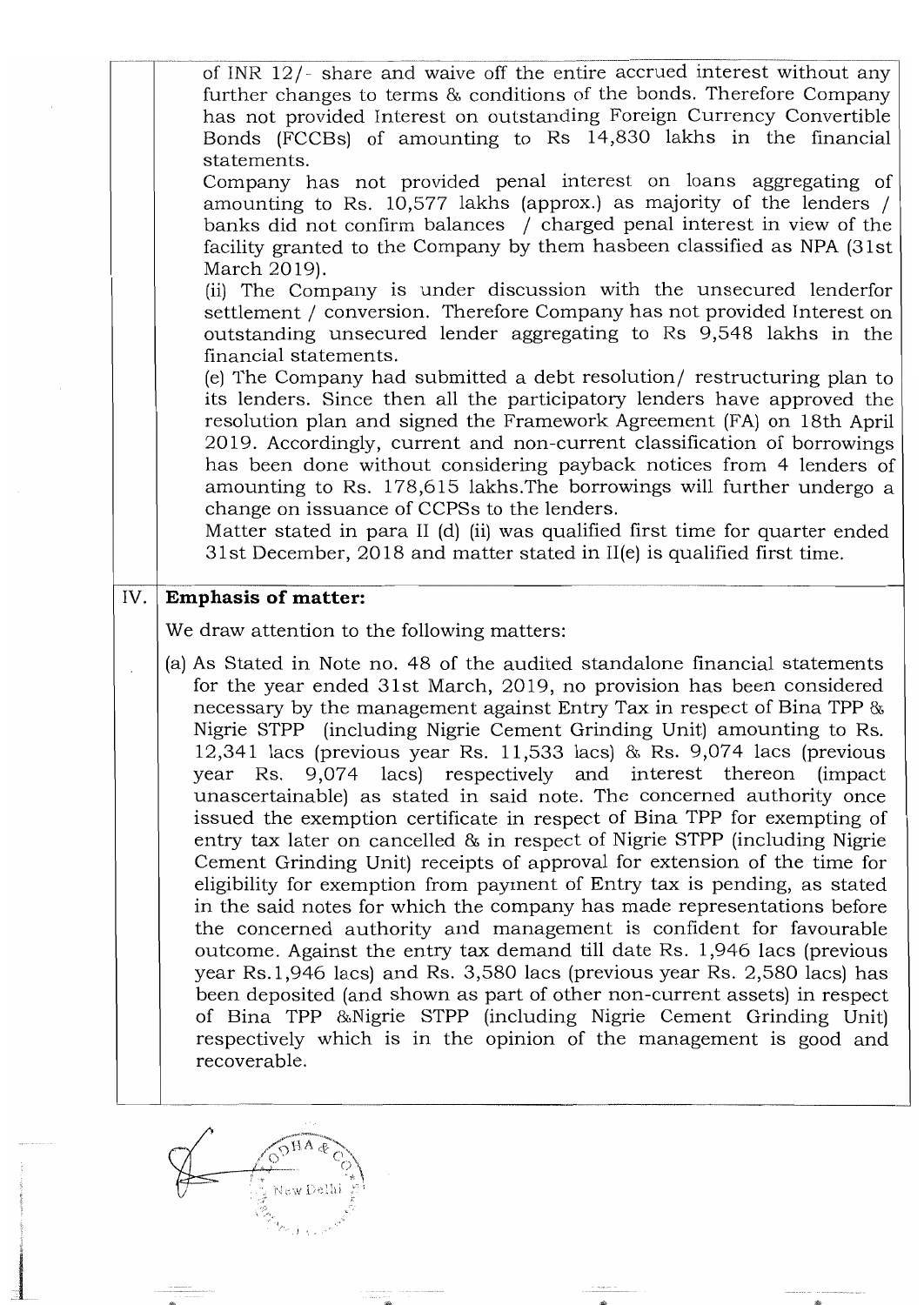- (b) As stated in note no. 59 (a) of the audited standalone financial statements for the year ended 31st March, 2019 regarding, Pending confirmations / reconciliation of balances of certain secured and unsecured loans & borrowings, balances with banks including certain fixed deposits, trade receivables, trade payables (including of micro and small) and others (including capital creditors and of CHAs and receivables/payables from/to related parties), loans & advances and inventory lying with third parties/in transit. In this regard, as stated in the note, internal control is being strengthen through process automation (including for as stated in note no.59 (b) regarding of fuel procurement and consumption processes which are in process of further strengthening). The management is confident that on confirmation/ reconciliation there will not be any material impact on the state of affairs as stated in said note.
- (c) For deferred tax assets on unabsorbed depreciation & business losses and of MAT credit entitlement recognised amounting to Rs. 110,194 lacs (previous year Rs.90,544 lacs) and Rs. 27,559 lacs (previous year Rs. 31,631 lacs) respectively, the Management is confident about realisability. Accordingly, these have been considered good and no provision there against at this stage is considered necessary by the management as stated in Note no. 66 (c) of the audited standalone financial statements for the year ended 31st March, 2019.
- (d)

(i) As stated in the Note no. 56 of the standalone financial statements, Fair value of Jaypee Nigrie Cement grinding unit (JNCGU) (2 million MT capacity) is in excess as compared to the carrying value, as assessed by a technical valuer, Also management is of the view that no impairment provision in the carrying amount of fixed assets (including capital workin-progress) is necessary at this stage.

(ii) As stated in the Note no. 55 of the audited standalone financial statements for the year ended 31 st March, 2019, fair value of fixed assets of power plants (JNSTPP and JBTPP) (including Land, Building, Plant & Machinery capitalized or under CWIP) being in excess as compared to the carrying value, as estimated by a technical valuer and for the reasons explained in the said note, management is of the view that no impairment provision in the carrying amount of fixed assets (including capital work-in-progress) is necessary at this stage.

New Delh  $\frac{1}{2}$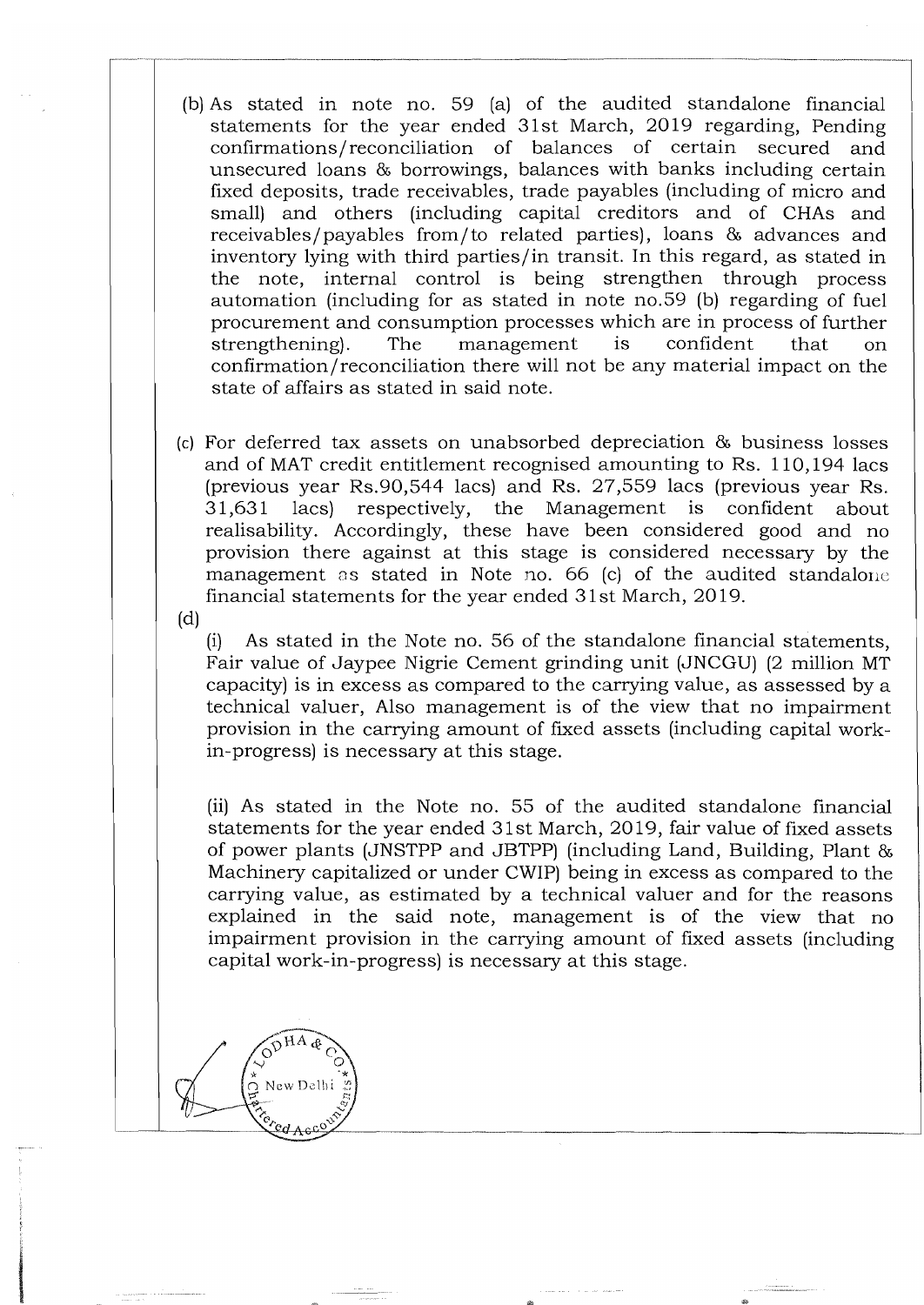| (e) The Company has incurred losses and current liabilities exceed<br>current assets in the past few years due to continuous losses.<br>However, for the reasons stated in the note no. 58 of the audited<br>standalone financial statements for the year ended 31st March, 2019<br>and as stated in the note no. 4 of the accompanying financial results,<br>it is considered appropriate by the management to prepare financial<br>statements on going concern basis.<br>Our opinion is not modified in respect of above stated matters<br>V.<br>Management Response to the Emphasis of matter in the Standalone<br><b>Annual Audited Financial Statements:-</b><br>The Company has not made provision against Entry Tax in respect of Bina<br>(a)<br>unit & Nigrie Power and Cement unit amounting to Rs. 12,341 lacs & Rs.<br>9,074 lacsrespectively and interest thereon (impact unascertainable). The<br>concerned authority once issued the exemption certificate in respect of<br>Bina unit for exemption of entry tax later on cancelled & in respect of Nigrie<br>Power and Cement unit receipts of approval for extension of the time for<br>eligibility of exemption from payment of Entry tax is pending, for which the<br>company has made representations before the concerned authority and<br>management is confident for favourable outcome. Against the entry tax<br>demand till date Rs. 1,946 lacs and Rs. 3,580 lacshas been deposited (and<br>shown as part of other non-current assets) in respect of Bina unit & Nigrie<br>Power and Cement unit respectively which is in the opinion of the<br>management good and recoverable.<br>Presently Impact can not be quantified.<br>Management is in the process to confirmations/reconciliation of balances<br>(b)<br>of certain secured and unsecured loans & borrowings, balances with banks<br>including certain fixed deposits, trade receivables, trade payables<br>(including of micro and small) and others (including capital creditors and<br>of CHAs and receivables/payables from/to related parties), loans & |
|------------------------------------------------------------------------------------------------------------------------------------------------------------------------------------------------------------------------------------------------------------------------------------------------------------------------------------------------------------------------------------------------------------------------------------------------------------------------------------------------------------------------------------------------------------------------------------------------------------------------------------------------------------------------------------------------------------------------------------------------------------------------------------------------------------------------------------------------------------------------------------------------------------------------------------------------------------------------------------------------------------------------------------------------------------------------------------------------------------------------------------------------------------------------------------------------------------------------------------------------------------------------------------------------------------------------------------------------------------------------------------------------------------------------------------------------------------------------------------------------------------------------------------------------------------------------------------------------------------------------------------------------------------------------------------------------------------------------------------------------------------------------------------------------------------------------------------------------------------------------------------------------------------------------------------------------------------------------------------------------------------------------------------------------------------------------------------------------|
|                                                                                                                                                                                                                                                                                                                                                                                                                                                                                                                                                                                                                                                                                                                                                                                                                                                                                                                                                                                                                                                                                                                                                                                                                                                                                                                                                                                                                                                                                                                                                                                                                                                                                                                                                                                                                                                                                                                                                                                                                                                                                                |
|                                                                                                                                                                                                                                                                                                                                                                                                                                                                                                                                                                                                                                                                                                                                                                                                                                                                                                                                                                                                                                                                                                                                                                                                                                                                                                                                                                                                                                                                                                                                                                                                                                                                                                                                                                                                                                                                                                                                                                                                                                                                                                |
|                                                                                                                                                                                                                                                                                                                                                                                                                                                                                                                                                                                                                                                                                                                                                                                                                                                                                                                                                                                                                                                                                                                                                                                                                                                                                                                                                                                                                                                                                                                                                                                                                                                                                                                                                                                                                                                                                                                                                                                                                                                                                                |
|                                                                                                                                                                                                                                                                                                                                                                                                                                                                                                                                                                                                                                                                                                                                                                                                                                                                                                                                                                                                                                                                                                                                                                                                                                                                                                                                                                                                                                                                                                                                                                                                                                                                                                                                                                                                                                                                                                                                                                                                                                                                                                |
|                                                                                                                                                                                                                                                                                                                                                                                                                                                                                                                                                                                                                                                                                                                                                                                                                                                                                                                                                                                                                                                                                                                                                                                                                                                                                                                                                                                                                                                                                                                                                                                                                                                                                                                                                                                                                                                                                                                                                                                                                                                                                                |
| advances and inventory lying with third parties/in transit. In this regard,<br>as stated in the note, internal control is being strengthen through process<br>automation (including for as stated in note no.59 (b) regarding of fuel<br>procurement and consumption processes which are in process of further<br>strengthening).<br>The<br>management<br>confident<br>is<br>that<br>confirmation/reconciliation there will not be any material impact on the<br>state of affairs as stated in said note.                                                                                                                                                                                                                                                                                                                                                                                                                                                                                                                                                                                                                                                                                                                                                                                                                                                                                                                                                                                                                                                                                                                                                                                                                                                                                                                                                                                                                                                                                                                                                                                      |
| Presently Impact can not be quantified.                                                                                                                                                                                                                                                                                                                                                                                                                                                                                                                                                                                                                                                                                                                                                                                                                                                                                                                                                                                                                                                                                                                                                                                                                                                                                                                                                                                                                                                                                                                                                                                                                                                                                                                                                                                                                                                                                                                                                                                                                                                        |
| (c)<br>Though the company has been incurring losses in last few years, it expects<br>turnaround of the sector and accordingly Deferred tax assets in respect of<br>unabsorbed depreciation and business losses and MAT credit entitlement                                                                                                                                                                                                                                                                                                                                                                                                                                                                                                                                                                                                                                                                                                                                                                                                                                                                                                                                                                                                                                                                                                                                                                                                                                                                                                                                                                                                                                                                                                                                                                                                                                                                                                                                                                                                                                                      |

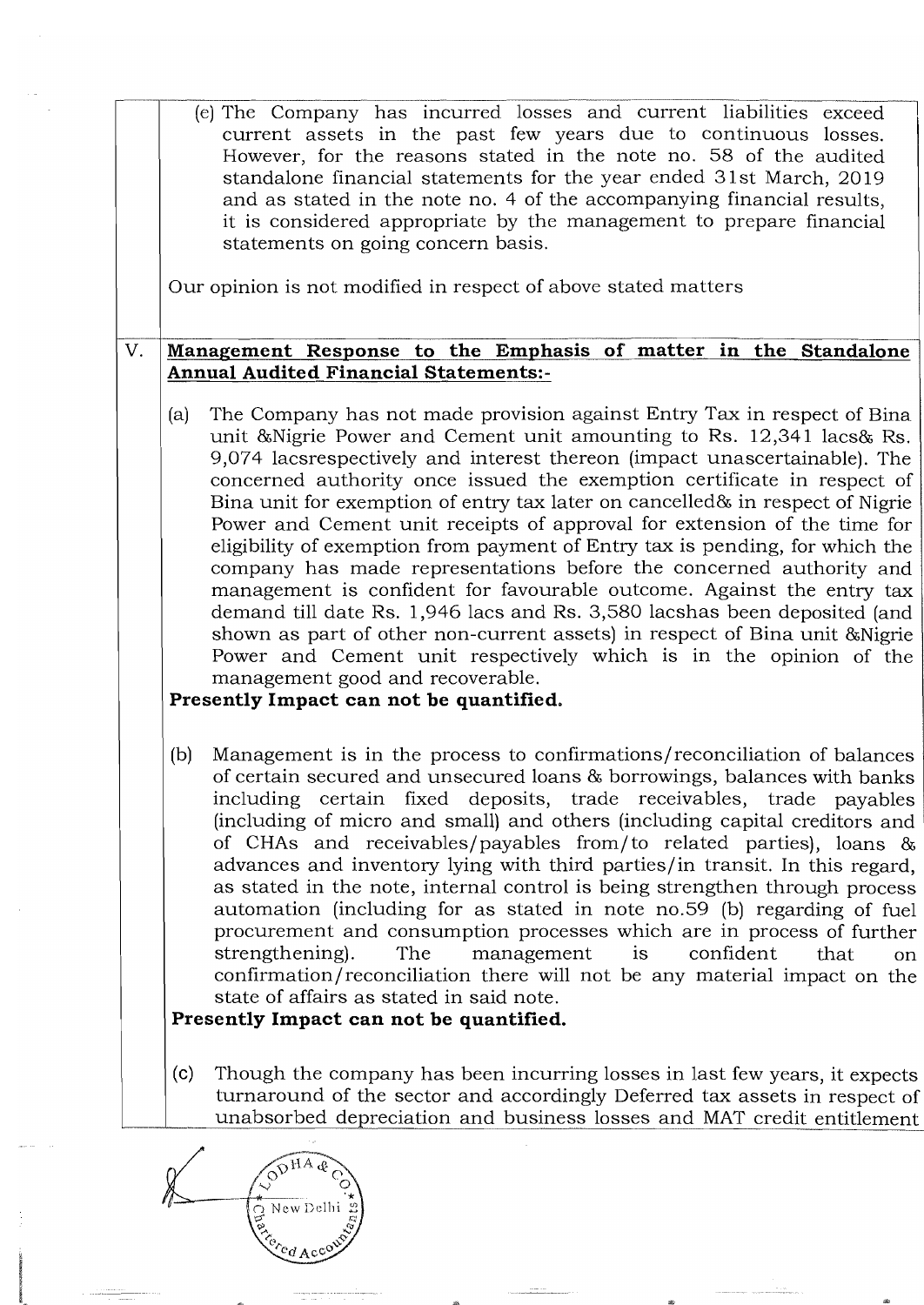|                | have been recognized amounting to Rs. 110,194 lakhs and Rs.27,559<br>lakhs respectively, owing to reasonable certainty of availability of future<br>taxable income to realize such assets Accordingly, these have been<br>considered good and no provision there against at this stage is considered<br>necessary in the financial statements.<br>Presently Impact can not be quantified.                                                                                                                                                                                                                                                                                                                                                                                                                                                                                                                                   |
|----------------|-----------------------------------------------------------------------------------------------------------------------------------------------------------------------------------------------------------------------------------------------------------------------------------------------------------------------------------------------------------------------------------------------------------------------------------------------------------------------------------------------------------------------------------------------------------------------------------------------------------------------------------------------------------------------------------------------------------------------------------------------------------------------------------------------------------------------------------------------------------------------------------------------------------------------------|
|                | (d) (i) As assessed by an Expert and by the Management, carrying value of<br>Nigrie Grinding Unit (CGU) is lower than fair value, therefore, the<br>management feel that there is no need to make provision on account of<br>impairment at the stage.<br>Presently Impact can not be quantified.                                                                                                                                                                                                                                                                                                                                                                                                                                                                                                                                                                                                                            |
|                | (ii) In view of fair value for all fixed assets of power plants (JNSTPP and<br>JPTPP) (including Land, Building, Plant & Machinery capitalized or under<br>CWIP) being excess as compared to the carrying value, as estimated by<br>a technical valuer and an Experts, management does not anticipate any<br>impairment amount which is to be provided at this stage in the financial<br>statement for in the value of property, plant and equipment (including<br>capital work-in-progress) based on the condition of plant, market<br>demand and supply, economic and regulatory environment and other<br>factors.                                                                                                                                                                                                                                                                                                        |
|                | Presently Impact can not be quantified.                                                                                                                                                                                                                                                                                                                                                                                                                                                                                                                                                                                                                                                                                                                                                                                                                                                                                     |
| (e)            | The Company had submitted a debt resolution/ restructuring plan to its<br>lenders. Since then all the participatory lenders have approved the<br>resolution plan and signed the Framework Agreement (FA) on 18th April<br>2019. As envisaged in resolution plan, Company is in process of issuing<br>compulsory convertible preference shares (CCPSs) (@ 0.01%, to be<br>converted as per prevailing guidelines) in respect of part of the debt to the<br>lenders. The Board of Directors and Shareholders have already approved<br>for conversion of loans upto of Rs. 4,00,000 lakhs (approx.) in to CCPSs<br>in line with the proposed resolution plan and expected revenue<br>generation from sale of energy under long term PPAs/ Merchant sales etc<br>as may be required to sustain its operations on a going concern basis.<br>Hence these standalone financial statement are prepared on going<br>concerned basis. |
| b.             | Type of Audit Qualification: Qualified Opinion + Disclaimer of Opinion +<br>Adverse Opinion:<br>Modified opinion by Auditors                                                                                                                                                                                                                                                                                                                                                                                                                                                                                                                                                                                                                                                                                                                                                                                                |
| $\mathbf{C}$ . | Frequency qualification: Whether appeared first time/ repetitive / since<br>how long continuing:                                                                                                                                                                                                                                                                                                                                                                                                                                                                                                                                                                                                                                                                                                                                                                                                                            |
|                | Repetitive Time except II (d)(ii) and e                                                                                                                                                                                                                                                                                                                                                                                                                                                                                                                                                                                                                                                                                                                                                                                                                                                                                     |
|                | $\sim$ HA                                                                                                                                                                                                                                                                                                                                                                                                                                                                                                                                                                                                                                                                                                                                                                                                                                                                                                                   |

CODHA & COLLEGE ON BELLEVILLE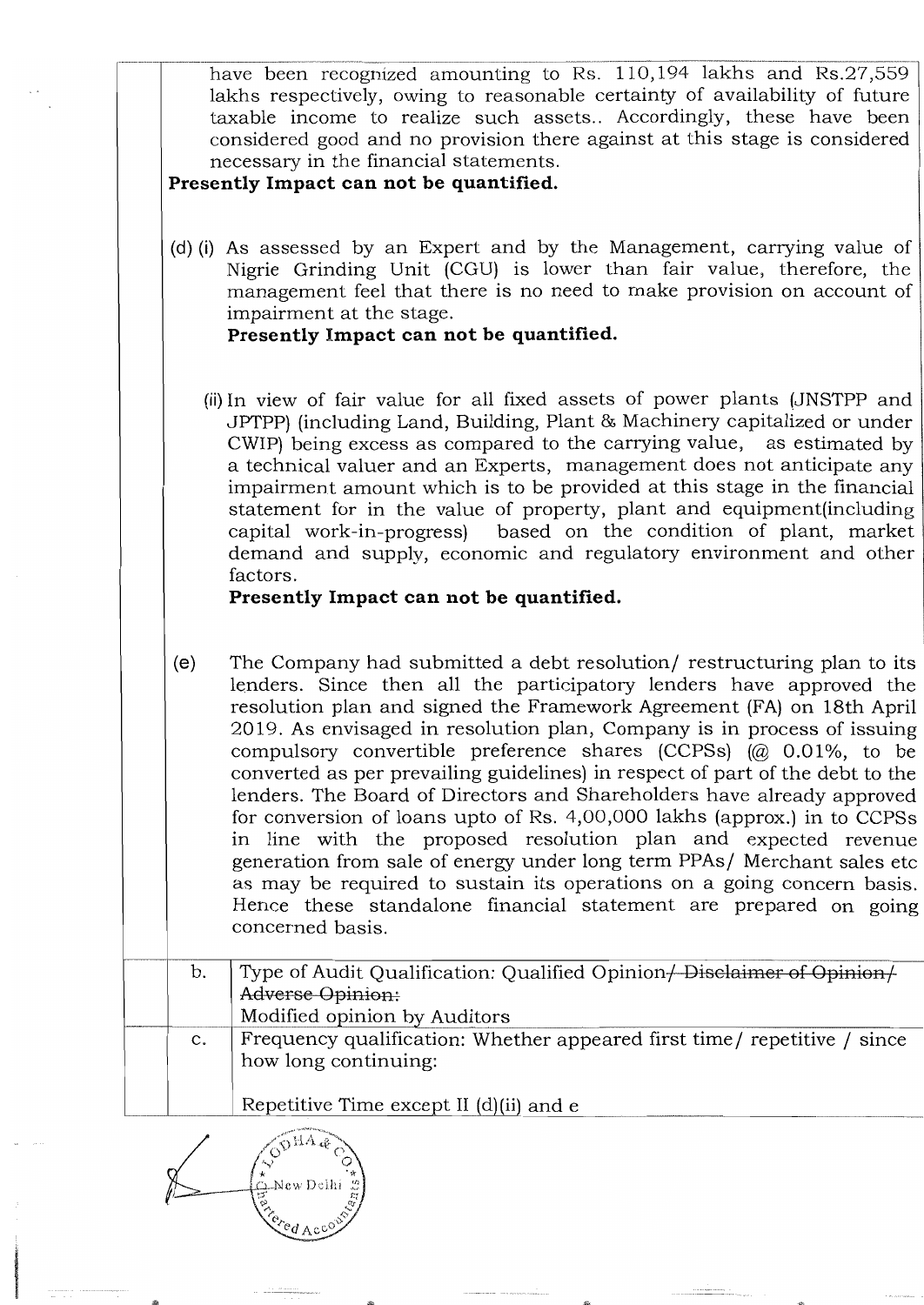$d.$  For Audit Qualification(s) where the impact is quantified by the auditor, Management's Views: , As Stated above under respective reply on the Audit Qualifications. e, For Audit Qualification(s) \vhere the impact is not quantified by the andiditor:<br>auditor: auditor:<br>As Stated above under respective reply on the Audit Qualifications. VI. Signatories  $\bullet$  Sunil Kumar Sharma (Vice Chairman & CEO)  $16 - 11$ . Suren Jain (Managing Director & CFO) . B.B.Tandon (Chairman-Audit Committee). Garande  $G(x,y)$  and  $\Delta x$  and  $\Delta y$  and  $\Delta z$  are  $\Delta y$ . (aunoiy Audhors) iy.iy. loqn  $\sqrt{13} + \frac{1}{6}$  $\mathcal{N} \subset \mathcal{N}$ w Della \,<br>\,<br>\,

 $(\rm M. No.~085155)~(\rm \widetilde{P}KN~3010.41E)$ Place: New Delhi

Date : 14th May 2019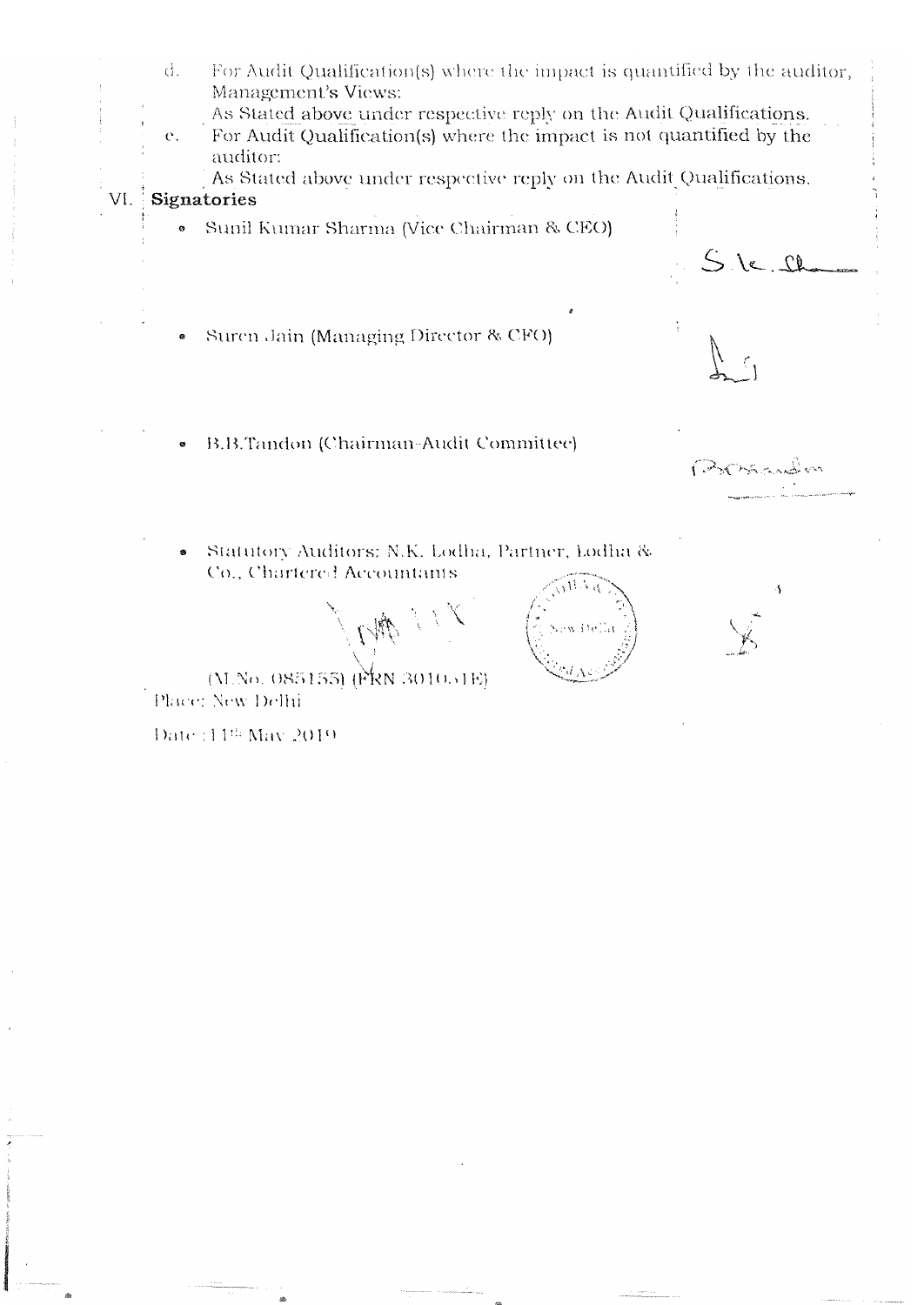

#### Independent Auditor's Report on Consolidated Financial Results of Jaiprakash Power Ventures Limited pursuant to the Regulation 33 of the SEBI (Listing Obligations and Disclosure Requirements) Regulations, 2015

#### To The Board of Directors of Jaiprakash Power Ventures Limited

- 1. We have audited the consolidated financial results of Jaiprakash Power Ventures Limited ('the Holding Company') and its subsidiaries (the Holding Company and its subsidiaries together referred to as 'the Group') the year ended 31 March, 2019, being submitted by the Holding Company pursuant to the requirement of Regulation 33 of the SEBI (Listing Obligations and Disclosure Requirements) Regulation, 2015 ('Listing Regulations'). These consolidated financial results are based on the consolidated financial statements for the year ended 31 March, 2019 prepared in accordance with the accounting principles generally accepted in India, including Indian Accounting standards ('Ind AS') specified under Section 133 of the Companies Act, 2013 ('the Act'), and SEBI Circulars CIR/CFD/CMD/15/2015 dated 30 November, 2015 and CIR/CFD/CMD/15/2015 dated 5 July, 2016, which are the responsibility of the Holding Company's management and have been approved by the Board of Directors of the Holding Company. Our responsibility is to express an opinion on these consolidated financial results based on our audit of the consolidated financial statements for the year ended 31 March, 2019.
- 2. We conducted our audit in accordance with the auditing standards generally accepted in India. Those standards require that we plan and perform the audit to obtain reasonable assurance about whether the financial results are free of material misstatement(s). An audit includes examining, on the test basis, evidence supporting the amounts disclosed as financial results. An audit also includes assessing the accounting principles used and significant estimates made by management. We believe that our audit provide a reasonable basis for our opinion.

#### 3. Basis of Qualified Opinion:

#### Attention is drawn to:

- (a) Note no 51 (b) of audited consolidated financial statements for the year ended 31st March, 2019 regarding invocation of the pledged shares of Prayagraj Power Generation Company Limited (PPGCL), erstwhile subsidiary of the Company, pledged by the Company in favour of the lenders of PPGCL, amounting to Rs. 292,800 lacs (previous year Rs. 289,038 lacs) (Including deferred tax asset and Investment and loan components of compound financial instrument - Optionally Convertible Preference Shares). Consequent upon invocation of entire pledged shares, PPGCL ceased to be subsidiary of the Company w.e.f 18th December, 2017 and profit/(loss) post this date not been recorded in consolidated financial statements. Pending disposal/ transfer of shares by the Lenders in favour of the interested party due to pending certain approvals, no provision has been made in these financial statements by the management, as impact in the opinion of the management, if any is currently unascertainable. Further, pending final decision, in consolidated financial statements no impact has been carried out in this regard and total assets and liabilities of Rs.15,99,311 lacs (previous year Rs.15,99,311 lacs) & Rs. 14,39,365 lacs (previous year Rs. 14,39,365 lacs) respectively of PPGCL been considered and carried over in these financial statements (Footnote no. 5 (a) of financial results).
- (b) As stated in note no. 43 (h) of audited consolidated financial statements for the year ended 31st March, 2019, the Company has given/provided corporate guarantees for loans granted by the lenders to Jaiprakash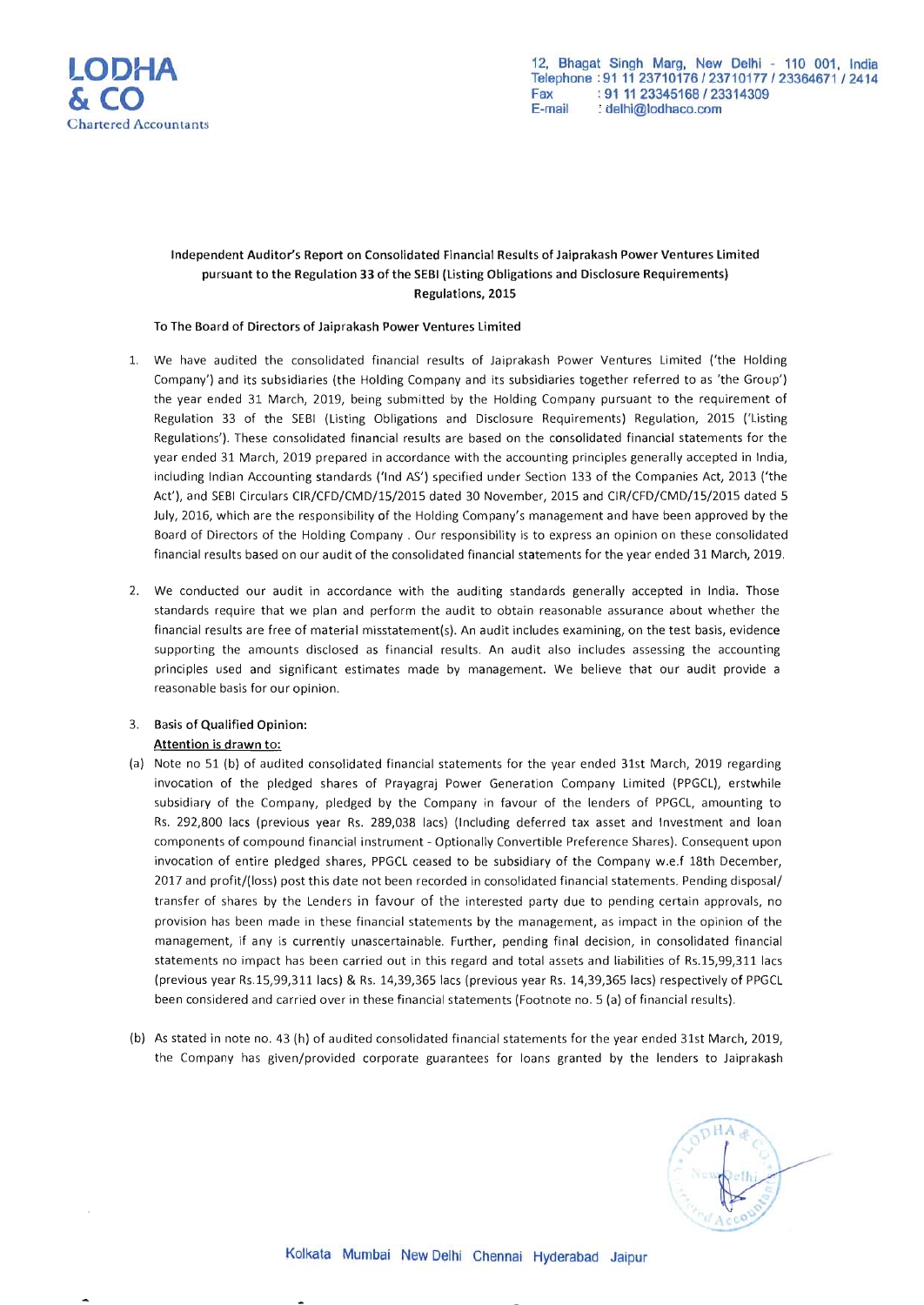Associates Limited (JAL) (the party to whom the company is an associate) and to PPGCL (erstwhile subsidiary of Company) of amounting to Rs. Rs.70,333 lacs (previous year Rs. 84,557 lacs) and Rs. 110,000 lacs (previous year Rs. Rs. 110,000 lacs) respectively for which fair valuation has not been done as per the applicable IND-AS as of 31 March 2019 and also no provision against these guarantees been made in these financial results. In the absence of fair valuation of the stated corporate guarantees, we are not able to ascertain the impact of the same on the financial results (Footnote no. 5 (b) of accompanying financial results)

(c) As stated in note no 51 (a) of the consolidated financial statements, No provision for diminution in value of investment in beneficiary trust (Equity), JPVL Trust amounting to Rs. 198,594 lacs (previous year Rs.198,594 lacs), ("which in turn holding investment in the Company") has been made by the management as in the opinion of the management such diminution is temporary [this to be read with footnote no. 4] in nature considering the intrinsic value of the assets, future prospects (impact unascertainable).

Having regard to the above, management of the Company has concluded that no provision against diminution is necessary at this stage as stated in footnote no. 6 of the accompanying financial results.

(d)

- (i) As stated in Note no. 55 (a) and no. 55 (c) of the audited consolidated financial statements for the year ended 31st March, 2019, Company has not provided for interest on outstanding Foreign Currency Convertible Bonds (FCCBs) amounting to Rs . 14,830 lacs (including Rs. 1,160 lacs and Rs. 4,944 lacs for quarter and year ended 31st March'19 respectively) (previous year Rs.4,618 lacs) and penal interest on certain loans of amounting to Rs. 10,577 lacs (including Rs. 1,358 lacs and Rs. 7,536 lacs for quarter and year ended 31 March 2019 respectively) (previous year Rs.3,041 lacs). (Including interest of Rs. 5,268 lacs on FCCBs for the period up to 31st March, 2017 reversed in June 2018 and shown as exceptional item).[Footnote no. 7(a) and (c) of accompanying financial results) Also, this to be read with note no. 7 of accompanying statement regarding non confirmation of balances of secured loans, banks, unsecured loans as stated in the said note. Had the interest provision been made the loss for the quarter/year ended 31s March 2019 of the Group would have increased by the above stated amount.
- (ii) As stated in Note no. 55 (b) of the audited consolidated financial statements for the year ended 31st March 2019, the Company has not provided interest on unsecured loan of amounting to Rs. 9,548 lacs (including Rs . 2,224 lacs for the current quarter). Had the interest provision been made the loss for the quarter/year ended 31s March 2019 of the group would have increased by the above stated amount [Footnote no. 7 (b) accompanying financial results].
- (e) Subsidiary Company, Sangam Power Generation Company Limited Expenditure incurred during the construction and incidental to setting up of the project, Capital advances and Security Deposits (Non-Current other financial assets) in respect of project (project assets) have been carried forward as 'Capital Work-in-Process', Capital advances and Security Deposits (Non-Current other financial assets) aggregating Rs. 10,804 lacs, Rs. 2,248 lacs and 3,003 lacs respectively. In view of circumstances discussed in the note including land being not in possession, the promoters of the company had requested Uttar Pradesh Power Corporation Limited (UPPCL) to take over the project /company and refund of investment made by it. Further, the Company has withdrawn all its undertakings given to UPPCL and lodged a claim of Rs. 115,722 lacs. Pending such settlement, no adjustment in the carrying value of project assets under non current assets, for impairment has been made. Moreover, the ultimate outcome of the settlement is as present not ascertainable. This indicates the existence of a material uncertainty that cast significance doubt on the Company's ability to continue as Going concern and accordingly we are unable to comment on the consequential impact, if any, on the carrying value of such project assets under non current assets in consolidated financial statement as stated in Note no. 51 (c) of the consolidated financial statements. (Footnote no. 8 of the financial results).

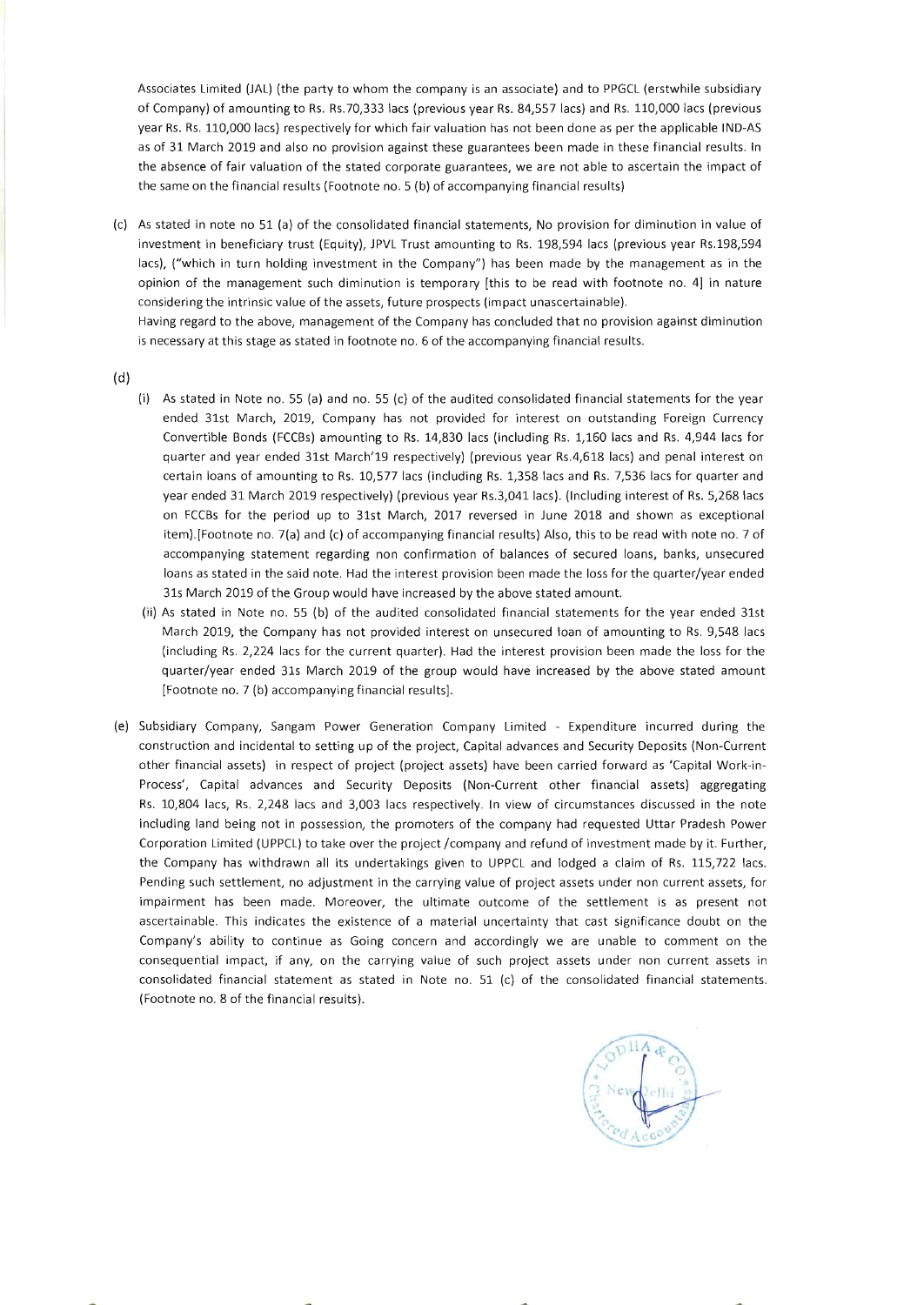(f) Some of the lenders/banks have re-called loans (payback notices), however, pending implementation of resolution plan through Framework Agreement (FA) as stated in note no 22.7 of the audited consolidated financial statements for the year ended 31st March 2019 current and non-current classification of borrowings been done by the management without considering pay back notices (amount Rs. 178,615 lacs as stated in said note) [Footnote no. 4 accompanying financial results].

Our report was also qualified on the matters stated in para 3 above except matter stated in 3 (d) (ii) and 3(f), issued on the consolidated financial statements for the for the year ended 31st March 2018.

#### 4. **Qualified Opinion:**

In our opinion and to the best of our information and according to the explanations given to us, except for the effects/ possible effects of our observations stated in para 3 above, and based on the consideration of the reports of other auditors on separate financials results and on other financial information of the subsidiaries, the consolidated financial results:

- (a) Include the financial results for the year ended 31 March 2019, of the following entities:
- Subsidiaries
	- (i) Jaypee Powergrid Limited (JV Subsidiary);
	- (ii) Jaypee Arunachal Power Limited (JV Subsidiary);
	- (iii) Jaypee Meghalaya Power Limited;
	- (iv) Sangam Power Generation Company Limited;
	- (v) Bina Power Supply Limited .
- (b) are presented in accordance with the requirement of regulation 33 of the SEBI (Listing Obligations and Disclosure Requirements) Regulations, 2015 read with Circular No. CIR/CFD/FAC/62/2016 dated 5 July 2016 in this regard: and
- (c) give a true and fair view of the consolidated financial performance (including other comprehensive income) and other financial information in conformity with the accounting principles generally accepted in India including Ind AS specified under section 133 of the Act for the year ended 31 March 2019.

#### 5. Emphasis **of matter:**

We draw attention to the following matters:

- (a) As Stated in Note no. 46 of the audited consolidated financial statements for the year ended 31st March, 2019, no provision has been considered necessary by the management against Entry Tax in respect of Bina TPP & Nigrie STPP (including Nigrie Cement Grinding Unit) amounting to Rs. 12,341 lacs (previous year Rs. 11,533 lacs) & Rs . 9,074 lacs (previous year Rs.9,074 lacs) respectively and interest thereon (impact unascertainable) as stated in said note. The concerned authority once issued the exemption certificate in respect of Bina TPP for exempting of entry tax later on cancelled & in respect of Nigrie STPP (including Nigrie Cement Grinding Unit) receipts of approval for extension of the time for eligibility for exemption from payment of Entry tax is pending, as stated in the said notes for which the company has made representations before the concerned authority and management is confident for favourable outcome. Against the entry tax demand till date Rs. 1,946 lacs (previous year Rs.1,946 lacs) and Rs. 3,580 lacs (previous year Rs. 2,580 lacs) has been deposited (and shown as part of other non-current assets) in respect of Bina TPP & Nigrie STPP (including Nigrie Cement Grinding Unit) respectively which is in the opinion of the management is good and recoverable.
- (b) As stated in note no. 57 (a) of the audited consolidated financial statements for the year ended 31st March, 2019 regarding, Pending confirmations/reconciliation of balances of certain secured and unsecured loans & borrowings, balances with banks including certain fixed deposits, trade receivables, trade payables (including of micro and small) and others (including capital creditors and of CHAs and receivables/payables from/to related parties), loans & advances, deferred tax and inventory lying with third parties/in transit. In this regard,

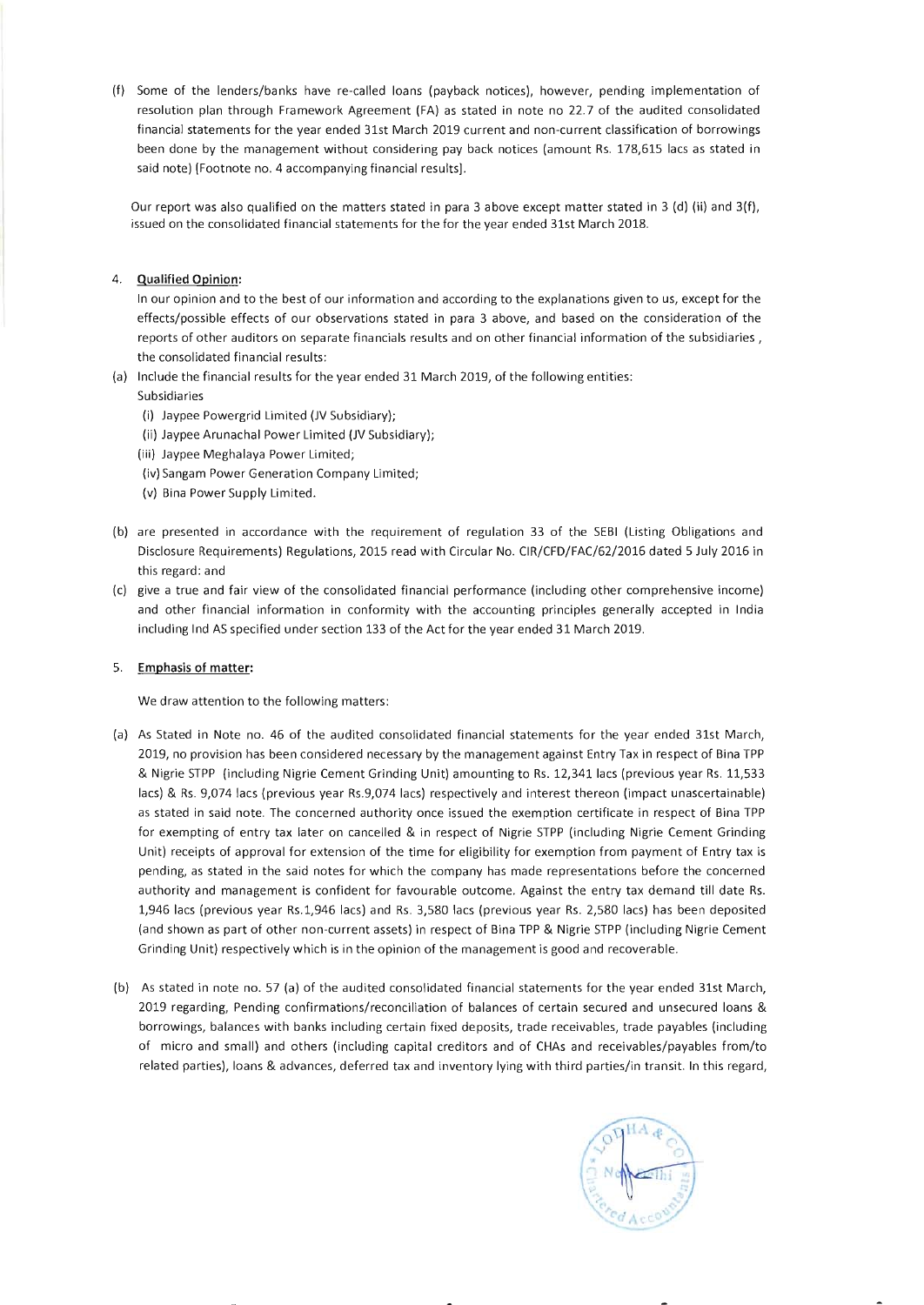as stated in the note, internal control is being strengthen through process automation (including for as stated in note no.57 (b) regarding of fuel procurement and consumption processes which are in process of further strengthening). The management is confident that on confirmation/reconciliation there will not be any material impact on the state of affairs as stated in Note no. 57 (a) of the audited consolidated financial statements for the year ended 31st March, 2019.

(c) For deferred tax assets on unabsorbed depreciation & business losses and of MAT credit entitlement recognised amounting to Rs. 110,194 lacs (previous year Rs. 90,544 lacs) and Rs. 27,559 lacs (previous year Rs. 31,631 lacs) respectively, the Management is confident about realisability. Accordingly, these have been considered good and no provision there against at this stage is considered necessary by the management as stated in Note no. 62 of the audited consolidated financial statements for the year ended 31st March, 2019.

#### (d)

- (i) As stated in the Note no. 54 of the consolidated financial statements, Fair value of Jaypee Nigrie Cement grinding unit (JNCGU) (2 million MT capacity) being in excess as compared to the carrying value, as assessed by a technical valuer, Also management is of the view that no impairment provision in the carrying amount of fixed assets (including capital work-in-progress) is necessary at this stage.
- (ii) As stated in the Note no. 53 of the audited consolidated financial statements for the year ended 31st March, 2019, fair value of fixed assets of power plants (JNSTPP and JBTPP) (including Land, Building, Plant & Machinery capitalized or under CWIP) being in excess as compared to the carrying value, as estimated by a technical valuer and for the reasons explained in the said note, management is of the view that no impairment provision in the carrying amount of fixed assets (including capital work-in-progress) is necessary at this stage.
- (e) The Company has incurred losses and as current liabilities exceed current assets in the past few years due to continuous losses. However, for the reasons stated in the note no. 56 of the audited consolidated financial statements for the year ended 31st March, 2019 and as stated in the note no. 4 of the accompanying financial results, it is considered appropriate by the management to prepare financial statements on going concern basis.

Our opinion is not modified for matters stated in para (a) to (e).

#### (f) **Uncertainty on the going concern - of Subsidiary Companies:**

- (i) The statutory auditor in their report for the year ended 31st March 2019 of Jaypee Arunachal Power Limited (JAPL) have drawn attention on : JAPL is waiting for statutory clearances to commence operations and is completely dependent on its holding company for meeting its day to day obligations. These conditions indicate the existence of a material uncertainty that may cast significant doubt about the company's ability to continue as a going concern. However, the financial statements of the JAPL have been prepared on a going concern basis [Note no. 64(i) of the audited consolidated financial statements for the year ended 31st March, 2019].
- (ii) The statutory auditor in their report for the year ended 31st March 2019 of Jaypee Meghalaya Power Limited (JMPL) have drawn attention on : JMPL is waiting for statutory clearances to commence operations and is completely dependent on its holding company for meeting its day to day obligations. These conditions indicate the existence of a material uncertainty that may cast significant doubt about the company's ability to continue as a going concern. However, the financial statements of the JMPL have been prepared on a going concern basis [Note no. 64(ii) of the audited consolidated financial statements for the year ended 31st March, 2019].
- (iii) The statutory auditor in their report for the year ended 31st March 2019 of Bina Power Supply Limited (BPSL) have drawn attention on : BPSL is waiting for statutory clearances to commence operations and is completely dependent on its holding company for meeting its day to day obligations. These conditions indicate the existence of a material uncertainty that may cast significant doubt about the company's ability to continue as a going

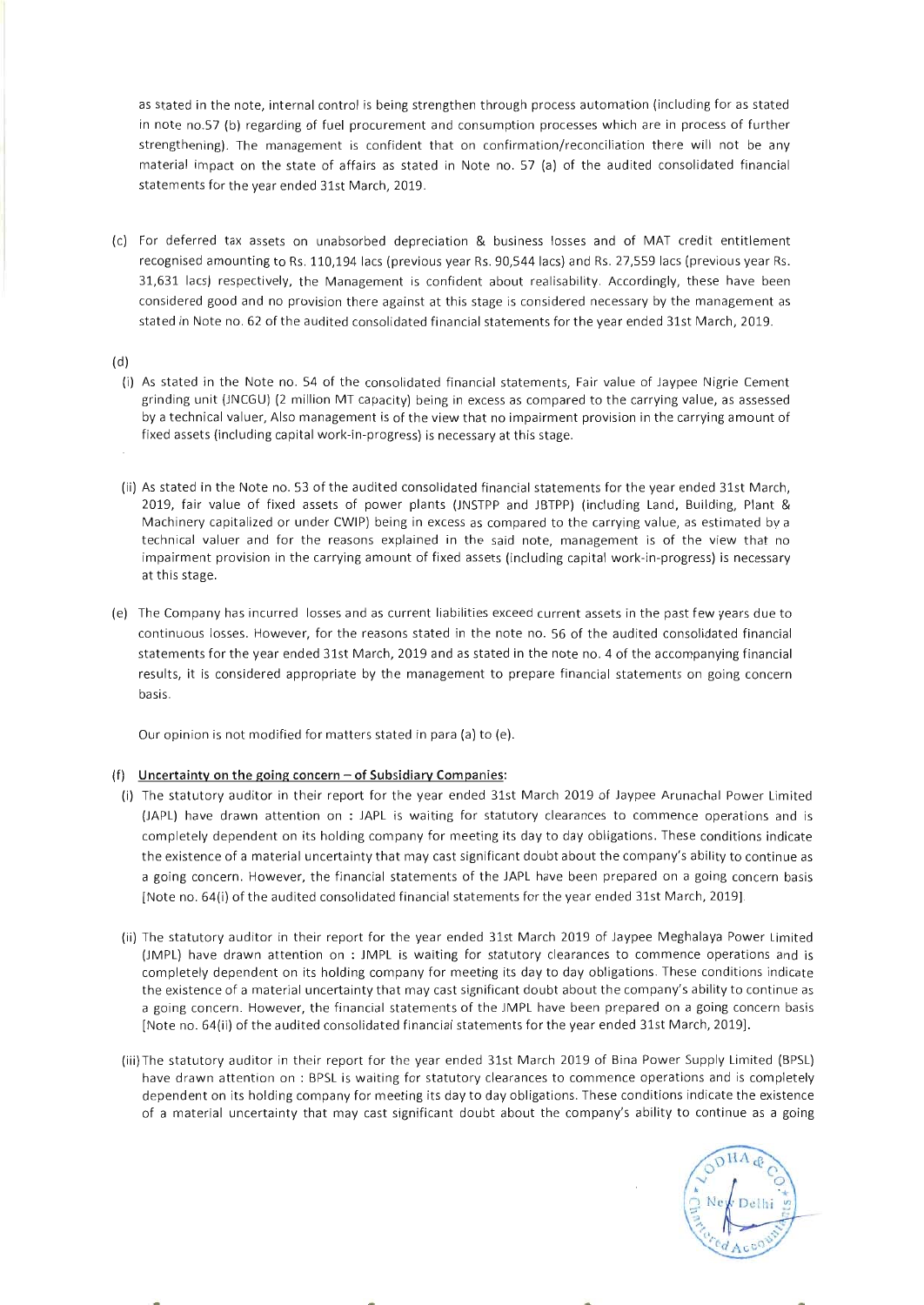concern . However, the financial statements of the BPSL have been prepared on a going concern basis [Note no. 64(iii) of the audited consolidated financial statements for the year ended 31st March, 2019].

Our opinion on above is not modified.

(g) The statutory auditor in their report for the year ended 31st March 2019 of Sangam Power Generation Company Limited (SPGCL) has invited attention to the matter that SPGCL is yet to appoint key managerial personnel except Company Secretary as per the requirement of Section 203 of the Companies Act,2013 .

Our opinion on above is not modified.

#### 6. Other **Matters:**

- (a) Auditors of the respective Subsidiary companies have drawn attention to following matters in their reports under the heading 'Report on Other Legal and Regulatory Requirements':
	- (i) Jaypee Meghalaya Power Limited is yet to appoint Company Secretary as key managerial personnel as per the requirement of the Section 203 of the Companies Act, 2013 read with the Companies (Appointment and remuneration of Managerial Personnel) Rules, 2014. (Since appointed)
	- (ii) Jaypee Arunachal Power Limited is yet to appoint Chief Financial Officer (CFO) as key managerial personnel as per the requirement of the Section 203 of the Companies Act, 2013 read with the Companies (Appointment and remuneration of Managerial Personnel) Rules, 2014.
- (b) We did not audit the financial statements of five subsidiaries whose financial statements reflect total assets of Rs. 1,29,151 Lacs, net assets of Rs. 86,674 Lacs and net cash inflows of Rs. (753) Lacs as at 31 March 2019, total revenues of Rs. 16,513 Lacs, total profit/(Ioss) after tax of Rs. 5,526 Lacs and other comprehensive Income of Rs. 1 Lacs for year ended on that date, as considered in the consolidated financial results. These financial statements have been audited by other auditors whose reports have been furnished to us by the management and our opinion on the consolidated financial results, in so far as it relates to the amounts and disclosures included in respect of these subsidiaries and our report in terms of Regulation 33 of the SEBI(Listing Obligations and Disclosure Requirements ) Regulations , 2015, read with SEBI circulars CIR/CFD/CMD/15/2015 dated 30 November, 2015 and CIR/CFD/CMD/15/2015 dated 5 July, 2016,in so far as it relates to the aforesaid subsidiaries, are based solely on the reports of such auditors.

Our opinion is not modified in respect of matters stated in (a) & (b) above.

For LODHA & CO. Chartered Accountants chartered Accountants<br>Firm's Registration No. 301051E

Firm's Registration No. 3010<br>N.K. CODHA<br>Partner Membership No. 085155 Place: New Delhi Date: 11-05-2019

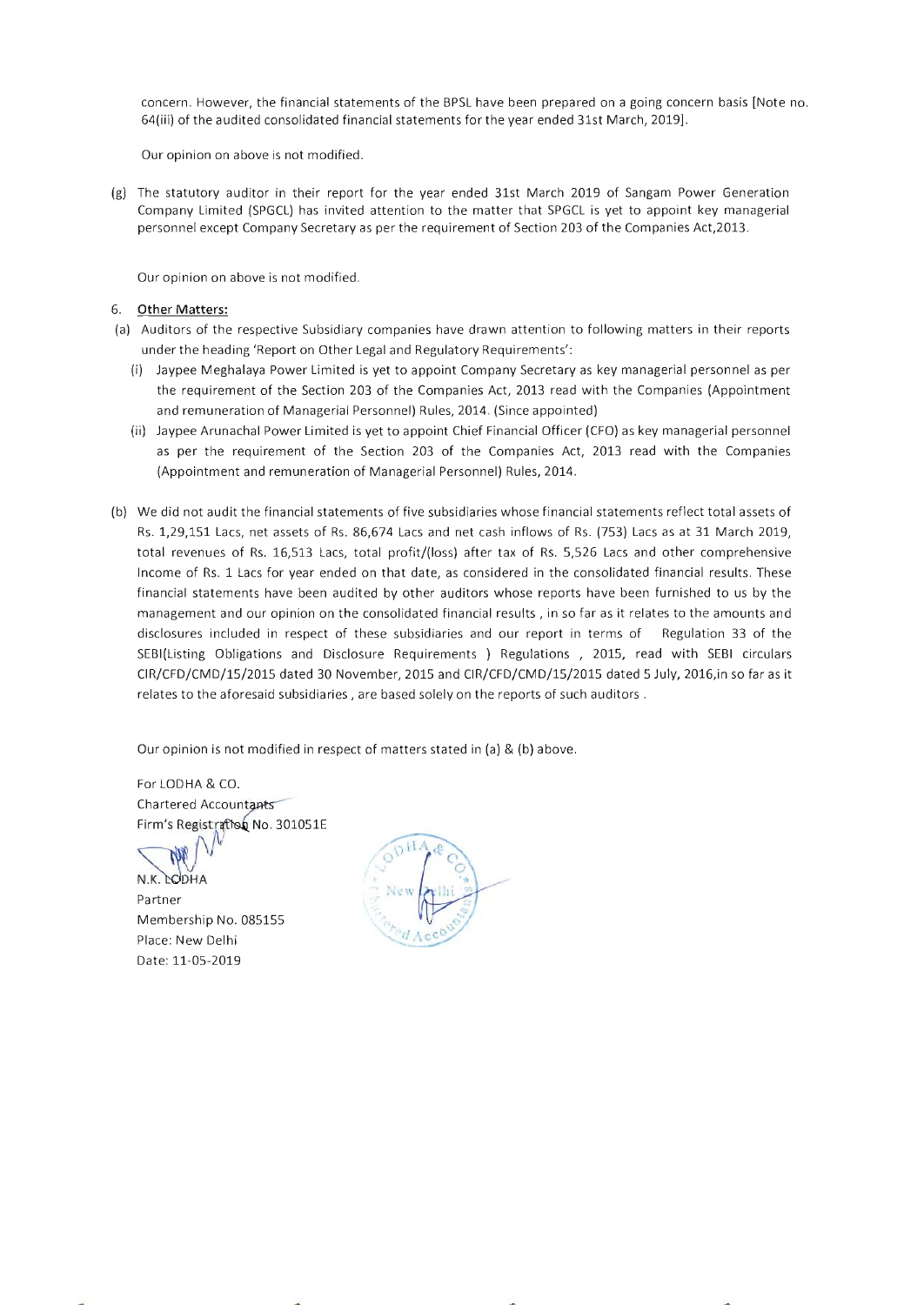# ANNEXURE-I

# Statement on Impact of Audit Qualifications (for audit report with modified opinion) submitted along-with Annual Audited Financial Results - (Consolidated)

|    | Statement on Impact of Audit Qualifications for the Financial Year ended                                                                                                                                                                        |                                                                           |                                                                                   |                                                                                             |  |  |  |
|----|-------------------------------------------------------------------------------------------------------------------------------------------------------------------------------------------------------------------------------------------------|---------------------------------------------------------------------------|-----------------------------------------------------------------------------------|---------------------------------------------------------------------------------------------|--|--|--|
|    | March 31, 2019                                                                                                                                                                                                                                  |                                                                           |                                                                                   |                                                                                             |  |  |  |
|    | [See Regulation 33/52 of the SEBI (LODR)(Amendment) Regulations, 2016)<br>(Amount in Rs. Lacs)                                                                                                                                                  |                                                                           |                                                                                   |                                                                                             |  |  |  |
| I. | S.<br>No.                                                                                                                                                                                                                                       |                                                                           | <b>Audited Figures (as</b><br>reported before<br>adjusting for<br>qualifications) | Adjusted<br><b>Figures</b><br>(audited<br>figures after<br>adjusting for<br>qualifications) |  |  |  |
|    | 1.                                                                                                                                                                                                                                              | Turnover/ Total Income                                                    | 4,00,481                                                                          | 4,00,481                                                                                    |  |  |  |
|    | 2.                                                                                                                                                                                                                                              | Total Expenditure                                                         | 4,56,486                                                                          | 4,91,441                                                                                    |  |  |  |
|    | 3.                                                                                                                                                                                                                                              | Exceptional and Extraordinary<br>items (Net)                              | 5,268                                                                             | 5,268                                                                                       |  |  |  |
|    | 4.                                                                                                                                                                                                                                              | Net $Profit / (Loss) (1+2-3) before$<br>tax                               | 50,737                                                                            | 85,692                                                                                      |  |  |  |
|    | 5.                                                                                                                                                                                                                                              | Earnings Per Share (after<br>Extraordinary items)                         | (0.62)                                                                            | (1.21)                                                                                      |  |  |  |
|    | 6.                                                                                                                                                                                                                                              | <b>Total Assets</b>                                                       | 37,27,031                                                                         | 37,27,031                                                                                   |  |  |  |
|    | 7.                                                                                                                                                                                                                                              | <b>Total Liabilities</b>                                                  | 29,59,627                                                                         | 29,94,582                                                                                   |  |  |  |
|    | 8.                                                                                                                                                                                                                                              | Net Worth                                                                 | 7,67,404                                                                          | 7,32,449                                                                                    |  |  |  |
|    | 9.                                                                                                                                                                                                                                              | Any other financial item(s) (as<br>felt appropriate by the<br>management) |                                                                                   |                                                                                             |  |  |  |
|    |                                                                                                                                                                                                                                                 |                                                                           |                                                                                   |                                                                                             |  |  |  |
| Π. | Audit Qualification (each audit qualification separately):                                                                                                                                                                                      |                                                                           |                                                                                   |                                                                                             |  |  |  |
|    | Attention is drawn to:<br>(a) Note no 51 (b) of audited consolidated financial statements for the year<br>ended 31st March, 2019 regarding invocation of the pledged shares of<br>Prayagraj Power Generation Company Limited (PPGCL), erstwhile |                                                                           |                                                                                   |                                                                                             |  |  |  |

BODHA & New Delhi a α cΩ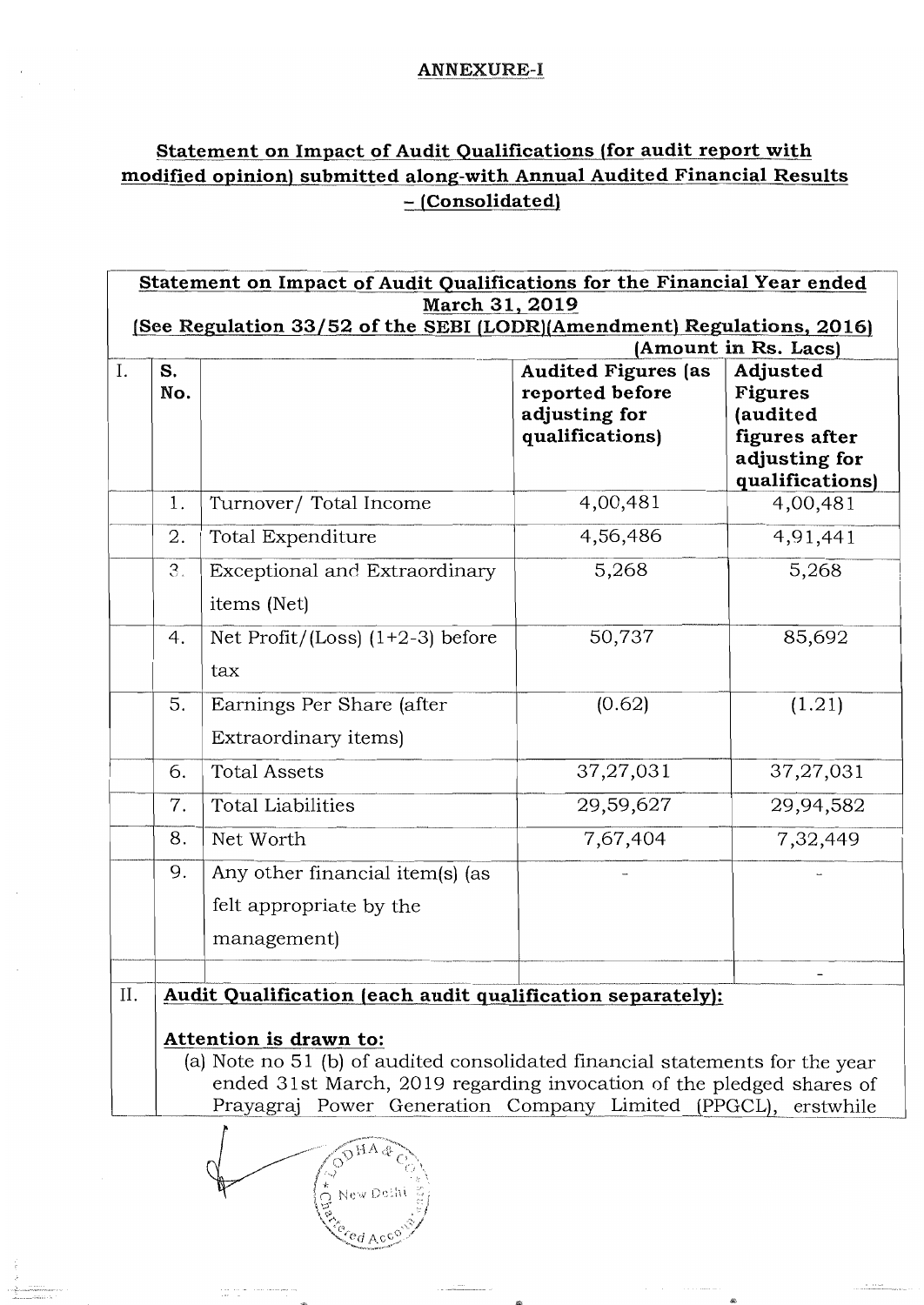subsidiary of the Company, pledged by the Company in favour of the lenders of PPGCL, amounting to Rs. 292,800 lacs (previous year Rs. 289,038 lacs) (Including deferred tax asset and Investmcnt and loan components of compound financial instrument - Optionally Convertible Preference Shares). Consequent upon invocation of entire pledged shares, PPGCL ceased to be subsidiary of the Company w.e.f 18th December, 2017 and profit/ (loss) post this date not been recorded in consolidated financial statements. Pending disposal/ transfer of shares by the Lenders in favour of the interested party due to pending certain approvals, no provision has been made in these financial statements by the management, as impact in the opinion of the management, if any is currently unascertainable. Further, pending final decision, in consolidated financial statements no impact has been carried out in this regard and total assets and liabilities of Rs.15,99,311 lacs (previous year Rs.15,99,311 lacs) & Rs. 14,39,365 lacs (previous year Rs. 14,39,365 lacs) respectively of PPGCL been considered and carried over in these financial statements (Footnote no. 5 (a) of financial results).

- (b) As stated in note no. 43 (h) of audited consolidated financial statements for the year ended 31st March, 2019, the Company has given/provided corporate guarantees for loans granted by the lenders to Jaiprakash Associates Limited (JAL) (the party to whom the company is an associate) and to PPGCL (erstwhile subsidiary of Company) of amounting to Rs. Rs.70,333 lacs (previous year Rs. 84,557 lacs) and Rs. 110,000 lacs (previous year Rs. Rs. 110,000 lacs) respectively for which fair valuation has not been done as per the applicable IND-AS as of 31 March 2019 and also no provision against these guarantees been made in these financial results. In the absence of fair valuation of the stated corporate guarantees, we are not able to ascertain the impact of the same on the financial results (Footnote no. 5 (b) of accompanying financial results)
- (c) As stated in note no 51 (a) of the consolidated financial statements, No provision for diminution in value of investment in beneficiary trust (Equity), JPVL Trust amounting to Rs. 198,594 lacs (previous year Rs.198,594 lacs), ("which in turn holding investment in the Company") has been made by the management as in the opinion of the management such diminution is temporary [this to be read with footnote no. 4] in nature considering the intrinsic value of the assets, future prospects (impact unascertainable).

Having regard to the above, management of the Company has concluded that no provision against diminution is necessary at this stage as stated in footnote no. 6 of the accompanying financial results.

(d) (i) As stated in Note no. 55 (a) and no. 55 (c) of the audited consolidated financial statements for the year ended 31st March, 2019, Company has not provided for interest on outstanding Foreign

 $;$   $;$   $t$   $\sim$   $t$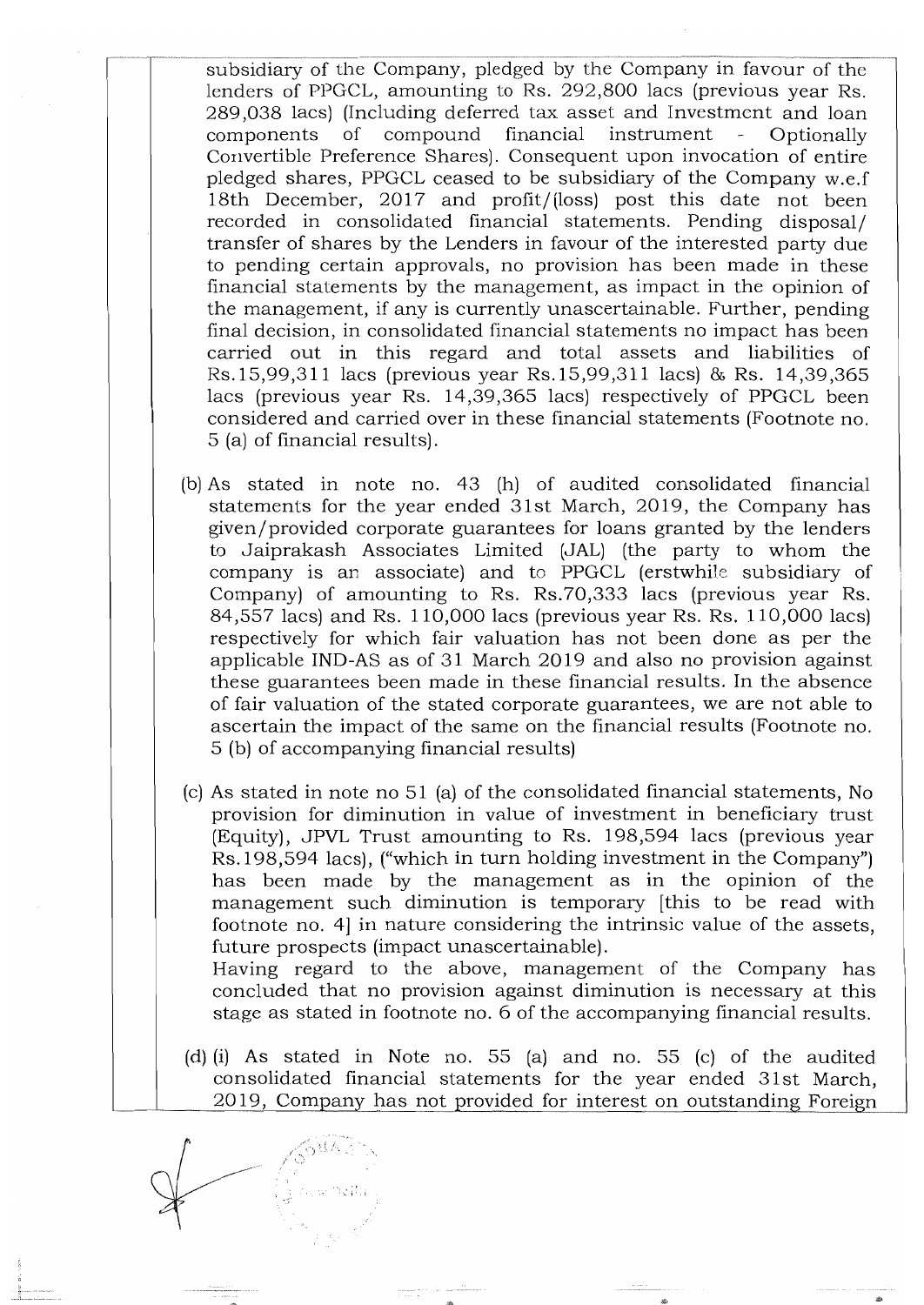-------\_.\_ .. \_-------\_ .. \_-\_.\_----\_.\_---\_.\_-------\_. \_\_ .. -----\_ ... \_-\_ .. \_-------\_.\_-\_. Currency Convertible Bonds (FCCBs) amounting to Rs. 14,830 lacs (including Rs.  $1,160$  lacs and Rs.  $4,944$  lacs for quarter and year ended 31st March'19 respectively) (previous year  $Rs.4,618$  lacs) and penal interest on certain loans of amounting to Rs. 10,577 lacs (including Rs. 1,358 lacs and Rs. 7,536 lacs for quarter and year ended 31 March 2019 respectively) (previous year Rs.3,041 lacs). (Including interest of Rs. 5,268 lacs on FCCBs for the period up to 31st March, 2017 reversed in June 2018 and shown as exceptional item).[Footnote no. 7(a) and (c) of accompanying financial results) Also, this to be read with note no. 7 of accompanying statement regarding non confirmation of balances of secured loans, banks, unsecured loans as stated in the said note. Had the interest provision been made the loss for the quarter/year ended 31s March 2019 of the Group would have increased by the above stated amount.

(ii) As stated in Note no. 55 (b) of the audited consolidated financial statements for the year ended 31st March 2019, the Company has not provided interest on unsecured loan of amounting to Rs. 9,548 lacs (including Rs. 2,224 lacs for the current quarter). Had the interest provision been made the loss for the quarter/year ended 31s March 2019 of the group would have increased by the above stated amount [Footnote no. 7 (b) accompanying financial results].

(c) Subsidiary Company, Sangam Power Generation Company Limited - Expenditure incurred during the construction and incidental to setting up of the project, Capital advances and Security Deposits (Non-Current other financial assets) in respect of project (project assets) have been carried forward as 'Capital Work-in-Process', Capital advances and Security Deposits (Non-Current other financial assets) aggregating Rs. 10,804 lacs, Rs. 2,248 lacs and 3,003 lacs respectively. In view of circumstances discussed in the note including land being not in possession, the promoters of the company had requested Uttar Pradesh Power Corporation Limited (UPPCL) to take over the project / company and refund of investment made by it. Further, the Company has withdrawn all its undertakings given to UPPCL and lodged a claim of Rs. 115,722 lacs. Pending such settlement, no adjustment in the carrying value of project assets under non current assets, for impairment has been made. Moreover, the ultimate outcome of the settlement is as present not ascertainable. This indicates the existence of a material uncertainty that cast significance doubt on the Company's ability to continue as Going concern and accordingly we are unable to comment on the consequential impact, if any, on the carrying value of such project assets under non current assets in consolidated financial statement as stated in Note no. 51 (c) of the consolidated financial statements. (Footnote no. 8 of the financial results).

 $\sqrt{\frac{1}{\omega}}$ 

 $\rightarrow$   $\rightarrow$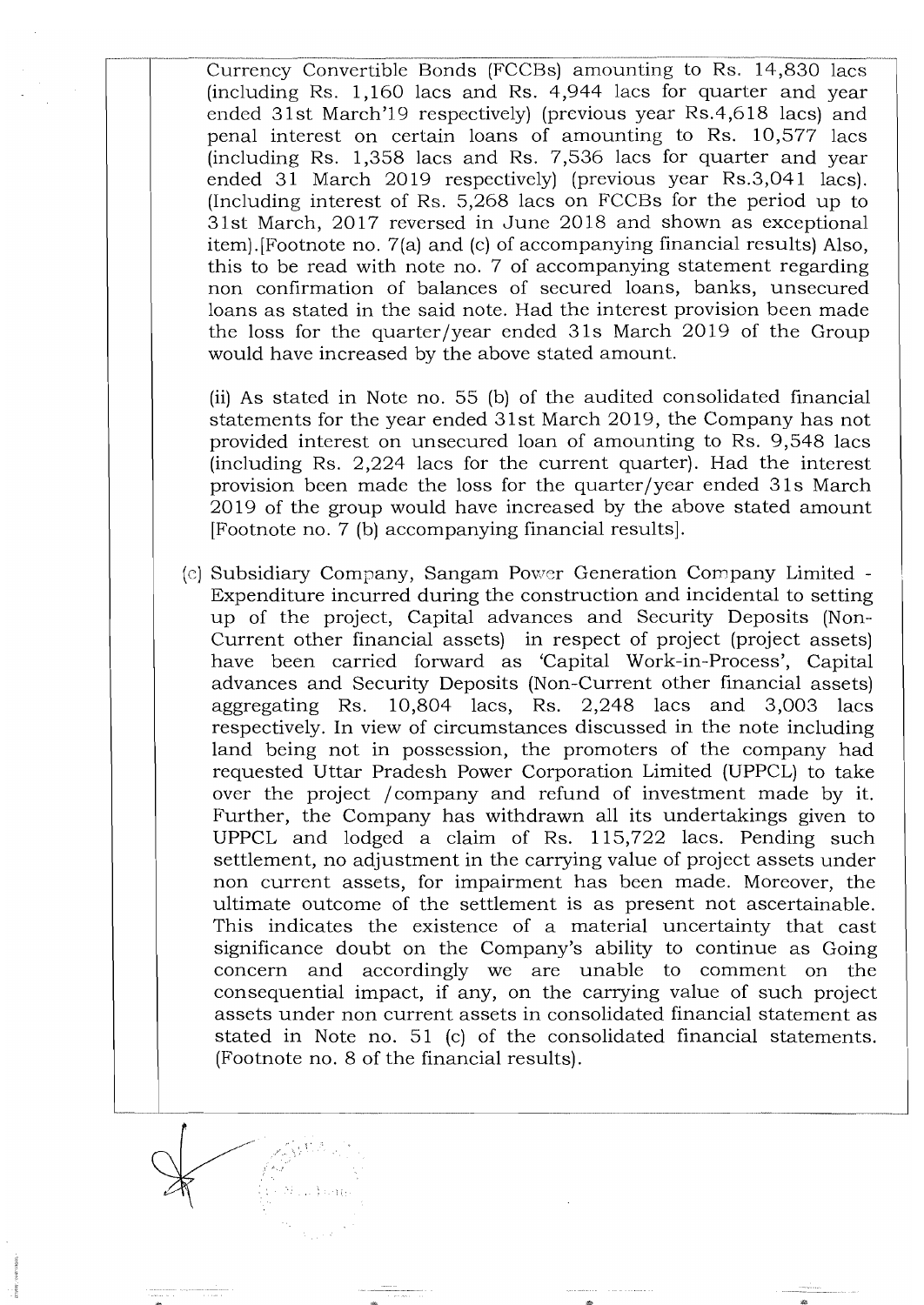|     | (f) Some of the lenders/banks have re-called loans (payback notices),<br>however, pending implementation of resolution plan<br>through<br>Framework Agreement (FA) as stated in note no 22.7 of the audited<br>consolidated financial statements for the year ended 31st March 2019<br>current and non-current classification of borrowings been done by the<br>management without considering pay back notices (amount Rs.<br>178,615 lacs as stated in said note) [Footnote no. 4 accompanying<br>financial results.<br>Above all been qualified in preceding periods/year reports except matter<br>stated in para II (d) (ii) was qualified first time for quarter ended 31st<br>December, $2018$ and matter stated in II (f) is qualified first time.                                                                                                                                                                                                                                                                                                                                                                                                                                                                                                                                                                                    |
|-----|----------------------------------------------------------------------------------------------------------------------------------------------------------------------------------------------------------------------------------------------------------------------------------------------------------------------------------------------------------------------------------------------------------------------------------------------------------------------------------------------------------------------------------------------------------------------------------------------------------------------------------------------------------------------------------------------------------------------------------------------------------------------------------------------------------------------------------------------------------------------------------------------------------------------------------------------------------------------------------------------------------------------------------------------------------------------------------------------------------------------------------------------------------------------------------------------------------------------------------------------------------------------------------------------------------------------------------------------|
| III | Management Response to the Qualification in the Consolidated Annual                                                                                                                                                                                                                                                                                                                                                                                                                                                                                                                                                                                                                                                                                                                                                                                                                                                                                                                                                                                                                                                                                                                                                                                                                                                                          |
|     | <b>Audited Financial Statements:-</b>                                                                                                                                                                                                                                                                                                                                                                                                                                                                                                                                                                                                                                                                                                                                                                                                                                                                                                                                                                                                                                                                                                                                                                                                                                                                                                        |
|     | (a) Pursuant to invocations of pledged shares the Lead Bank (SBI) of PPGCL<br>had invited the bids for sale of shares and issued letter of intent to<br>Resurgent Power Ventures Pte Ltd. (Resurgent Power) being the highest<br>bidder for acquisition of stake in PPGCL. A share purchase agreement<br>(SPA) dated 13.11.2018 has been executed between Lenders, purchaser,<br>investor, PPGCL and Security Trustees for transfer of stake in PPGCL. SBI<br>had also filed an insolvency application for PPGCL before NCLT Allahabad.<br>In terms of SPA, State Bank of India approached UPPCL/UPERC for its<br>approval for transfer of shares / change in Management. UPERC vide its<br>Order dated 29th March, 2019 approved the change in Management<br>subject to certain conditions. Pending disposal/ transfer of shares by the<br>lenders as stated above, no provision has been considered necessary in<br>these financial statements by the management. Keeping in view the above,<br>the entire amount of investment in PPGCL of Rs.2,89,590 Lakhs<br>(Including Investment and loan component of compound financial<br>instrument- Optionally Convertible Preference Shares excluding deferred<br>tax asset) is shown as Current Investments and Current Financial Assets-<br>Loans<br>Presently Impact can not be quantified. |
|     |                                                                                                                                                                                                                                                                                                                                                                                                                                                                                                                                                                                                                                                                                                                                                                                                                                                                                                                                                                                                                                                                                                                                                                                                                                                                                                                                              |
|     | (b) In the opinion of the Management there will be no material impact of the<br>fair valuation of the following guarantees on the financial result/<br>statement of affairs. Accordingly considering this not being considered and<br>recorded in this financial statement.<br>Corporate Guarantee of US\$ 1,500 Lakhs in favour of State Bank of<br>(i)<br>India, Hong Kong branch for the credit facilities granted by lenders to<br>Jaiprakash Associates Limited (Party to whom the company is<br>Associate). The principal amount of loan outstanding of US\$ 1,300<br>Lakhs (equivalent to Rs. 70,333 lakhs) has been converted to rupee<br>term loan by State Bank of India vide sanction letter dated 28th                                                                                                                                                                                                                                                                                                                                                                                                                                                                                                                                                                                                                           |
|     |                                                                                                                                                                                                                                                                                                                                                                                                                                                                                                                                                                                                                                                                                                                                                                                                                                                                                                                                                                                                                                                                                                                                                                                                                                                                                                                                              |

 $\label{eq:1} \begin{array}{ll} \text{C} & \text{C} & \text{C} & \text{C} & \text{C} \\ \text{C} & \text{C} & \text{C} & \text{C} & \text{C} & \text{C} \\ \text{C} & \text{C} & \text{C} & \text{C} & \text{C} & \text{C} \\ \text{C} & \text{C} & \text{C} & \text{C} & \text{C} & \text{C} \\ \text{C} & \text{C} & \text{C} & \text{C} & \text{C} & \text{C} \\ \text{C} & \text{C} & \text{C} & \text{C} & \text{C} & \text$ 

 $100<sub>n</sub>$ 

i<br>Sanu avv

 $\begin{array}{lll} \bullet & \mbox{constant} & \mbox{time} \\ \bullet & \mbox{constant} & \mbox{time} \\ \end{array}$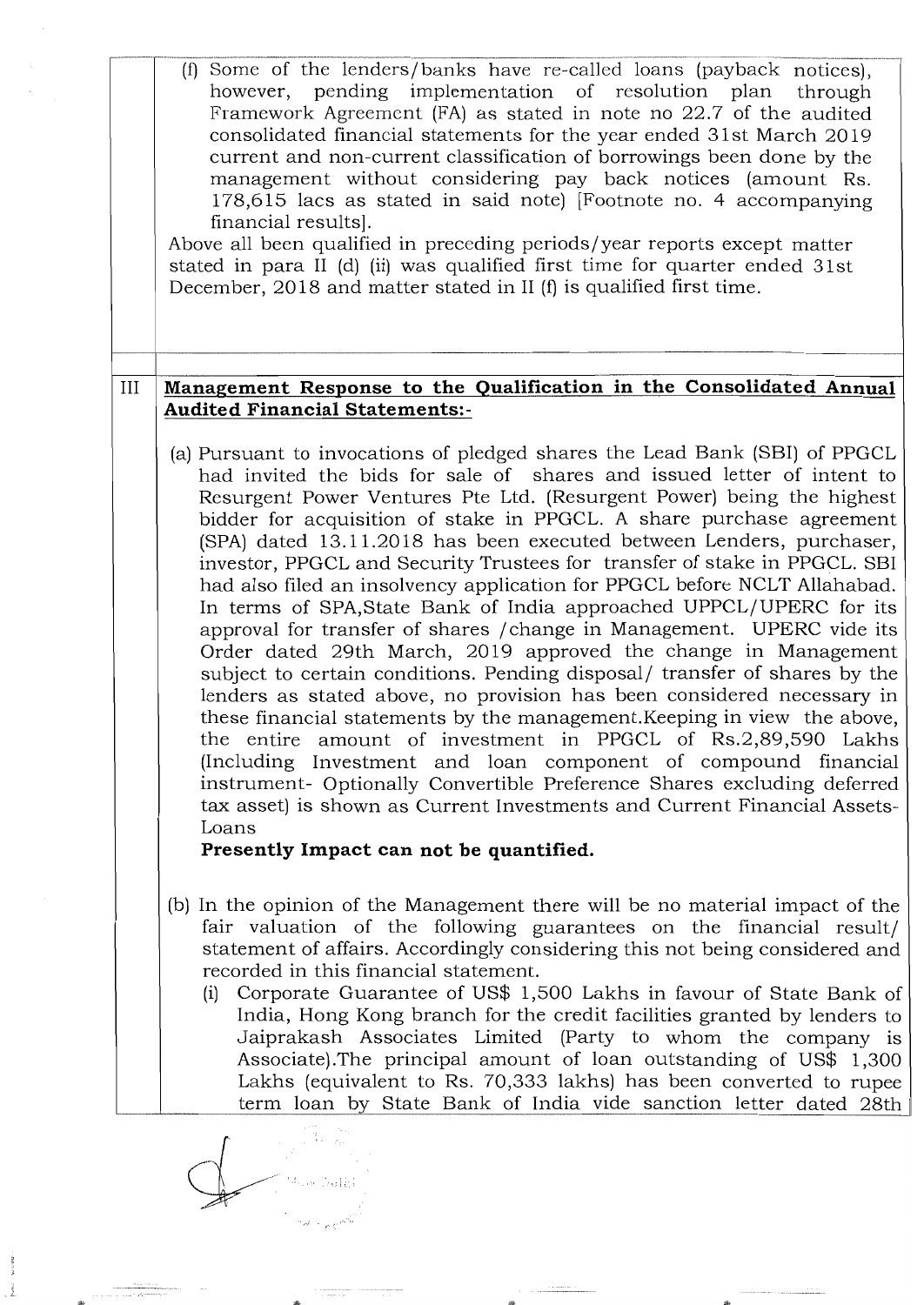December, 2016.

- (ii) Corporate Guarantee of Rs.50,000 Lakhs in favour of State Bank of India, for Optionally Convertible Sub Debt underwritten/ granted by them to Prayagraj Power Generation Company Limited (erstwhile subsidiary of the Company).The principal amount of loan outstanding as on 31st March, 2019 was Rs.50,000 Lakhs (Previous Year-Rs.50,000 Lakhs).
- (iii) Corporate Guarantee of Rs.60,000 Lakhs in favour of State Bank of India, for Optionally Convertible Short Term Loan granted by them to Prayagraj Power Generation Company Limited (erstwhile subsidiary of the Company).The principal amount of loan outstanding as on 31st March, 2019 was Rs.60,000 Lakhs (Previous Year-Rs.60,000 Lakhs).

# **Presently Impact can not be quantified.**

(c) No provision for diminution in value against following long term investments of amounting to Rs.1,98,594 lacs lakhs (Book Value) in JPVL TRUST which in turn holding investment in the Company") has been made as in the opinion of the management such diminution is temporary in nature considering the intrinsic value of the assets, future prospects and claims and management is confident that no provision for the same at this stage is considered necessary.

# **Presently Impact can not be quantified.**

(d) (i) The Company is under discussion with the Bond Holders for settlement / conversion and they are in principle agreeable to convert their entire principal outstanding of US\$ 101 million into equity at a conversion price of INR 12/- share and waive off the entire accrued interest without any further changes to terms & conditions of the bonds. Therefore Company has not provided Interest on outstanding Foreign Currency Convertible Bonds (FCCBs) of amounting to Rs 14,830 lakhs in the financial statements.

Company has not provided penal interest on loans aggregating to Rs. 10,577 lakhs (approx) as majority of the lenders / banks did not confirm balances / charged penal interest in view of the facility granted to the Company by them has been classified as NPA (31st March 2019).

(ii)The Company is under discussion with the unsecured lender for settlement / conversion. Therefore Company has not provided Interest on outstanding unsecured lender aggregating to Rs 9,548 lakhs in the financial statements.

(e) Sangam Power Generation Company Limited (SPGCL) was acquired by JPVL (the Company) from Uttar Pradesh Power Corporation Limited (UPPCL) in earlier years, for the implementation of 1320 MW  $(2 \times 660)$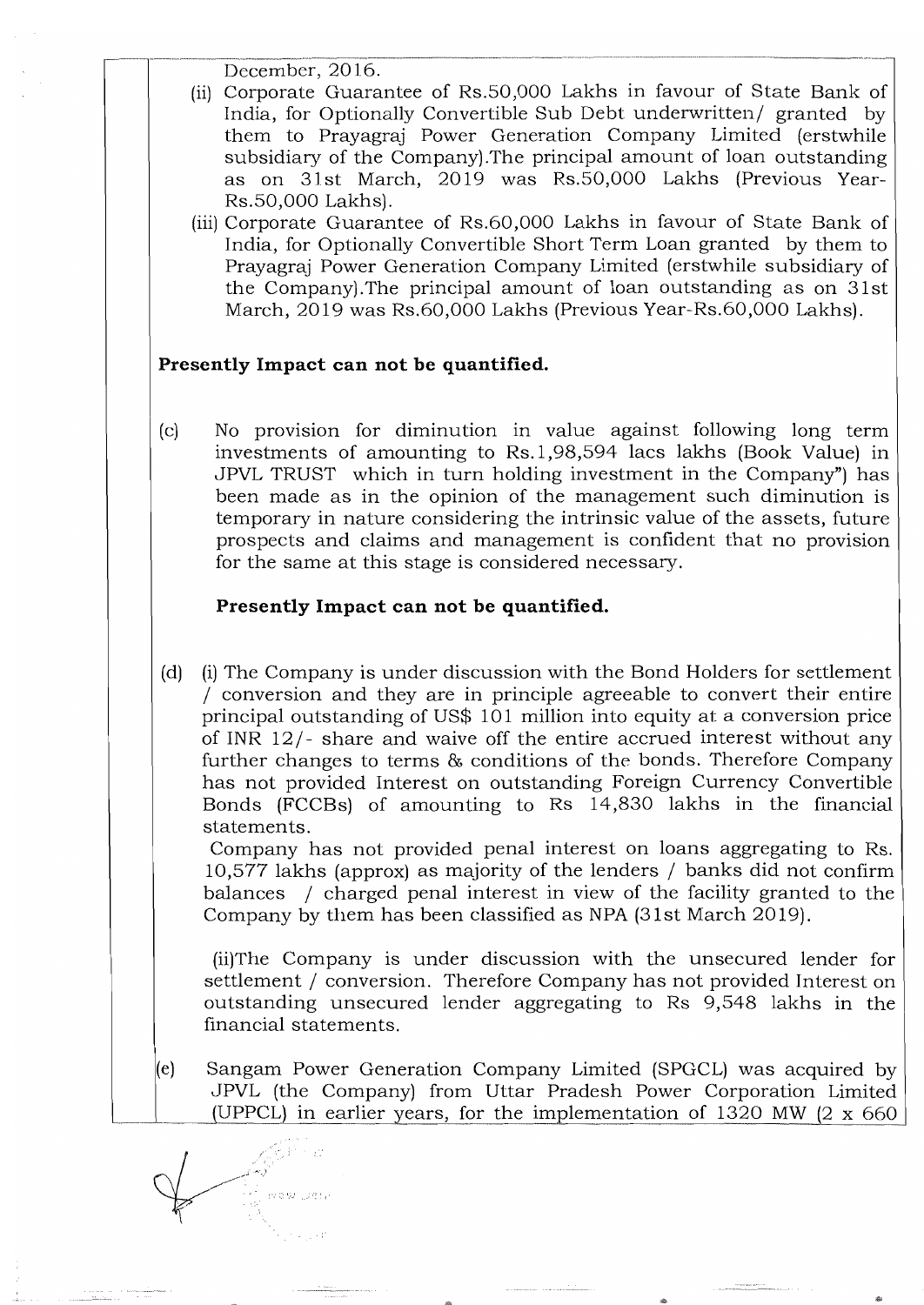|    | MW) Thermal Power Project (with provision to add one additional unit of<br>660 MW) in Tehsil Karchana of District Allahabad, Uttar Pradesh. All<br>major statutory approvals for Phase-1, are in place and Coal linkage for<br>4.68 MTPA by Northern Coalfield Limited has been issued for Phase-1 of<br>the Project. SPGCL executed Deed of Conveyance with Uttar Pradesh<br>Power Corporation Limited (UPPCL) but the District Administration could<br>not hand over physical possession of land to SPGCL and hence, no<br>physical activity could be started for the implementation of Project.<br>SPGCL has written to UPPCL and all procurers that the Power Purchase<br>Agreement is rendered void and cannot be enforced.<br>There is abnormal delay in resolving the matter by UPPCL, SPGCL has<br>withdrawn all its undertakings given to UPPCL and lodged a claim ofRs.<br>1,15,722 Lakhs on UPPCL.<br>JAL has also furnished Performance Guarantee aggregating to Rs. 99.00<br>crores valid up to $31.12.2018$ .<br>The Company has made investment of Rs.55,207 Lakhs in SPGCL up to 31th<br>March, 2018. Where no provision is considered necessary by the<br>management, keeping in view the above stated facts and considering<br>value of assets/ claims.<br>The Company had submitted a debt resolution/ restructuring plan to its<br>(f)<br>lenders. Since then all the participatory lenders have approved the<br>resolution plan and signed the Framework Agreement (FA) on 18th April<br>2019. Accordingly, current and non-current classification of borrowings<br>has been done without considering payback notices from 4 lenders of<br>amounting to Rs. 178,615 lakhs. The borrowings will further undergo a<br>change on issuance of CCPSs to the lenders. |
|----|--------------------------------------------------------------------------------------------------------------------------------------------------------------------------------------------------------------------------------------------------------------------------------------------------------------------------------------------------------------------------------------------------------------------------------------------------------------------------------------------------------------------------------------------------------------------------------------------------------------------------------------------------------------------------------------------------------------------------------------------------------------------------------------------------------------------------------------------------------------------------------------------------------------------------------------------------------------------------------------------------------------------------------------------------------------------------------------------------------------------------------------------------------------------------------------------------------------------------------------------------------------------------------------------------------------------------------------------------------------------------------------------------------------------------------------------------------------------------------------------------------------------------------------------------------------------------------------------------------------------------------------------------------------------------------------------------------------------------------------------------------------------------------------|
| IV | <b>Emphasis of matter:</b>                                                                                                                                                                                                                                                                                                                                                                                                                                                                                                                                                                                                                                                                                                                                                                                                                                                                                                                                                                                                                                                                                                                                                                                                                                                                                                                                                                                                                                                                                                                                                                                                                                                                                                                                                           |
|    |                                                                                                                                                                                                                                                                                                                                                                                                                                                                                                                                                                                                                                                                                                                                                                                                                                                                                                                                                                                                                                                                                                                                                                                                                                                                                                                                                                                                                                                                                                                                                                                                                                                                                                                                                                                      |
|    | We draw attention to the following matters:                                                                                                                                                                                                                                                                                                                                                                                                                                                                                                                                                                                                                                                                                                                                                                                                                                                                                                                                                                                                                                                                                                                                                                                                                                                                                                                                                                                                                                                                                                                                                                                                                                                                                                                                          |
|    | A. As Stated in Note no. 46 of the audited consolidated financial<br>statements for the year ended 31st March, 2019, no provision has been<br>considered necessary by the management against Entry Tax in respect<br>of Bina TPP & Nigrie STPP (including Nigrie Cement Grinding Unit)<br>amounting to Rs. $12,341$ lacs (previous year Rs. $11,533$ lacs) & Rs.<br>9,074 lacs (previous year Rs.9,074 lacs) respectively and interest<br>thereon (impact unascertainable) as stated in said note. The concerned<br>authority once issued the exemption certificate in respect of Bina TPP<br>for exempting of entry tax later on cancelled & in respect of Nigrie STPP<br>(including Nigrie Cement Grinding Unit) receipts of approval for<br>extension of the time for eligibility for exemption from payment of Entry<br>tax is pending, as stated in the said notes for which the company has<br>made representations before the concerned authority and management<br>is confident for favourable outcome. Against the entry tax demand till                                                                                                                                                                                                                                                                                                                                                                                                                                                                                                                                                                                                                                                                                                                                    |

 $\mathscr{L}^{\text{R}}$  $\overline{\phantom{a}}$  . New Dall:

 $\frac{1}{2}$ 

 $\label{eq:1} \frac{1}{\sigma_{\rm{eff}}}\left(\frac{1}{\sigma_{\rm{eff}}}\right) = \frac{1}{\sigma_{\rm{eff}}}\left(\frac{1}{\sigma_{\rm{eff}}}\right)$ 

 $\left\langle \frac{\partial}{\partial x} \right\rangle_{\mathcal{L}_{\mathcal{F}}^{\mathcal{L}}(\mathcal{F})} = \left\langle \frac{\partial}{\partial x} \right\rangle_{\mathcal{L}_{\mathcal{F}}} \left\langle \frac{\partial}{\partial x} \right\rangle_{\mathcal{L}_{\mathcal{F}}} = \left\langle \frac{\partial}{\partial x} \right\rangle_{\mathcal{L}_{\mathcal{F}}}$ 

د د د<br>موفق در مورد د د د د موسیقه د ماننده<br>د د د د د د د د د د د د موسیقه د ماننده

 $25$ 

 $\langle \cdot \rangle$ 

 $\sim$ 

as.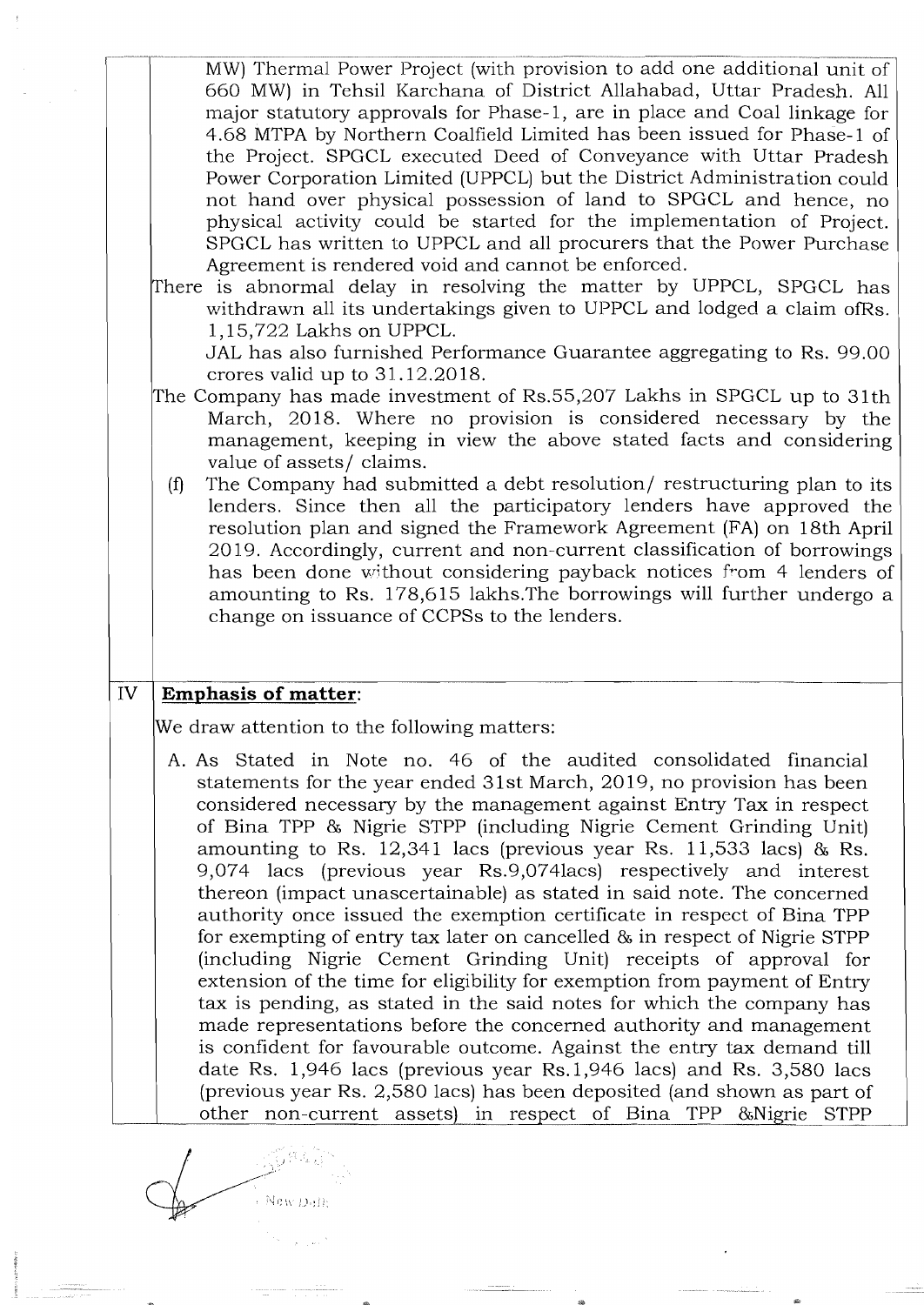------- ------------------------------------------------------------------------------------------ (including Nigrie Cement Grinding Unit) respectively which is in the opinion of the management is good and recoverable.

- B. As stated in note no. 57 (a) of the audited consolidated financial statements for the year ended 31st March, 2019 regarding, Pending confirmations/reconciliation of balances of certain secured and unsecured loans & borrowings, balances with banks including certain fixed deposits, trade receivables, trade payables (including of micro and small) and others (including capital creditors and of CHAs and receivables/payables from/to related parties), loans & advances, deferred tax and inventory lying with third parties/in transit. In this regard, as stated in the note, internal control is being strengthen through process automation (including for as stated in note no.57 (b) regarding of fuel procurement and consumption processes which are in process of further strengthening). The management is confident that on confirmation/ reconciliation there will not be any material impact on the state of affairs as stated in Note no. 57 (a) of the audited consolidated financial statements for the year ended 31st March, 2019.
- C. For deferred tax assets on unabsorbed depreciation & business losses and of MAT credit entitlement recognised amounting to Rs. 110,194 lacs (previous year Rs. 90,544 lacs) and Rs.  $27,559$  lacs (previous year Rs. 31,631 lacs) respectively, the Management is confident about realisability. Accordingly, these have been considered good and no provision there against at this stage is considered necessary by the management as stated in Note no. 62 of the audited consolidated financial statements for the year ended 31st March, 2019.
- D. (i) As stated in the Note no. 54 of the consolidated financial statements, Fair value of JaypeeNigrie Cement grinding unit (JNCGU) (2 million MT capacity) being in excess as compared to the carrying value, as assessed by a technical valuer, Also management is of the view that no impairment provision in the carrying amount of fixed assets (including capital work-in-progress) is necessary at this stage.

(ii)As stated in the Note no. 53 of the audited consolidated financial statements for the year ended 31st March, 2019, fair value of fixed assets of power plants (JNSTPP and JBTPP) (including Land, Building, Plant & Machinery capitalized or under CWIP) being in excess as compared to the carrying value, as estimated by a technical valuer and for the reasons explained in the said note, management is of the view that no impairment provision in the carrying amount of fixed assets (including capital work-in-progress) is necessary at this stage.

E. The Company has incurred losses and current liabilities exceed current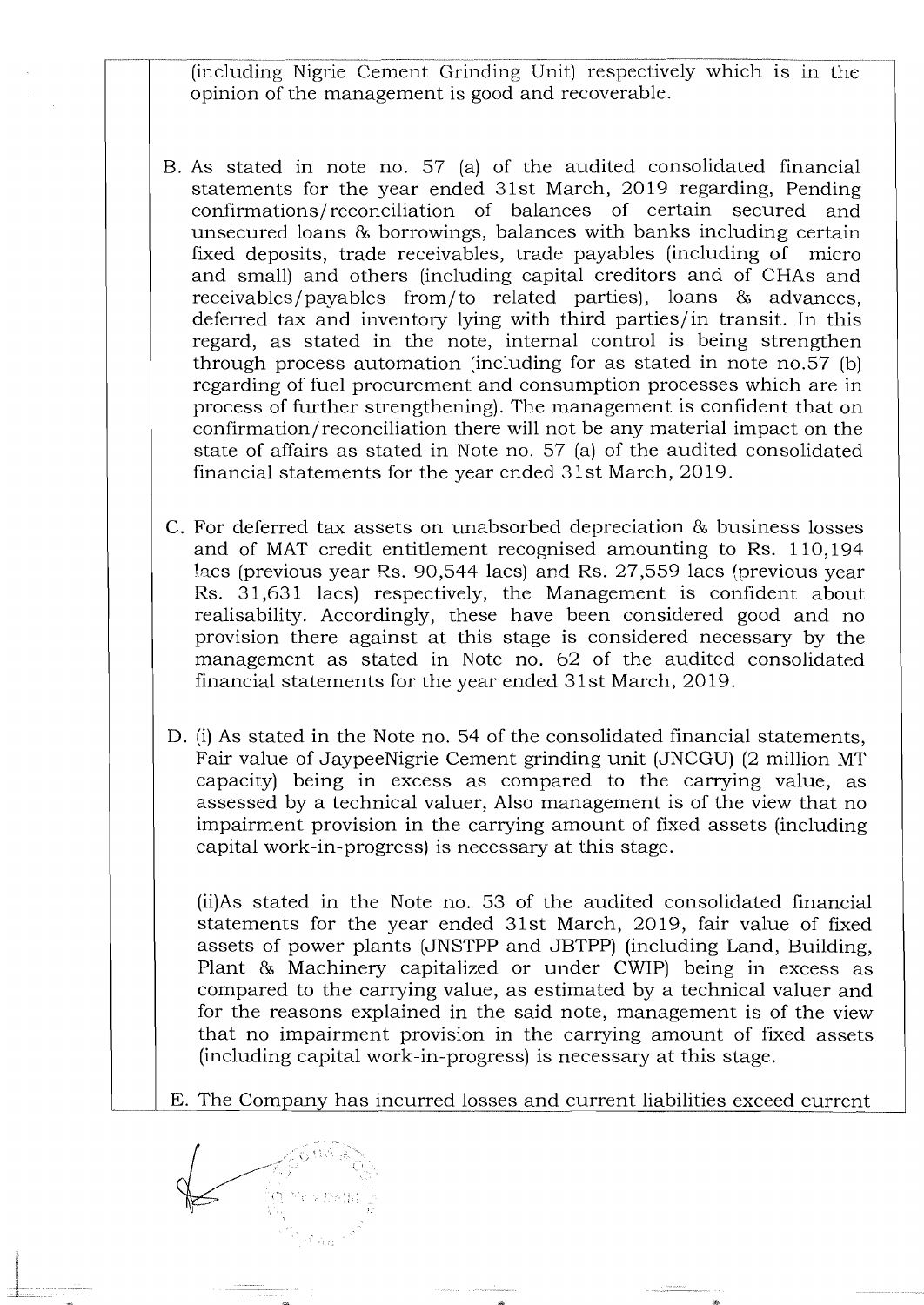-.----------.---.-~-.---------~---------.-... -.----- --~-.~ .. -.----.---.-.--------.-----.---------.. assets in the past few years due to continuous losses. However, for the reasons stated in the note no. 56 of the audited consolidated financial statements for the year ended 31st March, 2019 and as stated in the note no. 4 of the accompanying financial results, it is considered appropriate by the management to prepare financial statements on going concern basis.

- F. Uncertainty on the going concern of Subsidiary Companies:
	- (i) The statutory auditor in their report for the year ended 31 st March 2019 of Jaypee Arunachal Power Limited (JAPL) have observed that, JAPL is waiting for statutory clearances to commence operations and is completely dependent on its holding company for meeting its day to day obligations. These conditions indicate the existence of a material uncertainty that may cast significant doubt about the company's ability to continue as a going concern. However, the financial statements of the JAPL have been prepared on a going concern basis [Note no. 64(i) of the audited consolidated financial statements for the year ended 31st March, 2019].
	- (ii) The statutory auditor in their report for the year ended 31 st March 2019 of Jaypee Meghalaya Power Limited (JMPL)have observed that, JMPL is waiting for statutory clearances to commence operations and is completely dependent on its holding company for meeting its day to day obligations. These conditions indicate the existence of a material uncertainty that may cast significant doubt about the company's ability to continue as a going concern. However, the financial statements of the JMPL have been prepared on a going concern basis [Note no. 64(ii) of the audited consolidated financial statements for the year ended 31st March, 2019].
	- (iii)The statutory auditor in their report for the year ended 31 st March 2019 of Bina Power Supply Limited (BPSL)have observed that, BPSL is waiting for statutory clearances to commence operations and is completely dependent on its holding company for meeting its day to day obligations. These conditions indicate the existence of a material uncertainty that may cast significant doubt about the company's ability to continue as a going concern. However, the financial statements of the BPSL have been prepared on a going concern basis [Note no. 64(iii) of the audited consolidated financial statements for the year ended 31st March, 2019].

Our opinion on all above matters is not modified.

(g) Auditors of the respective companies have drawn attention in their report:

Sangam Power Generation Company Limited (SPGCL) a subsidiary of the company is yet to appoint key management personexcept company

 $\mathbb{C}$  : New Delf . :\ .- ~~. i, :.'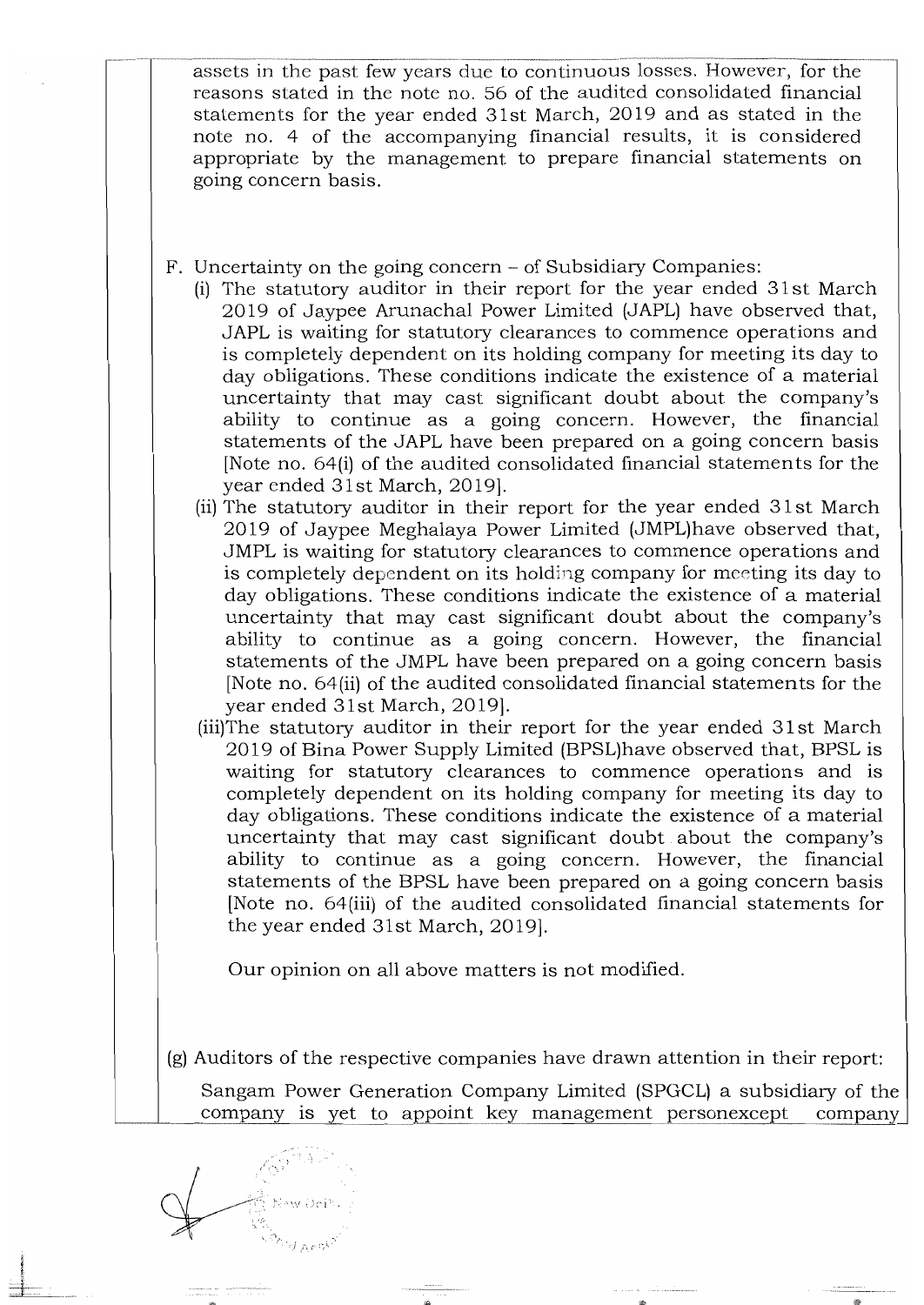,---""----",,-----"----------------------"--""-- "-""---- secretary as per the requirement of the section 203 of the companies Act, 2013

# Other Matters:

Auditors of the respective Subsidiary companies have drawn attention to following matters in their reports under the heading 'Report on Other Legal and Regulatory Requirements':

Jaypee Meghalaya Power Limited is yet to appoint Company Secretary as key managerial personnel as per the requirement of the Section 203 of the Companies Act, 2013 read with the Companies (Appointment and remuneration of Managerial Personnel) Rules, 2014. (Since appointed)

Jaypee Arunachal Power Limited is yet to appoint Chief Financial Officer (CFO) as key managerial personnel as per the requirement of the Section 203 of the Companies Act, 2013 read with the Companies (Appointment and remuneration of Managerial Personnel) Rules, 2014.

Our opinion is not modified in respect of above stated matters

# V **Management Response to** the **Emphasis of matter in the Consolidated**

# **Annual Audited Financial Statements:-**

(a) The Company has not made provision against Entry Tax in respect of Bina unit &Nigrie Power and Cement unit amounting to Rs. 12,341 lacs& Rs. 9,074 lacs respectively and interest thereon (impact unascertainable). The concerned authority once issued the exemption certificate in respect of Bina unit for exemption of entry tax later on cancelled& in respect of Nigrie Power and Cement unit receipts of approval for extension of the time for eligibility of exemption from payment of Entry tax is pending, for which the company has made representations before the concerned authority and management is confident for favourable outcome. Against the entry tax demand till date Rs. 1,946 lacs and Rs. 3,580 lacs has been deposited (and shown as part of other non-current assets) in respect of Bina unit &Nigrie Power and Cement unit respectively which is in the opinion of the management good and recoverable.

# **Presently Impact can not be quantified.**

(b) Management is in the process to confirmations/reconciliation of balances of certain secured and unsecured loans & borrowings, balances with banks including certain fixed deposits, trade receivables, trade payables (including of micro and small) and others (including capital creditors and of CHAs and receivables/payables from/to related parties), loans & advances and inventory lying with third parties/in transit. In this regard, as stated in the note, internal control is being strengthen through process automation (including for as stated in note no.59 (b) regarding of fuel procurement and consumption processes which are in process of further strengthening). The management is confident that on confirmation/reconciliation there will not be any material impact on the state of affairs as stated in said note.

# **Presently Impact can not be quantified.**

 $\begin{picture}(120,140)(-10,140) \put(10,140){\line(1,0){15}} \put(10,140){\line(1,0){15}} \put(10,140){\line(1,0){15}} \put(10,140){\line(1,0){15}} \put(10,140){\line(1,0){15}} \put(10,140){\line(1,0){15}} \put(10,140){\line(1,0){15}} \put(10,140){\line(1,0){15}} \put(10,140){\line(1,0){15}} \put(10,140){\line(1,0){15$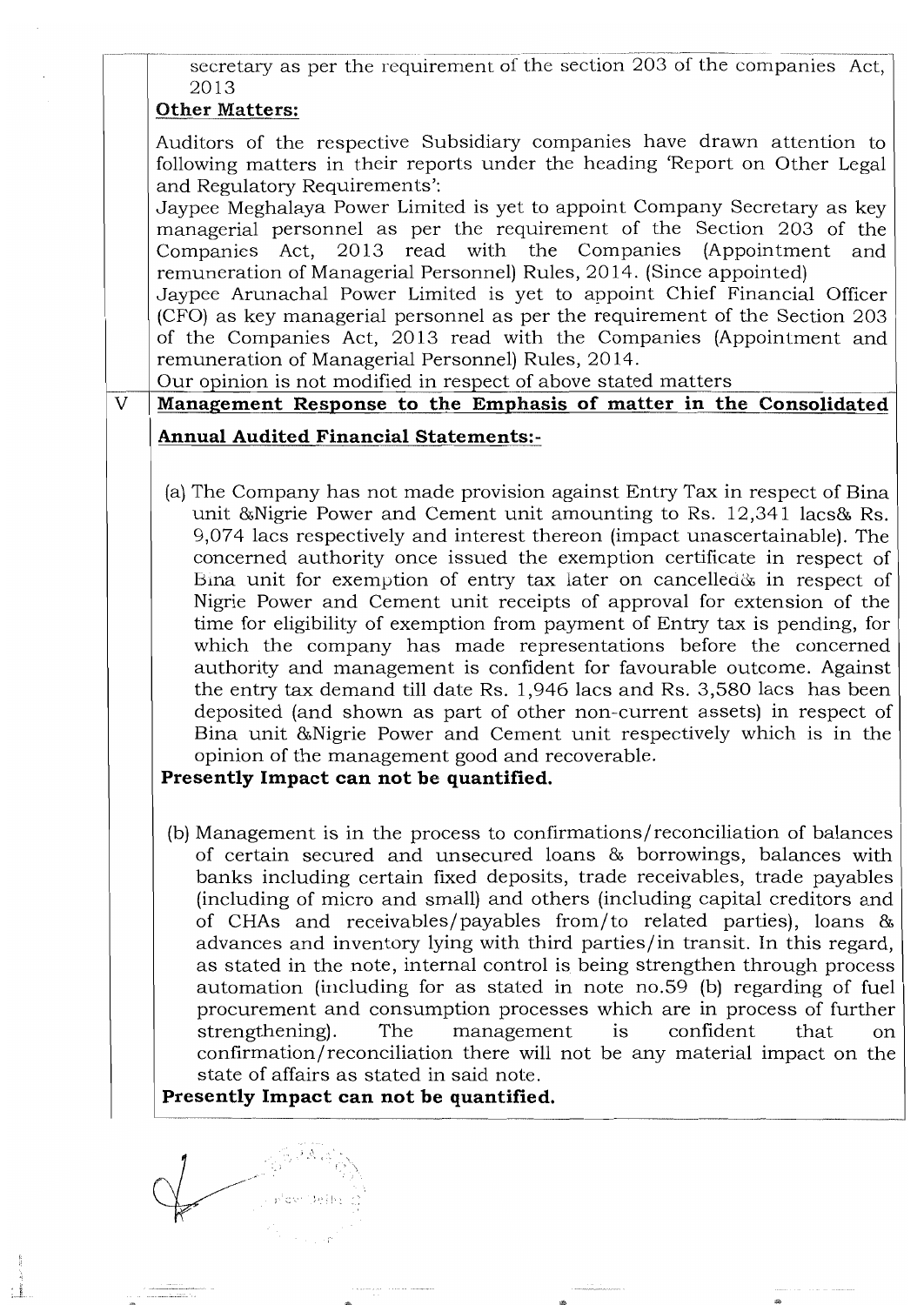,------,-------\_.\_-\_ .. \_---------------\_.\_-\_. \_\_ .... \_----\_.\_-------------\_.\_ .. (c) Though the company has been incurring losses in last few years,it expects turnaround of the sector and accordingly Deferred tax assets in respect of unabsorbed depreciation and business losses and MAT credit entitlement have been recognized amounting to Rs. 110,194 lakhs and Rs.27,559 lakhs respectively, owing to reasonable certainty of availability of future taxable income to realize such assets .. Accordingly, these have been considered good and no provision there against at this stage is considered necessary in the financial statements.

# **Presently Impact can not be quantified.**

- (d) (i) As assessed by an Expert and by the Management, carrying value is lower than fair value, therefore, the management feel that there is no need to make provision on account of impairment at the stage. **Presently Impact can not be quantified.** 
	- (ii)In view of fair value for all fixed assets of power plants (JNSTPP and JBTPP) (including Land, Building, Plant & Machinery capitalized or under CWIP) being excess as compared to the carrying value, as estimated by a technical valuer and an Experts, management does not anticipate any impairment amount which is to be provided at this stage in the financial statement for in the value of property, plant and equipment(including capital work-in-progress) based on the condition of plant, market demand and supply, economic and regulatory environment and other factors.

# **Presently Impact can not be quantified.**

- (e)The Company had submitted a debt resolution/ restructuring plan to its lenders. Since then all the participatory lenders have approved the resolution plan and signed the Framework Agreement (FA) on 18th April 2019. As envisaged in resolution plan, Company is in process of issuing compulsory convertible preference shares (CCPSs) (@ 0.01%, to be converted as per prevailing guidelines) in respect of part of the debt to the lenders. The Board of Directors and Shareholders have already approved for conversion of loans upto of Rs.  $4,00,000$  lakhs (approx) in to CCPSs in line with the proposed resolution plan and expected revenue generation from sale of energy under long term PPAs/ Merchant sales etc as may be required to sustain its operations on a going concern basis. Hence these standalone financial statement are prepared on going concerned basis.
- (1) Statutory clearance are pending to take off the projects (JAPL & JMPL) and Management is in the process to initiative the project therefore at this stage financial statements are prepared on going concern basis and in respect of BPSL management is in process to take off the project therefore financial statement of BPSL are prepared on going concern basis.
- (g) The Company would like to say that since SPGCL JAPL and JMPL were not having substantial operations and source of income, they could not